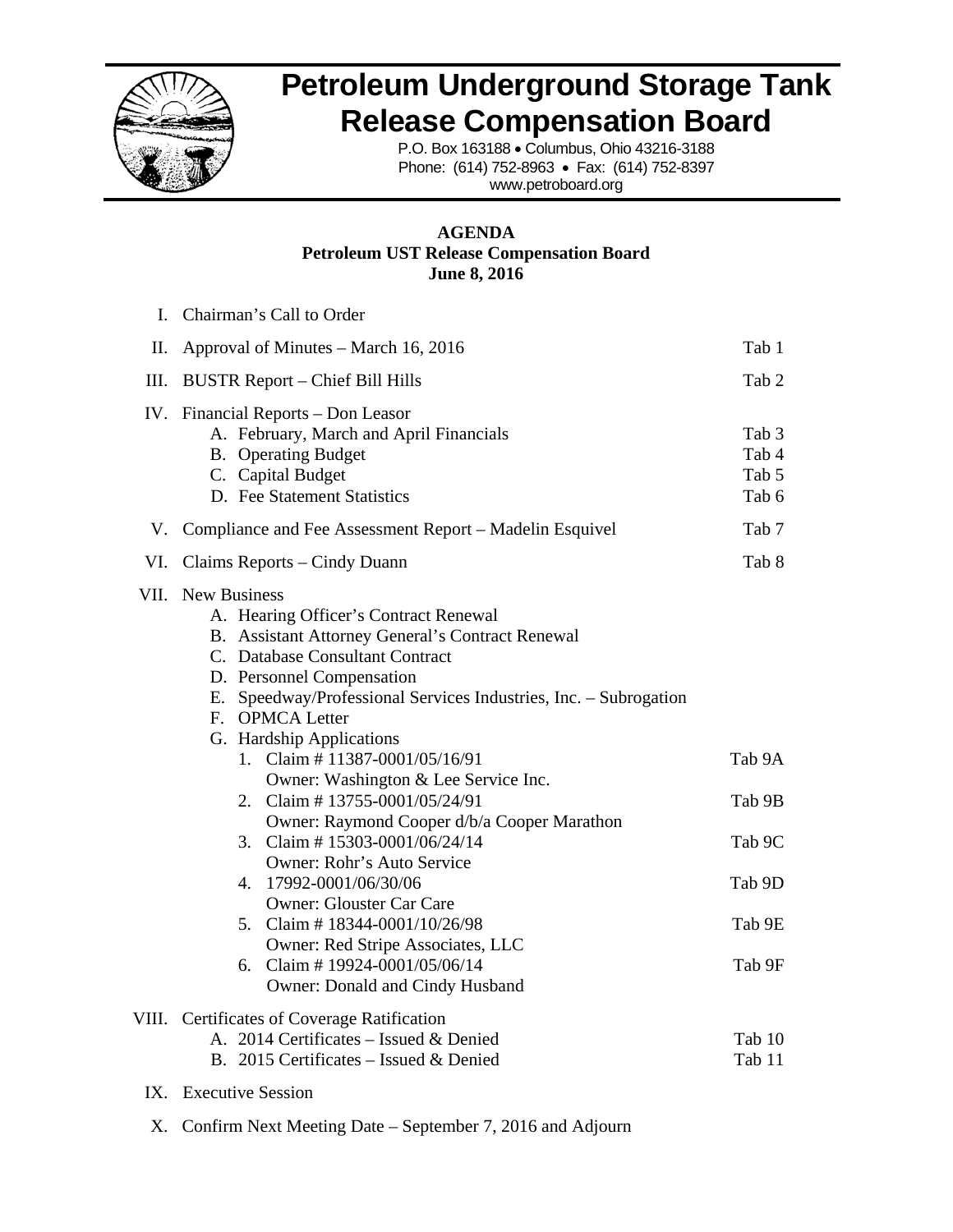# Memorandum

**To:** Petroleum Underground Storage Tank Release Compensation Board

**From:** Chief William Hills, BUSTR

**Re: BUSTR Report** 

**Date:** June 8, 2016

## **PERSONNEL –**

The Attorney and Clerk positions have been funded, posted, and are in a holding pattern with Commerce Human Resources. There are two (2) intermittent employees to assist with the clerical duties of providing public record requests and management of the file room.

## **ADMINISTRATION –**

The BUSTR Revolving Loan Fund Program that enables Political Subdivisions to address the removal of Underground Storage Tanks is now effective. The application form is available on the State Fire Marshal web site.

The third responsible party search program is fully underway with a total of 200 petroleum release cases to be evaluated. Over one hundred eighty cases have been completed by the Vendors.

SFM, OEPA, and Development are working together to develop guidelines for the use of \$20,000,000 available to Development for potential clean-up for UST facilities. Applications are being processed and reviewed when submitted.

The OTTER upgrade project was awarded to Optimum Technology and work is progressing. Change orders have been processed to further improve the project.

## **TRAINING AND STAFF DEVELOPMENT –**

Commerce Human Resources and the Department of Administrative Services are providing various training and informational sessions for Commerce employees.

No other training is scheduled at this time.

## **TRAINING TO STAKEHOLDERS** –

BUSTR staff and legal have completed the final process of reviewing and evaluating the federal 2015 UST rule modifications. The proposed modifications were submitted to SFM/Commerce Management for their review prior to general distribution. The draft rules and a compendium (explaining the modifications) were posted to the SFM/BUSTR web site on April 14, 2016 with comments requested by June 3, 2016. We have received two (2) comments so far.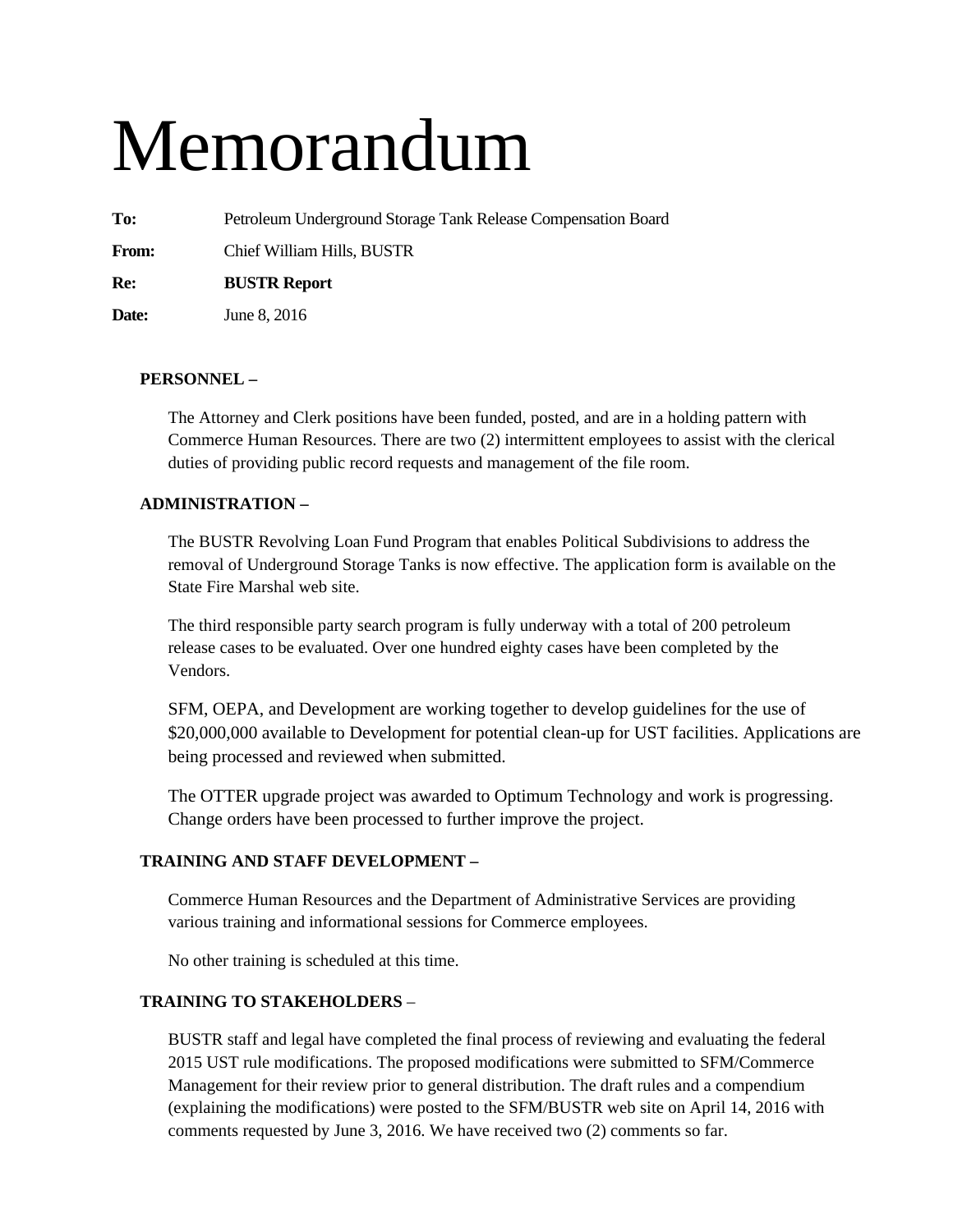## **ACTIVITY –**

#### **OTTER Database Upgrade Project**

IT Commerce continues to correct minor issues as part of the contract.

## **Click Scheduling**

There have only been a few minor issues that are being handled in-house.

## **STATISTICS and/or COMMENTS**

## **Release Prevention**

## **UST Operation Compliance Inspections**

The current 3 year inspection cycle ends June 30, 2016.

## For the week ending **May 21, 2016**

**47** new inspections were performed for a total of **387** inspections. (Start of new 3 year inspection cycle.)

## **Corrective Action**

## **No Further Action Letters (NFA)**

The current grant cycle ends September 30, 2016.

## For the week ending **May 21, 2016**

**5** NFA's were generated, for a total of **335** NFA's

To - date target projection of total NFA's is **387** 

| <b>Statistic</b>                          | <b>Count as of 5/21/2016</b> |
|-------------------------------------------|------------------------------|
| Number of Registered Tanks                | 21,639                       |
| Number of Owners of Registered Facilities | 3,655                        |
| Number of Registered Facilities           | 7,334                        |
| Number of Active Releases                 | 2,300                        |
| Number of Active Closures                 | 1,363                        |
| Number of Program No Further Actions      | 29,261                       |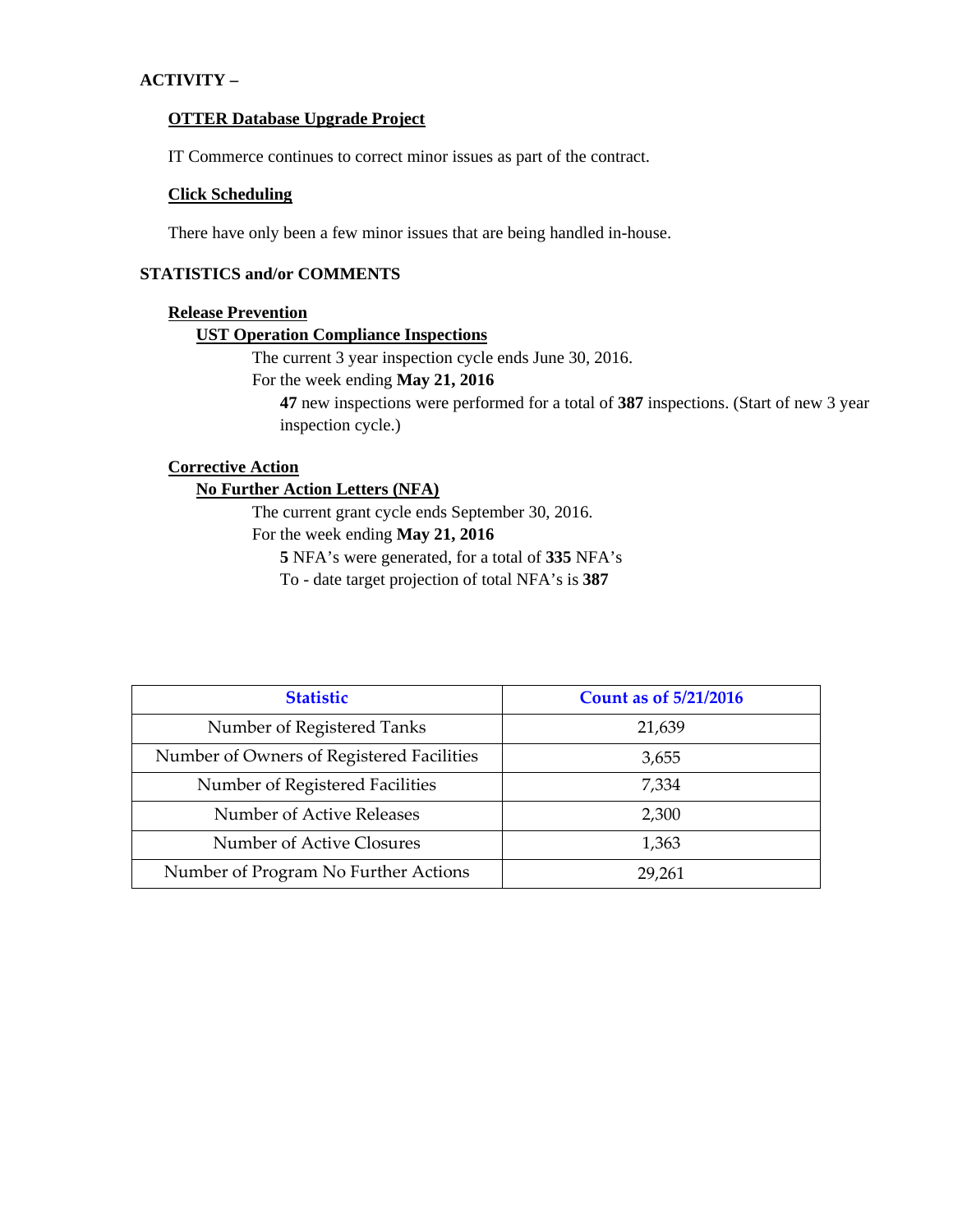#### *MONTHLY INCOME FIGURES AS OF APRIL 30, 2016 (CASH BASIS)*

**Fiscal 2016**

| <b>Fiscal 2016</b>                  |              |             |            |              |              |                 |            |            |              |             |                  | % Of          | FY 2016       |
|-------------------------------------|--------------|-------------|------------|--------------|--------------|-----------------|------------|------------|--------------|-------------|------------------|---------------|---------------|
|                                     | July         | August      | September  | October      | November     | <b>December</b> | January    | February   | March        | April       | <b>Total YTD</b> | <b>Budget</b> | <b>Budget</b> |
| <b>Tank Revenue</b>                 |              |             |            |              |              |                 |            |            |              |             |                  |               |               |
| In house collections *              | 9,031,666.00 | 196,648.00  | 94,680.00  | 41,668.00    | 55,663.06    | 30,092.50       | 55,075.50  | 38,357.50  | 27,157.50    | 22,585.50   | 9,593,593.56     |               |               |
| Net refunds paid                    | (3,800.00)   | (5,250.00)  | (8,250.00) | (14, 470.00) | (1,750.00)   | (5,700.00)      | (7,805.00) | (7,640.00) | (22, 305.00) | (1,850.00)  | (78, 820.00)     |               |               |
| AG collections                      | 19,129.82    | 28,103.42   | 28,014.51  | 26,513.58    | 20,569.20    | 37,300.15       | 18,392.16  | 21,636.25  | 68,590.41    | 36,161.17   | 304,410.67       |               |               |
| Collection costs paid by owner      | (1,999.68)   | (2,538.31)  | (3,685.42) | (4,270.06)   | (3,472.02)   | (10, 573.59)    | (6,807.86) | (6,823.56) | (10, 512.65) | (4,824.16)  | (55, 507.31)     |               |               |
| <b>Total Tank Revenue</b>           | 9,044,996.14 | 216,963.11  | 110,759.09 | 49,441.52    | 71,010.24    | 51,119.06       | 58,854.80  | 45,530.19  | 62,930.26    | 52,072.51   | 9,763,676.92     | 102.99%       | 9,480,000     |
| Interest Income                     |              |             |            |              |              |                 |            |            |              |             |                  |               |               |
| <b>Interest Earned</b>              | 5,911.04     | 6,868.20    | 7,095.36   | 7,695.59     | 8,264.32     | 9,464.84        | 4,952.16   | 19,842.78  | 28,175.96    | 15,931.15   | 114,201.40       | 159.72%       | 71,500        |
| Unearned Gain/(Loss) on Investments | 870.00       | (8,060.00)  | 16,600.00  | (10, 540.00) | (18,600.00)  | (11, 460.00)    | 36,120.62  | (7,340.32) | 22,330.00    | (7, 130.00) | 12,790.30        |               |               |
| <b>Total Interest Income</b>        | 6,781.04     | (1, 191.80) | 23,695.36  | (2,844.41)   | (10, 335.68) | (1,995.16)      | 41,072.78  | 12,502.46  | 50,505.96    | 8,801.15    | 126,991.70       |               |               |
| Miscellaneous Income                | 5.65         | 83.45       | 31.73      | 0.21         | 18.76        | 13.69           | 2.14       | 1.45       | 1.35         | 31.01       | 189.44           | 18.94%        | 1,000         |
| <b>Total Income</b>                 | 9,051,782.83 | 215,854.76  | 134,486.18 | 46,597.32    | 60,693.32    | 49,137.59       | 99,929.72  | 58,034.10  | 113,437.57   | 60,904.67   | 9,890,858.06     | 103.54%       | 9,552,500     |
| <b>Claims Expense</b>               | 597,499.77   | 672,399.95  | 573,113.38 | 541,013.10   | 334,201.06   | 441,517.56      | 636,198.53 | 363,278.66 | 1,099,441.90 | 186,208.77  | 5,444,872.68     | 60.50%        | 9,000,000     |
| <b>Operating Expenses</b>           |              |             |            |              |              |                 |            |            |              |             |                  |               |               |
| Salaries                            | 94,714.00    | 109,509.75  | 91,086.57  | 94,020.33    | 91,028.24    | 96,214.55       | 87,414.71  | 85,615.75  | 95,393.58    | 84,204.75   | 929,202.23       | 68.90%        | 1,348,700     |
| Temp Services <sup>*</sup>          | 2,504.28     | 730.24      | 0.00       | 0.00         | 0.00         | 987.60          | 4,592.34   | 3,802.26   | 3,629.43     | 3,802.26    | 20,048.41        | 133.66%       | 15,000        |
| Rent                                | 10,148.84    | 10,148.84   | 10,148.84  | 10,148.84    | 10,148.84    | 10,148.84       | 10,148.84  | 10,148.84  | 10,148.84    | 10,148.84   | 101,488.40       | 80.04%        | 126,800       |
| <b>Office Supplies</b>              | 585.57       | 865.56      | 4,841.07   | 1,891.50     | 412.56       | 1,533.76        | 5,067.02   | 1,019.67   | 1,230.99     | 763.91      | 18,211.61        | 95.85%        | 19,000        |
| Printing & Copying *                | 525.88       | 446.78      | 226.57     | 757.51       | 399.94       | 40.00           | 433.63     | 1,019.47   | 392.20       | 1,551.60    | 5,793.58         | 38.62%        | 15,000        |
| <b>Staff Development</b>            | 0.00         | 0.00        | 0.00       | 0.00         | 0.00         | 0.00            | 0.00       | 0.00       | 0.00         | 0.00        | 0.00             | 0.00%         | 1,000         |
| Advertising                         | 0.00         | 0.00        | 0.00       | 0.00         | 0.00         | 0.00            | 0.00       | 0.00       | 0.00         | 0.00        | 0.00             | 0.00%         | 2,000         |
| Legal & Professional                |              |             |            |              |              |                 |            |            |              |             |                  |               |               |
| L&P services                        | 2,695.23     | 10,347.20   | 310.11     | 989.50       | 24,263.51    | 29,995.04       | 2,133.53   | 24,761.44  | 1,500.00     | 36,225.80   | 133,221.36       |               |               |
| Collection costs                    | 3,714.61     | 6,303.47    | 4,667.51   | 5,689.28     | 12,309.70    | 8,744.26        | 10,137.26  | 7,463.39   | 6,498.34     | 9,497.77    | 75,025.59        |               |               |
| Collection costs paid by owner      | (1,999.68)   | (2,538.31)  | (3,685.42) | (4,270.06)   | (3,472.02)   | (10, 573.59)    | (6,807.86) | (6,823.56) | (10, 512.65) | (4,824.16)  | (55, 507.31)     |               |               |
| Total L & P Expense                 | 4,410.16     | 14,112.36   | 1,292.20   | 2,408.72     | 33,101.19    | 28,165.71       | 5,462.93   | 25,401.27  | (2,514.31)   | 40,899.41   | 152,739.64       | 61.10%        | 250,000       |
| Travel                              | 246.52       | 0.00        | 747.38     | (261.95)     | 0.00         | 409.12          | 160.60     | 0.00       | 130.44       | 0.00        | 1,432.11         | 14.32%        | 10,000        |
| <b>Employee Expenses</b>            | 1,755.00     | 1,755.00    | 1,755.00   | 1,831.98     | 1,755.00     | 1,778.97        | 1,769.27   | 1,899.99   | 1,885.00     | 1,960.22    | 18,145.43        | 70.06%        | 25,900        |
| Telephone                           | 825.93       | 645.94      | 0.00       | 1,411.88     | 0.00         | 1,411.88        | 710.94     | 3,655.02   | 710.94       | 710.94      | 10,083.47        | 91.67%        | 11,000        |
| Postage *                           | 17,665.12    | 141.90      | 70.95      | 179.15       | 4,086.74     | 135.45          | 70.95      | 1,906.38   | 173.97       | 174.08      | 24,604.69        | 82.02%        | 30,000        |
| Depreciation                        | 1,481.72     | 1,514.01    | 1,375.51   | 1,261.19     | 983.17       | 983.17          | 983.17     | 983.17     | 983.17       | 983.17      | 11,531.45        | 79.53%        | 14,500        |
| <b>Total Operating Expenses</b>     | 134,863.02   | 139,870.38  | 111,544.09 | 113,649.15   | 141,915.68   | 141,809.05      | 116,814.40 | 135,451.82 | 112,164.25   | 145,199.18  | 1,293,281.02     | 69.20%        | 1,868,900     |
| Net Income (Cash method)            |              |             |            |              |              |                 |            |            |              |             | 3,152,704.36     |               |               |

\* Extremely cylical; occurs mainly during and as a result of the fee assessment period.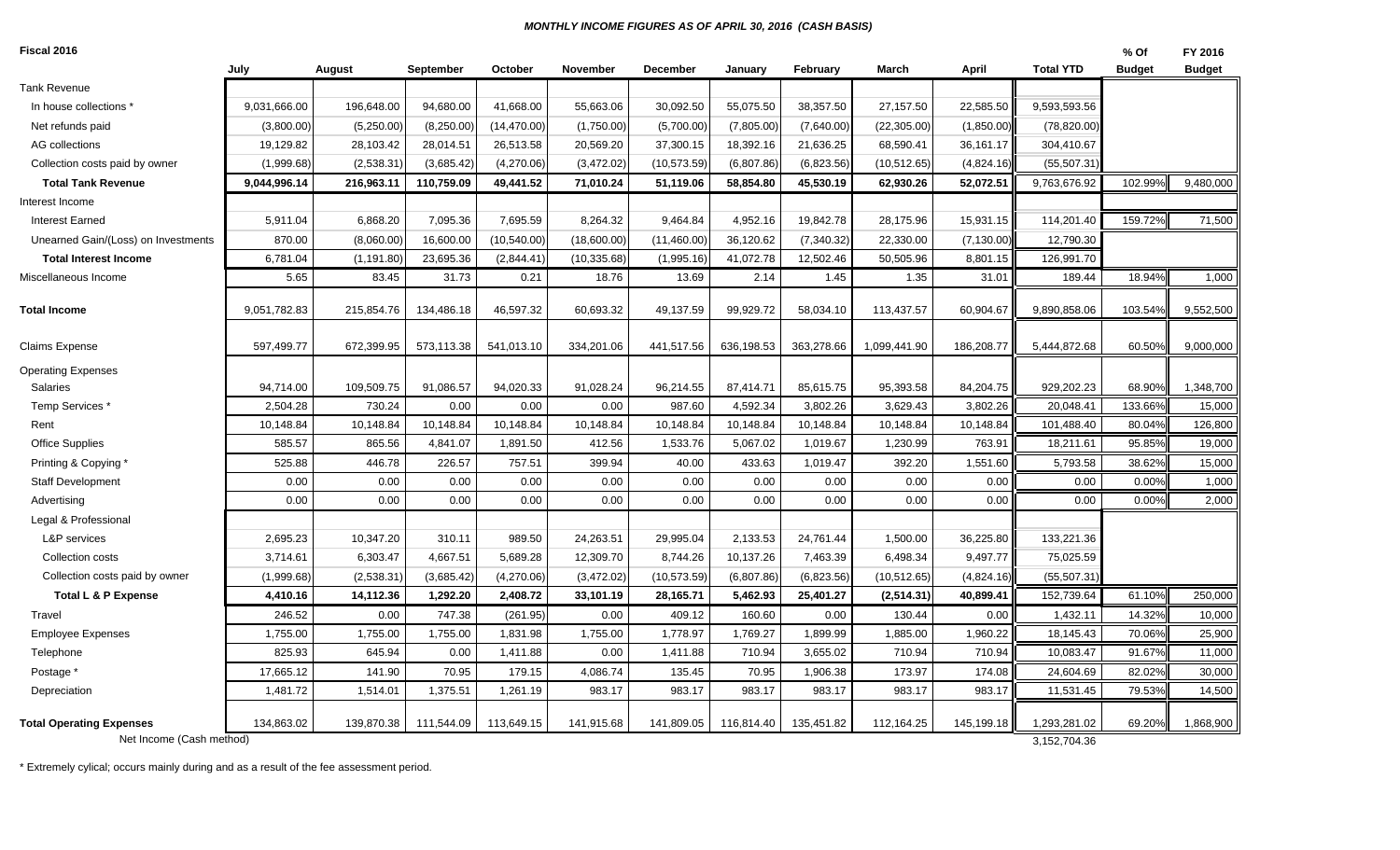## *Petroleum UST Release Compensation Board*  **Balance Sheet As of 04/30/2016**

| <b>Assets</b>                                                                                                                                                                                                                                                                                                                                                                                                                                                                                |                                                                                                                                                         |                                               |  |
|----------------------------------------------------------------------------------------------------------------------------------------------------------------------------------------------------------------------------------------------------------------------------------------------------------------------------------------------------------------------------------------------------------------------------------------------------------------------------------------------|---------------------------------------------------------------------------------------------------------------------------------------------------------|-----------------------------------------------|--|
| <b>Current Assets</b><br>108 State Cash Balance<br>112 Debt Service Fund<br>114 Treasury Notes<br>138 Unclaimed Monies Trust Account<br>140 Investments - Obligated<br>141 Reinvested Interest - Obligated<br>142 Investments - Unobligated<br>143 Reinvested Interest-Unobligated<br><b>Total Current Assets</b><br><b>Fixed Assets</b><br>160 Fixed Asset-Furniture<br>165 Fixed Asset-Data Processing<br>169 Accumulated Depreciation<br><b>Total Fixed Assets</b><br><b>Total Assets</b> | 120,662.63<br>0.00<br>14,083,312.88<br>19,752.45<br>3,537,410.84<br>11,337.03<br>10,227,905.89<br>28,570.60<br>106,928.12<br>830,705.40<br>(908,060.65) | 28,028,952.32<br>29,572.87<br>\$28,058,525.19 |  |
| <b>Liabilities</b>                                                                                                                                                                                                                                                                                                                                                                                                                                                                           |                                                                                                                                                         |                                               |  |
| <b>Current Liabilities</b>                                                                                                                                                                                                                                                                                                                                                                                                                                                                   |                                                                                                                                                         |                                               |  |
| <b>Total Current Liabilities</b><br><b>Long Term Liabilities</b>                                                                                                                                                                                                                                                                                                                                                                                                                             |                                                                                                                                                         | 0.00                                          |  |
| <b>Total Long Term Liabilities</b><br><b>Total Liabilities</b>                                                                                                                                                                                                                                                                                                                                                                                                                               |                                                                                                                                                         | 0.00<br>\$0.00                                |  |
| <b>Equity</b>                                                                                                                                                                                                                                                                                                                                                                                                                                                                                |                                                                                                                                                         |                                               |  |
| <b>Equity Accounts</b><br>283 Retained Earnings (Deficiency)<br>Current Year Income (Loss)                                                                                                                                                                                                                                                                                                                                                                                                   | 23,079,733.57<br>4,978,791.62                                                                                                                           |                                               |  |
| <b>Total Equity</b>                                                                                                                                                                                                                                                                                                                                                                                                                                                                          |                                                                                                                                                         | 28,058,525.19                                 |  |
| <b>Total Liabilities and Equity</b>                                                                                                                                                                                                                                                                                                                                                                                                                                                          |                                                                                                                                                         | \$28,058,525.19                               |  |

Г

Г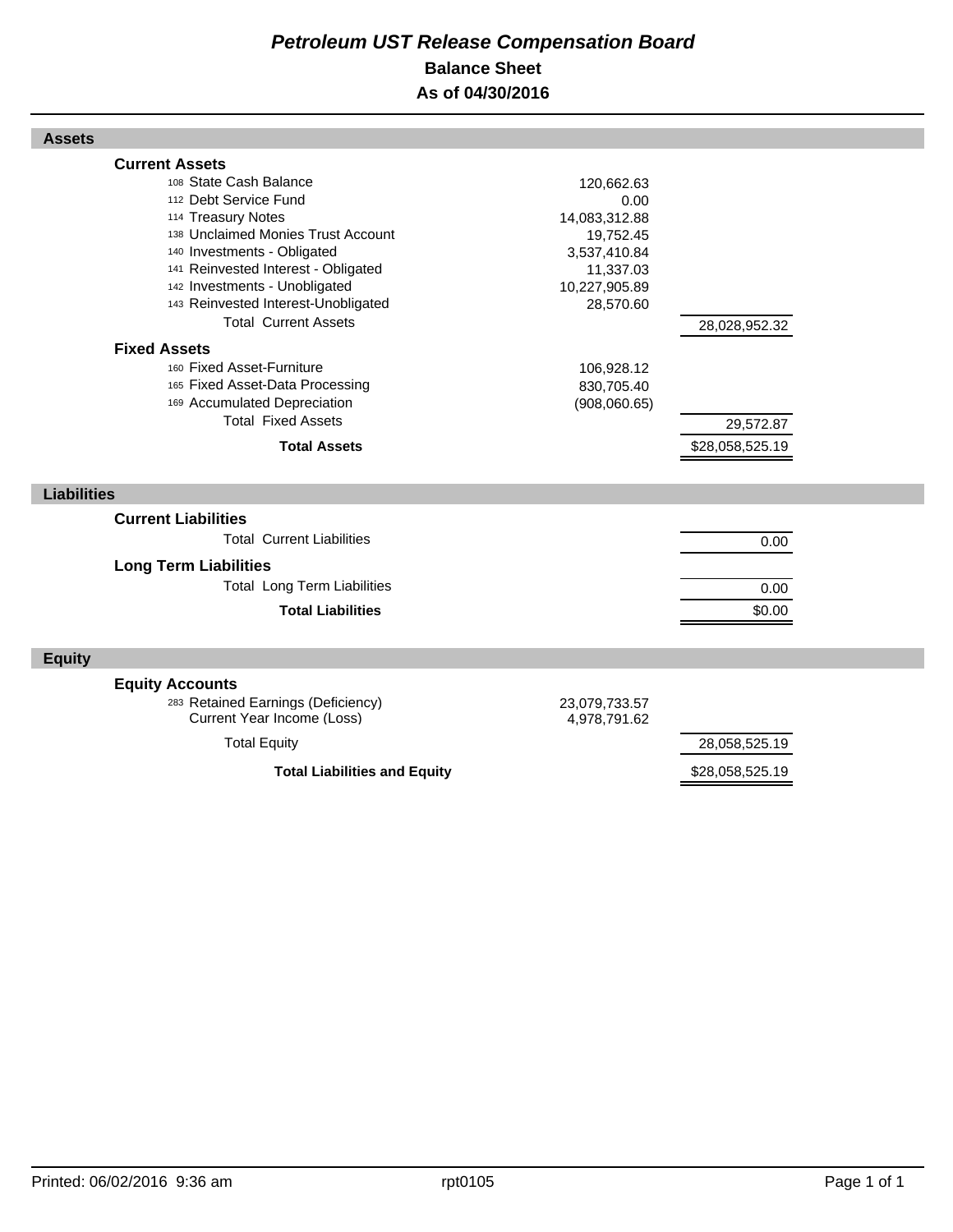## *Petroleum UST Release Compensation Board*  **Income Statement For the Month Ended 04/30/2016**

|                     | <b>Operating Income</b>              |                | <b>Year To Date</b> |
|---------------------|--------------------------------------|----------------|---------------------|
| 301                 | <b>Tank Fees</b>                     | 52,072.51      | 10,360,235.69       |
| 303                 | Investment Income                    | 8,801.15       | 126,991.70          |
|                     | <b>Total Operating Income</b>        | 60,873.66      | 10,487,227.39       |
|                     | <b>Operating Expenses</b>            |                |                     |
| 350                 | <b>Claims Paid</b>                   | 186,208.77     | 4,413,018.21        |
|                     | <b>Total Operating Expenses</b>      | 186,208.77     | 4,413,018.21        |
|                     | <b>Administrative Expenses</b>       |                |                     |
| 621                 | <b>Salaries</b>                      | 84,400.00      | 772,847.77          |
| 626                 | <b>Temporary Services</b>            | 3,802.26       | 18,702.85           |
| 634                 | Rent                                 | 10,148.84      | 101,488.40          |
| 638                 | <b>Office Supplies</b>               | 763.91         | 14,878.78           |
| 639                 | Printing & Copying                   | 1,551.60       | 5,585.90            |
| 668                 | Legal & Professional                 | 40,899.41      | 134,141.93          |
| 669                 | <b>Depreciation Expense</b>          | 983.17         | 11,531.45           |
| 672                 | Travel                               | 0.00           | 1,185.59            |
| 675                 | <b>Employee Expenses</b>             | 1,960.22       | 18,121.46           |
| 680                 | Telephone                            | 710.94         | 10,083.47           |
| 681                 | Postage                              | 174.08         | 7,039.40            |
|                     | <b>Total Administrative Expenses</b> | 145,394.43     | 1,095,607.00        |
| <b>Other Income</b> |                                      |                |                     |
| 701                 | Miscellaneous Income                 | 31.01          | 189.44              |
|                     | <b>Total Other Income</b>            | 31.01          | 189.44              |
|                     | <b>Net Income (Loss)</b>             | (\$270,698.53) | \$4,978,791.62      |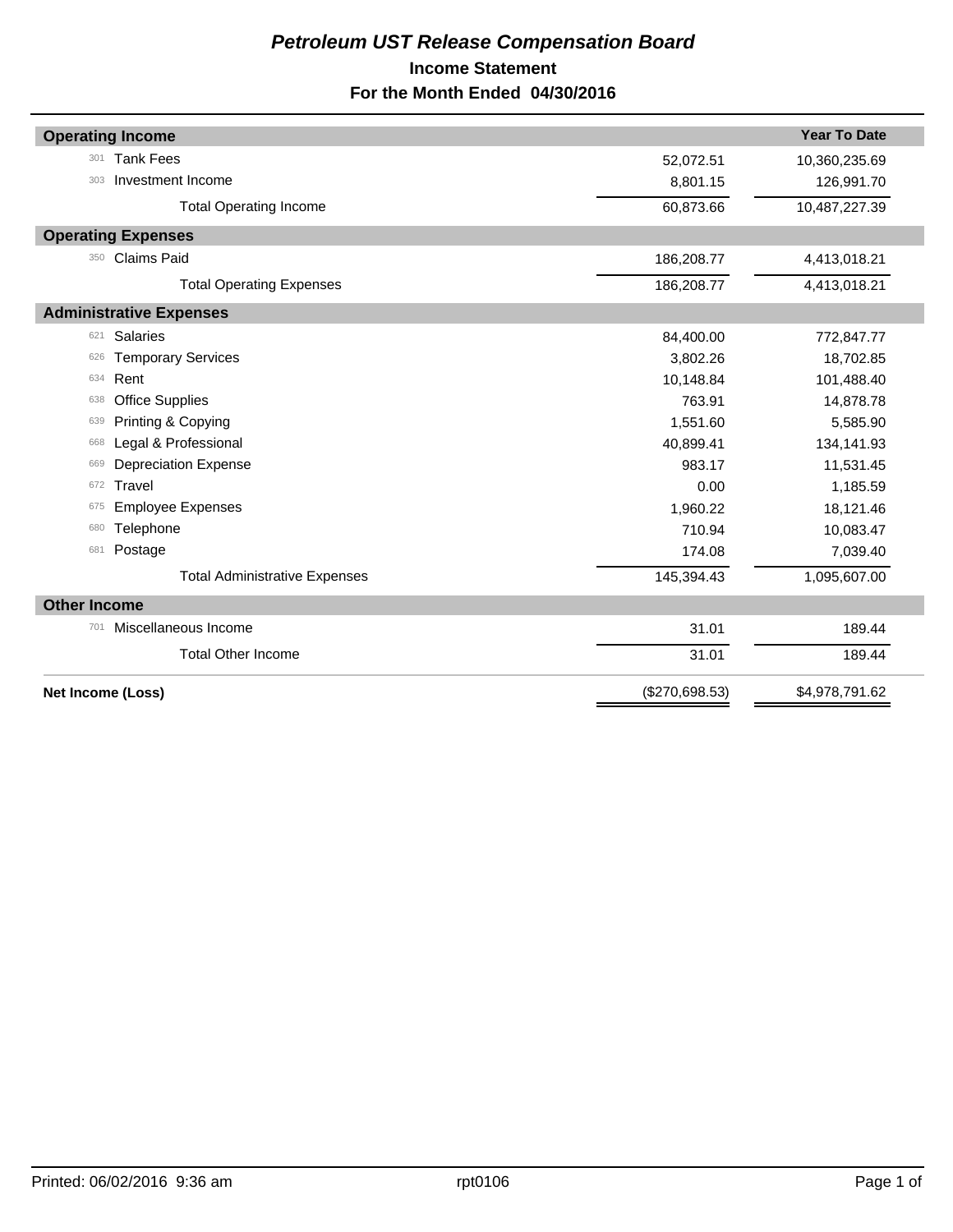## **Trial Balance** *Petroleum UST Release Compensation Board*

## **Transaction Dates 04/01/2016 to 04/30/2016**

| Account | Account                               | <b>Beginning Balance</b> | Transaction   | <b>Ending Balance</b> |
|---------|---------------------------------------|--------------------------|---------------|-----------------------|
| 108     | <b>State Cash Balance</b>             | 73,972.92                | 46,689.71     | 120,662.63            |
| 114     | <b>Treasury Notes</b>                 | 14,080,015.95            | 3,296.93      | 14,083,312.88         |
| 138     | Unclaimed Monies Trust Account        | 19,744.67                | 7.78          | 19,752.45             |
| 140     | Investments - Obligated               | 3,712,612.83             | (175, 201.99) | 3,537,410.84          |
| 141     | Reinvested Interest - Obligated       | 9,921.83                 | 1,415.20      | 11,337.03             |
| 142     | Investments - Unobligated             | 10,377,905.89            | (150,000.00)  | 10,227,905.89         |
| 143     | Reinvested Interest-Unobligated       | 24,493.59                | 4,077.01      | 28,570.60             |
| 160     | <b>Fixed Asset-Furniture</b>          | 106,928.12               | 0.00          | 106,928.12            |
| 165     | Fixed Asset-Data Processing           | 830,705.40               | 0.00          | 830,705.40            |
| 169     | <b>Accumulated Depreciation</b>       | (907, 077.48)            | (983.17)      | (908,060.65)          |
| 283     | <b>Retained Earnings (Deficiency)</b> | (23,079,733.57)          | 0.00          | (23,079,733.57)       |
| 301     | <b>Tank Fees</b>                      | (10,308,163.18)          | (52,072.51)   | (10,360,235.69)       |
| 303     | Investment Income                     | (118, 190.55)            | (8,801.15)    | (126, 991.70)         |
| 350     | Claims Paid                           | 4,226,809.44             | 186,208.77    | 4,413,018.21          |
| 621     | <b>Salaries</b>                       | 688,447.77               | 84,400.00     | 772,847.77            |
| 626     | <b>Temporary Services</b>             | 14,900.59                | 3,802.26      | 18,702.85             |
| 634     | Rent                                  | 91,339.56                | 10,148.84     | 101,488.40            |
| 638     | <b>Office Supplies</b>                | 14,114.87                | 763.91        | 14,878.78             |
| 639     | Printing & Copying                    | 4,034.30                 | 1,551.60      | 5,585.90              |
| 668     | Legal & Professional                  | 93,242.52                | 40,899.41     | 134,141.93            |
| 669     | <b>Depreciation Expense</b>           | 10,548.28                | 983.17        | 11,531.45             |
| 672     | Travel                                | 1,185.59                 | 0.00          | 1,185.59              |
| 675     | <b>Employee Expenses</b>              | 16,161.24                | 1,960.22      | 18,121.46             |
| 680     | Telephone                             | 9,372.53                 | 710.94        | 10,083.47             |
| 681     | Postage                               | 6,865.32                 | 174.08        | 7,039.40              |
| 701     | Miscellaneous Income                  | (158.43)                 | (31.01)       | (189.44)              |
|         |                                       | 0.00                     | 0.00          | 0.00                  |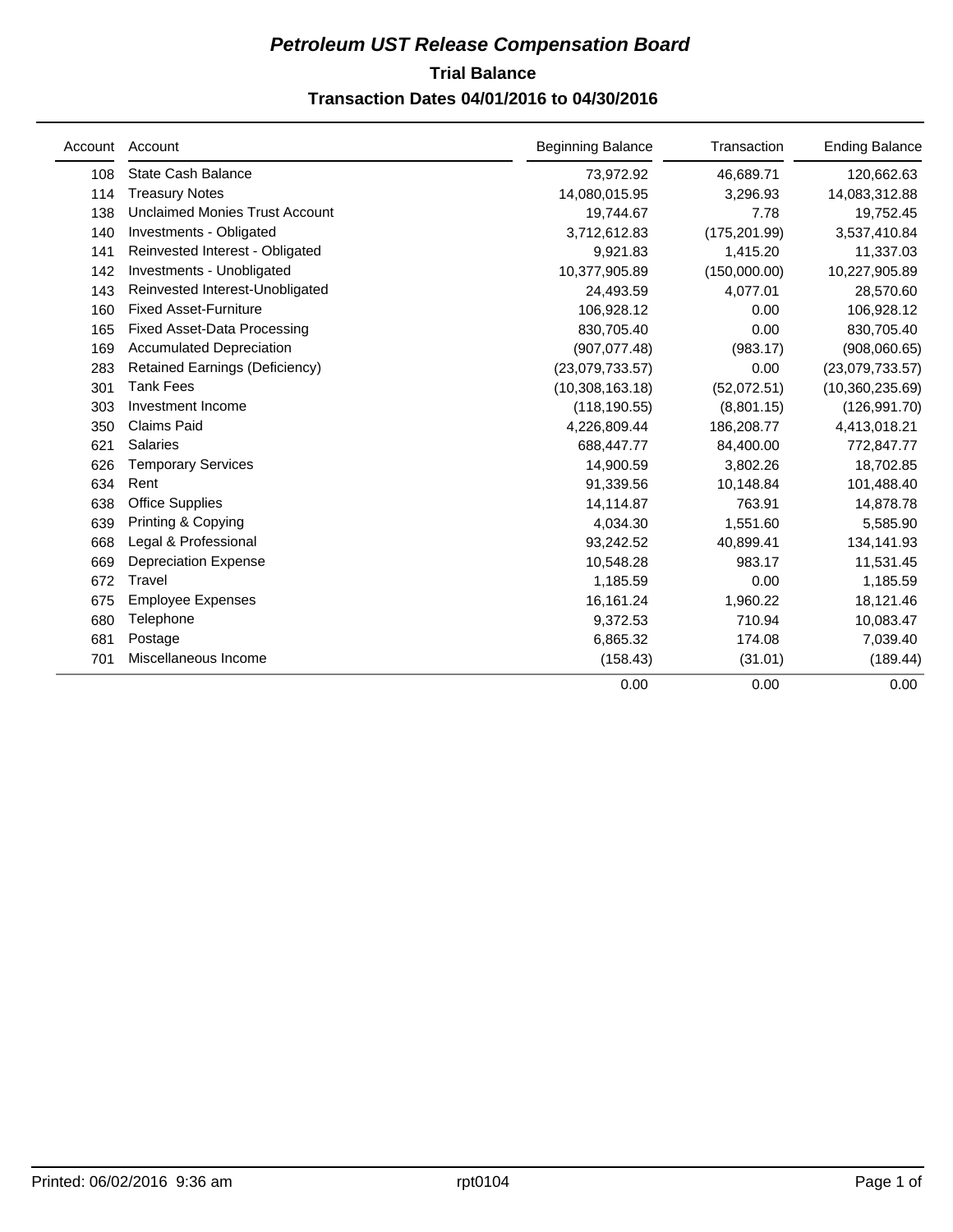#### *MONTHLY INCOME FIGURES AS OF MARCH 31, 2016 (CASH BASIS)*

| Fiscal 2016                                                 |              |             |            |              |              |              |            |            |              |                              | % Of          | FY 2016       |
|-------------------------------------------------------------|--------------|-------------|------------|--------------|--------------|--------------|------------|------------|--------------|------------------------------|---------------|---------------|
|                                                             | July         | August      | September  | October      | November     | December     | January    | February   | March        | <b>Total YTD</b>             | <b>Budget</b> | <b>Budget</b> |
| Tank Revenue                                                |              |             |            |              |              |              |            |            |              |                              |               |               |
| In house collections *                                      | 9,031,666.00 | 196,648.00  | 94,680.00  | 41,668.00    | 55,663.06    | 30,092.50    | 55,075.50  | 38,357.50  | 27,157.50    | 9,571,008.06                 |               |               |
| Net refunds paid                                            | (3,800.00)   | (5,250.00)  | (8,250.00) | (14, 470.00) | (1,750.00)   | (5,700.00)   | (7,805.00) | (7,640.00) | (22, 305.00) | (76, 970.00)                 |               |               |
| AG collections                                              | 19,129.82    | 28,103.42   | 28,014.51  | 26,513.58    | 20,569.20    | 37,300.15    | 18,392.16  | 21,636.25  | 68,590.41    | 268,249.50                   |               |               |
| Collection costs paid by owner                              | (1,999.68)   | (2,538.31)  | (3,685.42) | (4,270.06)   | (3,472.02)   | (10, 573.59) | (6,807.86) | (6,823.56) | (10, 512.65) | (50,683.15)                  |               |               |
| <b>Total Tank Revenue</b>                                   | 9,044,996.14 | 216,963.11  | 110,759.09 | 49,441.52    | 71,010.24    | 51,119.06    | 58,854.80  | 45,530.19  | 62,930.26    | 9,711,604.41                 | 102.44%       | 9,480,000     |
| Interest Income                                             |              |             |            |              |              |              |            |            |              |                              |               |               |
| <b>Interest Earned</b>                                      | 5,911.04     | 6,868.20    | 7,095.36   | 7,695.59     | 8,264.32     | 9,464.84     | 4,952.16   | 19,842.78  | 28,175.96    | 98,270.25                    | 137.44%       | 71,500        |
| Unearned Gain/(Loss) on Investments                         | 870.00       | (8,060.00)  | 16,600.00  | (10,540.00)  | (18,600.00)  | (11,460.00)  | 36,120.62  | (7,340.32) | 22,330.00    | 19,920.30                    |               |               |
| <b>Total Interest Income</b>                                | 6,781.04     | (1, 191.80) | 23,695.36  | (2,844.41)   | (10, 335.68) | (1,995.16)   | 41,072.78  | 12,502.46  | 50,505.96    | 118,190.55                   |               |               |
| Miscellaneous Income                                        | 5.65         | 83.45       | 31.73      | 0.21         | 18.76        | 13.69        | 2.14       | 1.45       | 1.35         | 158.43                       | 15.84%        | 1,000         |
| <b>Total Income</b>                                         | 9,051,782.83 | 215,854.76  | 134,486.18 | 46,597.32    | 60,693.32    | 49,137.59    | 99,929.72  | 58,034.10  | 113,437.57   | 9,829,953.39                 | 102.90%       | 9,552,500     |
| <b>Claims Expense</b>                                       | 597,499.77   | 672,399.95  | 573,113.38 | 541,013.10   | 334,201.06   | 441,517.56   | 636,198.53 | 363,278.66 | 1,099,441.90 | 5,258,663.91                 | 58.43%        | 9,000,000     |
| <b>Operating Expenses</b>                                   |              |             |            |              |              |              |            |            |              |                              |               |               |
| Salaries                                                    | 94,714.00    | 109,509.75  | 91,086.57  | 94,020.33    | 91,028.24    | 96,214.55    | 87,414.71  | 85,615.75  | 95,393.58    | 844,997.48                   | 62.65%        | 1,348,700     |
| Temp Services *                                             | 2,504.28     | 730.24      | 0.00       | 0.00         | 0.00         | 987.60       | 4,592.34   | 3,802.26   | 3,629.43     | 16,246.15                    | 108.31%       | 15,000        |
| Rent                                                        | 10,148.84    | 10,148.84   | 10,148.84  | 10,148.84    | 10,148.84    | 10,148.84    | 10,148.84  | 10,148.84  | 10,148.84    | 91,339.56                    | 72.03%        | 126,800       |
| <b>Office Supplies</b>                                      | 585.57       | 865.56      | 4,841.07   | 1,891.50     | 412.56       | 1,533.76     | 5,067.02   | 1,019.67   | 1,230.99     | 17,447.70                    | 91.83%        | 19,000        |
| Printing & Copying *                                        | 525.88       | 446.78      | 226.57     | 757.51       | 399.94       | 40.00        | 433.63     | 1,019.47   | 392.20       | 4,241.98                     | 28.28%        | 15,000        |
| <b>Staff Development</b>                                    | 0.00         | 0.00        | 0.00       | 0.00         | 0.00         | 0.00         | 0.00       | 0.00       | 0.00         | 0.00                         | 0.00%         | 1,000         |
| Advertising                                                 | 0.00         | 0.00        | 0.00       | 0.00         | 0.00         | 0.00         | 0.00       | 0.00       | 0.00         | 0.00                         | 0.00%         | 2,000         |
| Legal & Professional                                        |              |             |            |              |              |              |            |            |              |                              |               |               |
| L&P services                                                | 2,695.23     | 10,347.20   | 310.11     | 989.50       | 24,263.51    | 29,995.04    | 2,133.53   | 24,761.44  | 1,500.00     | 96,995.56                    |               |               |
| Collection costs                                            | 3,714.61     | 6,303.47    | 4,667.51   | 5,689.28     | 12,309.70    | 8,744.26     | 10,137.26  | 7,463.39   | 6,498.34     | 65,527.82                    |               |               |
| Collection costs paid by owner                              | (1,999.68)   | (2,538.31)  | (3,685.42) | (4,270.06)   | (3,472.02)   | (10, 573.59) | (6,807.86) | (6,823.56) | (10, 512.65) | (50,683.15)                  |               |               |
| <b>Total L &amp; P Expense</b>                              | 4,410.16     | 14,112.36   | 1,292.20   | 2,408.72     | 33,101.19    | 28,165.71    | 5,462.93   | 25,401.27  | (2,514.31)   | 111,840.23                   | 44.74%        | 250,000       |
| Travel                                                      | 246.52       | 0.00        | 747.38     | (261.95)     | 0.00         | 409.12       | 160.60     | 0.00       | 130.44       | 1,432.11                     | 14.32%        | 10,000        |
| <b>Employee Expenses</b>                                    | 1,755.00     | 1,755.00    | 1,755.00   | 1,831.98     | 1,755.00     | 1,778.97     | 1,769.27   | 1,899.99   | 1,885.00     | 16,185.21                    | 62.49%        | 25,900        |
| Telephone                                                   | 825.93       | 645.94      | 0.00       | 1,411.88     | 0.00         | 1,411.88     | 710.94     | 3,655.02   | 710.94       | 9,372.53                     | 85.20%        | 11,000        |
| Postage *                                                   | 17,665.12    | 141.90      | 70.95      | 179.15       | 4,086.74     | 135.45       | 70.95      | 1,906.38   | 173.97       | 24,430.61                    | 81.44%        | 30,000        |
| Depreciation                                                | 1,481.72     | 1,514.01    | 1,375.51   | 1,261.19     | 983.17       | 983.17       | 983.17     | 983.17     | 983.17       | 10,548.28                    | 72.75%        | 14,500        |
| <b>Total Operating Expenses</b><br>Net Income (Cash method) | 134,863.02   | 139,870.38  | 111,544.09 | 113,649.15   | 141,915.68   | 141,809.05   | 116,814.40 | 135,451.82 | 112,164.25   | 1,148,081.84<br>3,423,207.64 | 61.43%        | 1,868,900     |
|                                                             |              |             |            |              |              |              |            |            |              |                              |               |               |

\* Extremely cylical; occurs mainly during and as a result of the fee assessment period.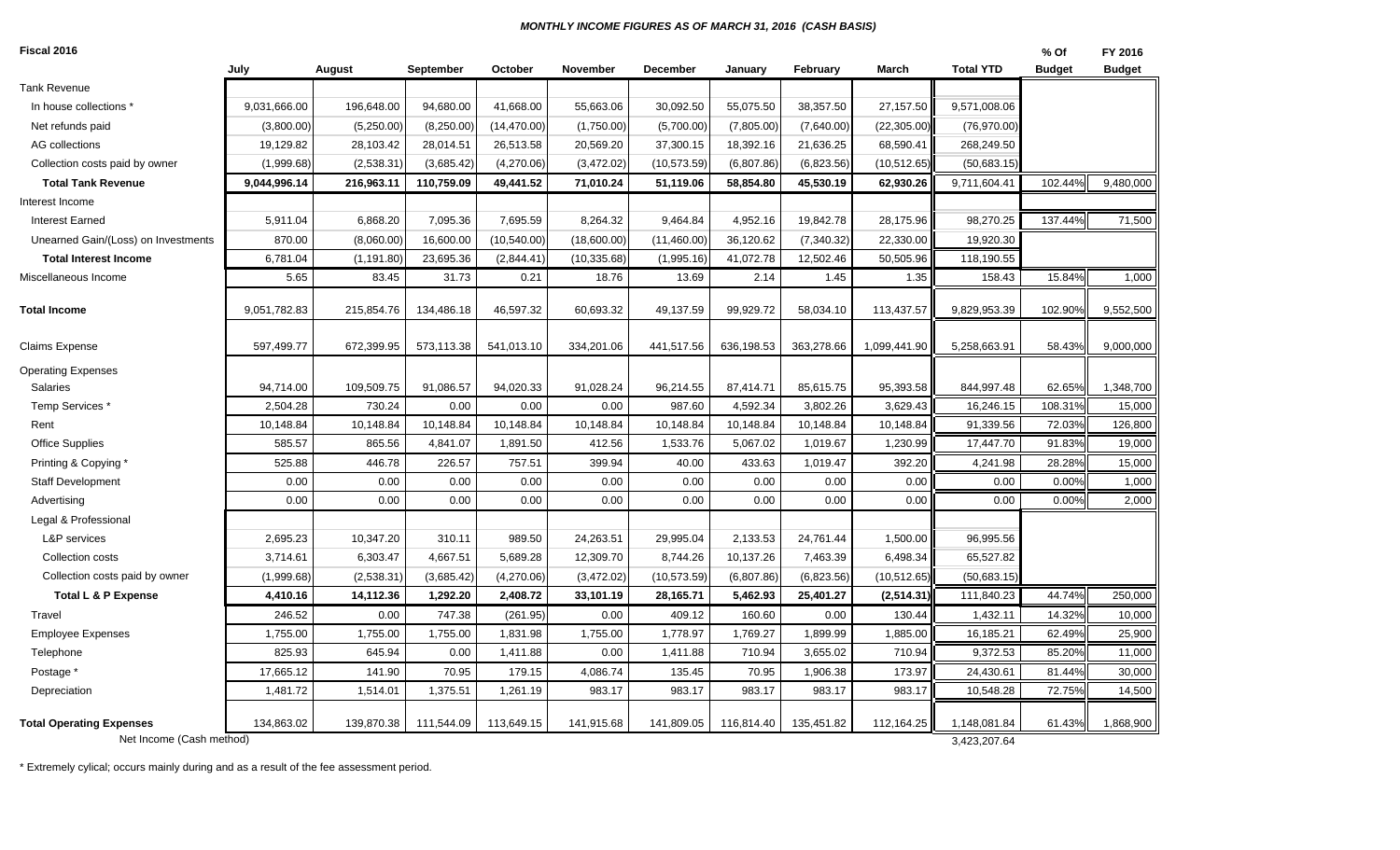## *Petroleum UST Release Compensation Board*  **Balance Sheet As of 03/31/2016**

| <b>Assets</b>                                                                                                                                                                                                                                                                                                                                                                                                                                                                                |                                                                                                                                                        |                                               |  |
|----------------------------------------------------------------------------------------------------------------------------------------------------------------------------------------------------------------------------------------------------------------------------------------------------------------------------------------------------------------------------------------------------------------------------------------------------------------------------------------------|--------------------------------------------------------------------------------------------------------------------------------------------------------|-----------------------------------------------|--|
| <b>Current Assets</b><br>108 State Cash Balance<br>112 Debt Service Fund<br>114 Treasury Notes<br>138 Unclaimed Monies Trust Account<br>140 Investments - Obligated<br>141 Reinvested Interest - Obligated<br>142 Investments - Unobligated<br>143 Reinvested Interest-Unobligated<br><b>Total Current Assets</b><br><b>Fixed Assets</b><br>160 Fixed Asset-Furniture<br>165 Fixed Asset-Data Processing<br>169 Accumulated Depreciation<br><b>Total Fixed Assets</b><br><b>Total Assets</b> | 73,972.92<br>0.00<br>14,080,015.95<br>19,744.67<br>3,712,612.83<br>9,921.83<br>10,377,905.89<br>24,493.59<br>106,928.12<br>830,705.40<br>(907, 077.48) | 28,298,667.68<br>30,556.04<br>\$28,329,223.72 |  |
| <b>Liabilities</b>                                                                                                                                                                                                                                                                                                                                                                                                                                                                           |                                                                                                                                                        |                                               |  |
| <b>Current Liabilities</b><br><b>Total Current Liabilities</b><br><b>Long Term Liabilities</b><br><b>Total Long Term Liabilities</b><br><b>Total Liabilities</b>                                                                                                                                                                                                                                                                                                                             |                                                                                                                                                        | 0.00<br>0.00<br>\$0.00                        |  |
| <b>Equity</b>                                                                                                                                                                                                                                                                                                                                                                                                                                                                                |                                                                                                                                                        |                                               |  |
| <b>Equity Accounts</b><br>283 Retained Earnings (Deficiency)<br>Current Year Income (Loss)<br><b>Total Equity</b>                                                                                                                                                                                                                                                                                                                                                                            | 23,079,733.57<br>5,249,490.15                                                                                                                          | 28,329,223.72                                 |  |

Total Liabilities and Equity **\$28,329,223.72**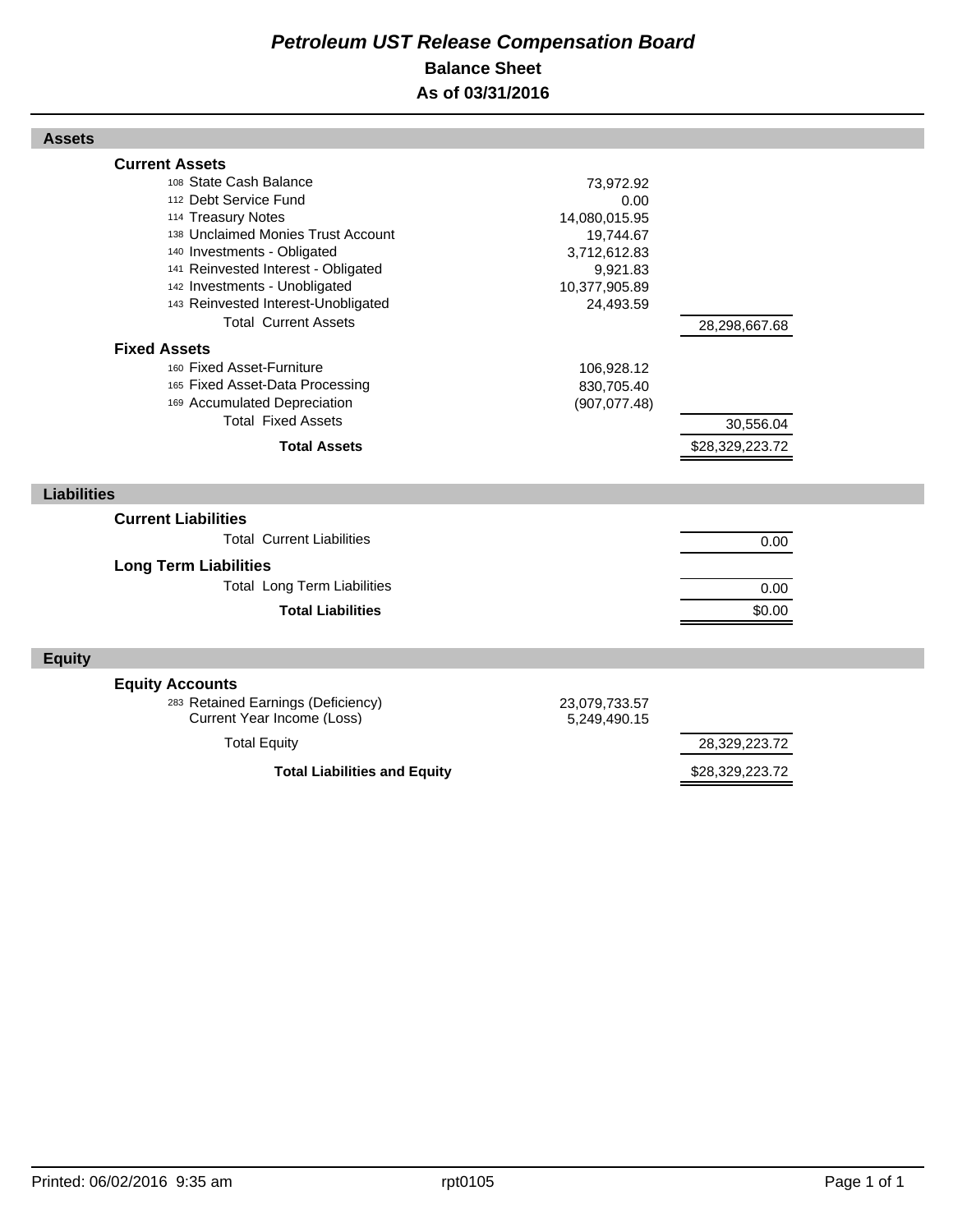## *Petroleum UST Release Compensation Board*  **Income Statement For the Month Ended 03/31/2016**

| <b>Operating Income</b>              |                  | <b>Year To Date</b> |
|--------------------------------------|------------------|---------------------|
| <b>Tank Fees</b><br>301              | (984, 263.83)    | 10,308,163.18       |
| Investment Income<br>303             | 50,505.96        | 118,190.55          |
| <b>Total Operating Income</b>        | (933, 757.87)    | 10,426,353.73       |
| <b>Operating Expenses</b>            |                  |                     |
| <b>Claims Paid</b><br>350            | 1,099,441.90     | 4,226,809.44        |
| <b>Total Operating Expenses</b>      | 1,099,441.90     | 4,226,809.44        |
| <b>Administrative Expenses</b>       |                  |                     |
| Salaries<br>621                      | 133,430.00       | 688,447.77          |
| <b>Temporary Services</b><br>626     | 3,629.43         | 14,900.59           |
| Rent<br>634                          | 10,148.84        | 91,339.56           |
| <b>Office Supplies</b><br>638        | 1,230.99         | 14,114.87           |
| Printing & Copying<br>639            | 392.20           | 4,034.30            |
| Legal & Professional<br>668          | (3,087.09)       | 93,242.52           |
| <b>Depreciation Expense</b><br>669   | 983.17           | 10,548.28           |
| Travel<br>672                        | 130.44           | 1,185.59            |
| <b>Employee Expenses</b><br>675      | 1,885.00         | 16,161.24           |
| Telephone<br>680                     | 710.94           | 9,372.53            |
| Postage<br>681                       | 173.97           | 6,865.32            |
| <b>Total Administrative Expenses</b> | 149,627.89       | 950,212.57          |
| <b>Other Income</b>                  |                  |                     |
| Miscellaneous Income<br>701          | 1.35             | 158.43              |
| <b>Total Other Income</b>            | 1.35             | 158.43              |
| Net Income (Loss)                    | (\$2,182,826.31) | \$5,249,490.15      |
|                                      |                  |                     |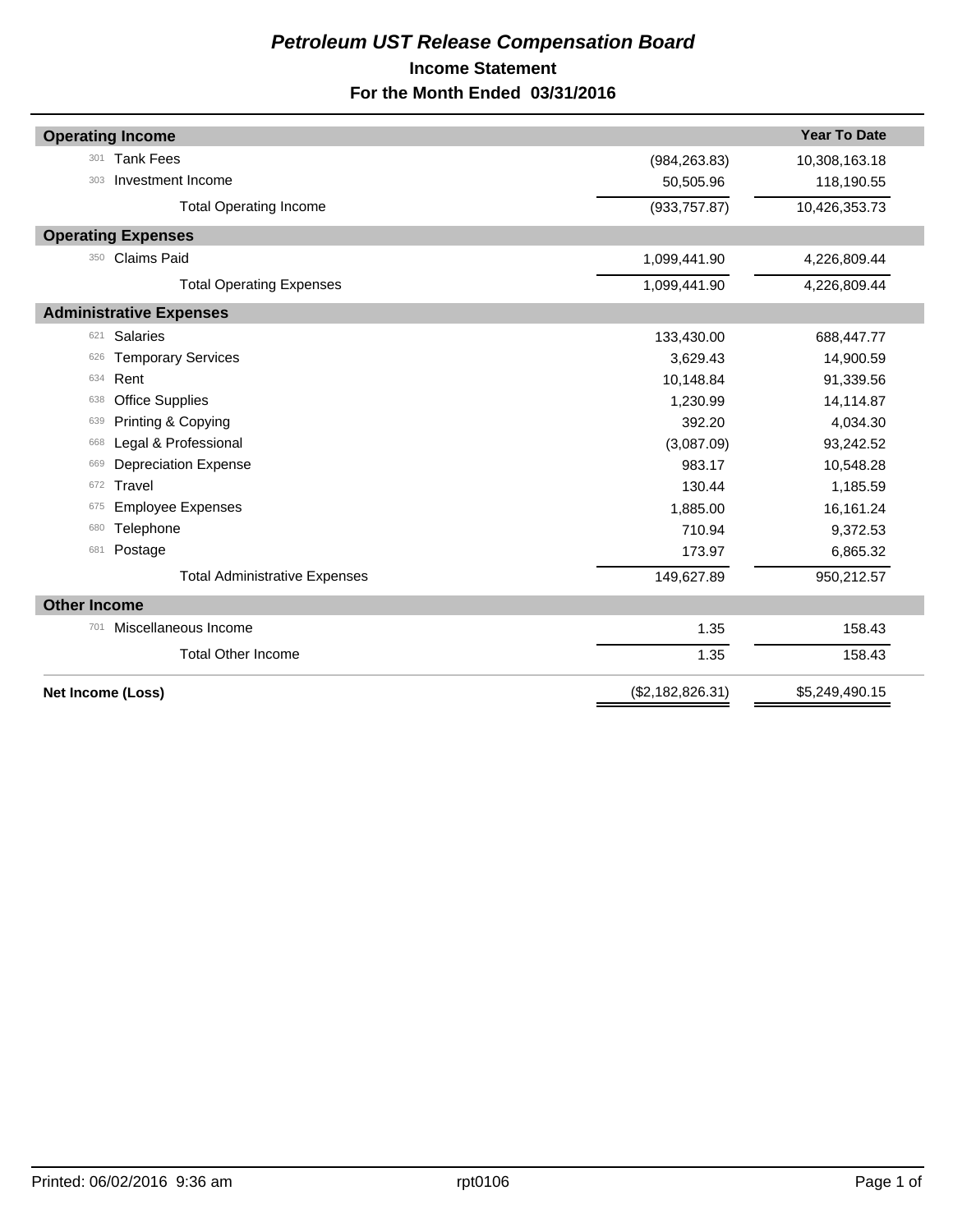## **Trial Balance** *Petroleum UST Release Compensation Board*  **Transaction Dates 03/01/2016 to 03/31/2016**

|     | Account Account                       | <b>Beginning Balance</b> | Transaction    | <b>Ending Balance</b> |
|-----|---------------------------------------|--------------------------|----------------|-----------------------|
| 108 | <b>State Cash Balance</b>             | 171,271.98               | (97, 299.06)   | 73,972.92             |
| 114 | <b>Treasury Notes</b>                 | 12,051,168.39            | 2,028,847.56   | 14,080,015.95         |
| 138 | <b>Unclaimed Monies Trust Account</b> | 19,737.18                | 7.49           | 19,744.67             |
| 140 | Investments - Obligated               | 4,776,949.66             | (1,064,336.83) | 3,712,612.83          |
| 141 | Reinvested Interest - Obligated       | 8,350.11                 | 1,571.72       | 9,921.83              |
| 142 | Investments - Unobligated             | 12,374,005.89            | (1,996,100.00) | 10,377,905.89         |
| 143 | Reinvested Interest-Unobligated       | 20,476.30                | 4,017.29       | 24,493.59             |
| 160 | <b>Fixed Asset-Furniture</b>          | 106,928.12               | 0.00           | 106,928.12            |
| 165 | <b>Fixed Asset-Data Processing</b>    | 830,705.40               | 0.00           | 830,705.40            |
| 169 | <b>Accumulated Depreciation</b>       | (906, 094.31)            | (983.17)       | (907, 077.48)         |
| 283 | <b>Retained Earnings (Deficiency)</b> | (22,021,182.26)          | (1,058,551.31) | (23,079,733.57)       |
| 301 | <b>Tank Fees</b>                      | (11, 292, 427.01)        | 984,263.83     | (10,308,163.18)       |
| 303 | Investment Income                     | (67, 684.59)             | (50, 505.96)   | (118, 190.55)         |
| 350 | <b>Claims Paid</b>                    | 3,127,367.54             | 1,099,441.90   | 4,226,809.44          |
| 621 | <b>Salaries</b>                       | 555,017.77               | 133,430.00     | 688,447.77            |
| 626 | <b>Temporary Services</b>             | 11,271.16                | 3,629.43       | 14,900.59             |
| 634 | Rent                                  | 81,190.72                | 10,148.84      | 91,339.56             |
| 638 | <b>Office Supplies</b>                | 12,883.88                | 1,230.99       | 14,114.87             |
| 639 | Printing & Copying                    | 3,642.10                 | 392.20         | 4,034.30              |
| 668 | Legal & Professional                  | 96,329.61                | (3,087.09)     | 93,242.52             |
| 669 | <b>Depreciation Expense</b>           | 9,565.11                 | 983.17         | 10,548.28             |
| 672 | Travel                                | 1,055.15                 | 130.44         | 1,185.59              |
| 675 | <b>Employee Expenses</b>              | 14,276.24                | 1,885.00       | 16,161.24             |
| 680 | Telephone                             | 8.661.59                 | 710.94         | 9,372.53              |
| 681 | Postage                               | 6,691.35                 | 173.97         | 6,865.32              |
| 701 | Miscellaneous Income                  | (157.08)                 | (1.35)         | (158.43)              |
|     |                                       | 0.00                     | 0.00           | 0.00                  |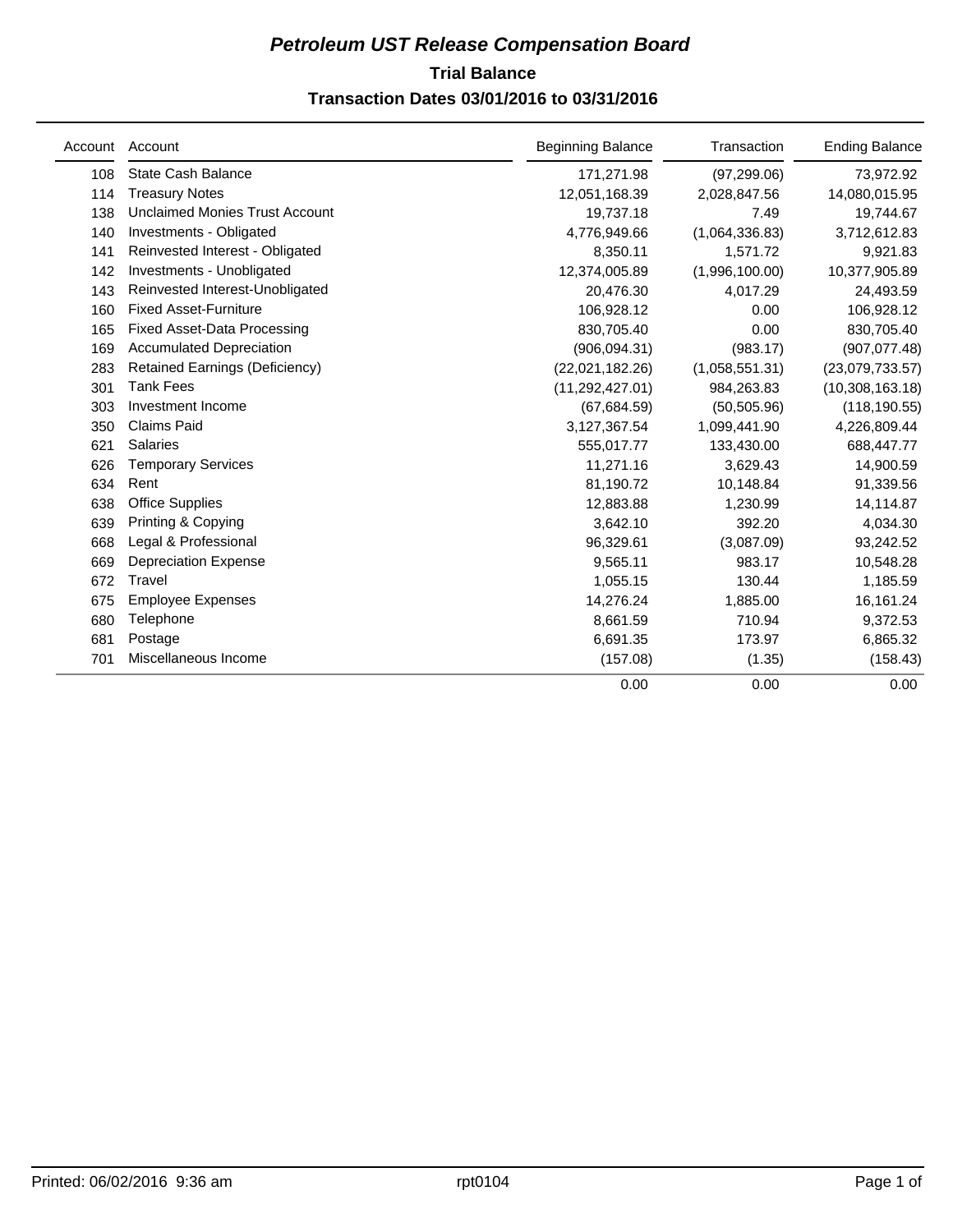#### *MONTHLY INCOME FIGURES AS OF FEBRUARY 29, 2016 (CASH BASIS)*

#### **Fiscal 2016**

| August<br>9,031,666.00<br>196,648.00<br>(3,800.00)<br>(5,250.00)<br>19,129.82<br>28,103.42<br>(1,999.68)<br>(2,538.31)<br>9,044,996.14<br>216,963.11<br>5,911.04<br>6,868.20<br>870.00<br>(8,060.00)<br>6,781.04<br>(1, 191.80)<br>5.65<br>83.45<br>9,051,782.83<br>215,854.76<br>597,499.77<br>672,399.95<br>94,714.00<br>109,509.75<br>2,504.28<br>730.24 | <b>September</b><br>94,680.00<br>(8,250.00)<br>28,014.51<br>(3,685.42)<br>110,759.09<br>7,095.36<br>16,600.00<br>23,695.36<br>31.73<br>134,486.18<br>573,113.38<br>91,086.57<br>0.00 | October<br>41,668.00<br>(14, 470.00)<br>26,513.58<br>(4,270.06)<br>49,441.52<br>7,695.59<br>(10, 540.00)<br>(2,844.41)<br>0.21<br>46,597.32<br>541,013.10<br>94,020.33 | November<br>55,663.06<br>(1,750.00)<br>20,569.20<br>(3,472.02)<br>71,010.24<br>8,264.32<br>(18,600.00)<br>(10, 335.68)<br>18.76<br>60,693.32<br>334,201.06<br>91,028.24 | <b>December</b><br>30,092.50<br>(5,700.00)<br>37,300.15<br>(10, 573.59)<br>51,119.06<br>9,464.84<br>(11,460.00)<br>(1,995.16)<br>13.69<br>49,137.59<br>441,517.56<br>96,214.55 | January<br>55,075.50<br>(7,805.00)<br>18,392.16<br>(6,807.86)<br>58,854.80<br>4,952.16<br>36,120.62<br>41,072.78<br>2.14<br>99,929.72<br>636,198.53 | February<br>38,357.50<br>(7,640.00)<br>21,636.25<br>(6,823.56)<br>45,530.19<br>19,842.78<br>(7,340.32)<br>12,502.46<br>1.45<br>58,034.10<br>363,278.66 | <b>Total YTD</b><br>9,543,850.56<br>(54,665.00)<br>199,659.09<br>(40, 170.50)<br>9,648,674.15<br>70,094.29<br>(2,409.70)<br>67,684.59<br>157.08<br>9,716,515.82<br>4,159,222.01 | <b>Budget</b><br>101.78%<br>98.03%<br>15.71%<br>101.72%<br>46.21% | <b>Budget</b><br>9,480,000<br>71,500<br>1,000<br>9,552,500<br>9,000,000                                                                |
|-------------------------------------------------------------------------------------------------------------------------------------------------------------------------------------------------------------------------------------------------------------------------------------------------------------------------------------------------------------|--------------------------------------------------------------------------------------------------------------------------------------------------------------------------------------|------------------------------------------------------------------------------------------------------------------------------------------------------------------------|-------------------------------------------------------------------------------------------------------------------------------------------------------------------------|--------------------------------------------------------------------------------------------------------------------------------------------------------------------------------|-----------------------------------------------------------------------------------------------------------------------------------------------------|--------------------------------------------------------------------------------------------------------------------------------------------------------|---------------------------------------------------------------------------------------------------------------------------------------------------------------------------------|-------------------------------------------------------------------|----------------------------------------------------------------------------------------------------------------------------------------|
|                                                                                                                                                                                                                                                                                                                                                             |                                                                                                                                                                                      |                                                                                                                                                                        |                                                                                                                                                                         |                                                                                                                                                                                |                                                                                                                                                     |                                                                                                                                                        |                                                                                                                                                                                 |                                                                   |                                                                                                                                        |
|                                                                                                                                                                                                                                                                                                                                                             |                                                                                                                                                                                      |                                                                                                                                                                        |                                                                                                                                                                         |                                                                                                                                                                                |                                                                                                                                                     |                                                                                                                                                        |                                                                                                                                                                                 |                                                                   |                                                                                                                                        |
|                                                                                                                                                                                                                                                                                                                                                             |                                                                                                                                                                                      |                                                                                                                                                                        |                                                                                                                                                                         |                                                                                                                                                                                |                                                                                                                                                     |                                                                                                                                                        |                                                                                                                                                                                 |                                                                   |                                                                                                                                        |
|                                                                                                                                                                                                                                                                                                                                                             |                                                                                                                                                                                      |                                                                                                                                                                        |                                                                                                                                                                         |                                                                                                                                                                                |                                                                                                                                                     |                                                                                                                                                        |                                                                                                                                                                                 |                                                                   |                                                                                                                                        |
|                                                                                                                                                                                                                                                                                                                                                             |                                                                                                                                                                                      |                                                                                                                                                                        |                                                                                                                                                                         |                                                                                                                                                                                |                                                                                                                                                     |                                                                                                                                                        |                                                                                                                                                                                 |                                                                   |                                                                                                                                        |
|                                                                                                                                                                                                                                                                                                                                                             |                                                                                                                                                                                      |                                                                                                                                                                        |                                                                                                                                                                         |                                                                                                                                                                                |                                                                                                                                                     |                                                                                                                                                        |                                                                                                                                                                                 |                                                                   |                                                                                                                                        |
|                                                                                                                                                                                                                                                                                                                                                             |                                                                                                                                                                                      |                                                                                                                                                                        |                                                                                                                                                                         |                                                                                                                                                                                |                                                                                                                                                     |                                                                                                                                                        |                                                                                                                                                                                 |                                                                   |                                                                                                                                        |
|                                                                                                                                                                                                                                                                                                                                                             |                                                                                                                                                                                      |                                                                                                                                                                        |                                                                                                                                                                         |                                                                                                                                                                                |                                                                                                                                                     |                                                                                                                                                        |                                                                                                                                                                                 |                                                                   |                                                                                                                                        |
|                                                                                                                                                                                                                                                                                                                                                             |                                                                                                                                                                                      |                                                                                                                                                                        |                                                                                                                                                                         |                                                                                                                                                                                |                                                                                                                                                     |                                                                                                                                                        |                                                                                                                                                                                 |                                                                   |                                                                                                                                        |
|                                                                                                                                                                                                                                                                                                                                                             |                                                                                                                                                                                      |                                                                                                                                                                        |                                                                                                                                                                         |                                                                                                                                                                                |                                                                                                                                                     |                                                                                                                                                        |                                                                                                                                                                                 |                                                                   |                                                                                                                                        |
|                                                                                                                                                                                                                                                                                                                                                             |                                                                                                                                                                                      |                                                                                                                                                                        |                                                                                                                                                                         |                                                                                                                                                                                |                                                                                                                                                     |                                                                                                                                                        |                                                                                                                                                                                 |                                                                   |                                                                                                                                        |
|                                                                                                                                                                                                                                                                                                                                                             |                                                                                                                                                                                      |                                                                                                                                                                        |                                                                                                                                                                         |                                                                                                                                                                                |                                                                                                                                                     |                                                                                                                                                        |                                                                                                                                                                                 |                                                                   |                                                                                                                                        |
|                                                                                                                                                                                                                                                                                                                                                             |                                                                                                                                                                                      |                                                                                                                                                                        |                                                                                                                                                                         |                                                                                                                                                                                |                                                                                                                                                     |                                                                                                                                                        |                                                                                                                                                                                 |                                                                   |                                                                                                                                        |
|                                                                                                                                                                                                                                                                                                                                                             |                                                                                                                                                                                      |                                                                                                                                                                        |                                                                                                                                                                         |                                                                                                                                                                                |                                                                                                                                                     |                                                                                                                                                        |                                                                                                                                                                                 |                                                                   |                                                                                                                                        |
|                                                                                                                                                                                                                                                                                                                                                             |                                                                                                                                                                                      |                                                                                                                                                                        |                                                                                                                                                                         |                                                                                                                                                                                |                                                                                                                                                     |                                                                                                                                                        |                                                                                                                                                                                 |                                                                   |                                                                                                                                        |
|                                                                                                                                                                                                                                                                                                                                                             |                                                                                                                                                                                      |                                                                                                                                                                        |                                                                                                                                                                         |                                                                                                                                                                                | 87,414.71                                                                                                                                           | 85,615.75                                                                                                                                              | 749,603.90                                                                                                                                                                      | 55.58%                                                            | 1,348,700                                                                                                                              |
|                                                                                                                                                                                                                                                                                                                                                             |                                                                                                                                                                                      | 0.00                                                                                                                                                                   | 0.00                                                                                                                                                                    | 987.60                                                                                                                                                                         | 4,592.34                                                                                                                                            | 3,802.26                                                                                                                                               | 12,616.72                                                                                                                                                                       | 84.11%                                                            | 15,000                                                                                                                                 |
| 10,148.84<br>10,148.84                                                                                                                                                                                                                                                                                                                                      | 10,148.84                                                                                                                                                                            | 10,148.84                                                                                                                                                              | 10,148.84                                                                                                                                                               | 10,148.84                                                                                                                                                                      | 10,148.84                                                                                                                                           | 10,148.84                                                                                                                                              | 81,190.72                                                                                                                                                                       | 64.03%                                                            | 126,800                                                                                                                                |
| 585.57<br>865.56                                                                                                                                                                                                                                                                                                                                            | 4,841.07                                                                                                                                                                             | 1,891.50                                                                                                                                                               | 412.56                                                                                                                                                                  | 1,533.76                                                                                                                                                                       | 5,067.02                                                                                                                                            | 1,019.67                                                                                                                                               | 16,216.71                                                                                                                                                                       | 85.35%                                                            | 19,000                                                                                                                                 |
| 525.88<br>446.78                                                                                                                                                                                                                                                                                                                                            | 226.57                                                                                                                                                                               | 757.51                                                                                                                                                                 | 399.94                                                                                                                                                                  | 40.00                                                                                                                                                                          | 433.63                                                                                                                                              | 1,019.47                                                                                                                                               | 3,849.78                                                                                                                                                                        | 25.67%                                                            | 15,000                                                                                                                                 |
| 0.00<br>0.00                                                                                                                                                                                                                                                                                                                                                | 0.00                                                                                                                                                                                 | 0.00                                                                                                                                                                   | 0.00                                                                                                                                                                    | 0.00                                                                                                                                                                           | 0.00                                                                                                                                                | 0.00                                                                                                                                                   | 0.00                                                                                                                                                                            | 0.00%                                                             | 1,000                                                                                                                                  |
| 0.00<br>0.00                                                                                                                                                                                                                                                                                                                                                | 0.00                                                                                                                                                                                 | 0.00                                                                                                                                                                   | 0.00                                                                                                                                                                    | 0.00                                                                                                                                                                           | 0.00                                                                                                                                                | 0.00                                                                                                                                                   | 0.00                                                                                                                                                                            | 0.00%                                                             | 2,000                                                                                                                                  |
|                                                                                                                                                                                                                                                                                                                                                             |                                                                                                                                                                                      |                                                                                                                                                                        |                                                                                                                                                                         |                                                                                                                                                                                |                                                                                                                                                     |                                                                                                                                                        |                                                                                                                                                                                 |                                                                   |                                                                                                                                        |
| 2,695.23<br>10,347.20                                                                                                                                                                                                                                                                                                                                       | 310.11                                                                                                                                                                               | 989.50                                                                                                                                                                 | 24,263.51                                                                                                                                                               | 29,995.04                                                                                                                                                                      | 2,133.53                                                                                                                                            | 24,761.44                                                                                                                                              | 95,495.56                                                                                                                                                                       |                                                                   |                                                                                                                                        |
| 3,714.61<br>6,303.47                                                                                                                                                                                                                                                                                                                                        | 4,667.51                                                                                                                                                                             | 5,689.28                                                                                                                                                               | 12,309.70                                                                                                                                                               | 8,744.26                                                                                                                                                                       | 10,137.26                                                                                                                                           | 7,463.39                                                                                                                                               | 59,029.48                                                                                                                                                                       |                                                                   |                                                                                                                                        |
| (2,538.31)<br>(1,999.68)                                                                                                                                                                                                                                                                                                                                    | (3,685.42)                                                                                                                                                                           | (4,270.06)                                                                                                                                                             | (3,472.02)                                                                                                                                                              | (10, 573.59)                                                                                                                                                                   | (6,807.86)                                                                                                                                          | (6,823.56)                                                                                                                                             | (40, 170.50)                                                                                                                                                                    |                                                                   |                                                                                                                                        |
| 14,112.36                                                                                                                                                                                                                                                                                                                                                   | 1,292.20                                                                                                                                                                             | 2,408.72                                                                                                                                                               | 33,101.19                                                                                                                                                               | 28,165.71                                                                                                                                                                      | 5,462.93                                                                                                                                            | 25,401.27                                                                                                                                              | 114,354.54                                                                                                                                                                      | 45.74%                                                            | 250,000                                                                                                                                |
| 0.00                                                                                                                                                                                                                                                                                                                                                        | 747.38                                                                                                                                                                               | (261.95)                                                                                                                                                               | 0.00                                                                                                                                                                    | 409.12                                                                                                                                                                         | 160.60                                                                                                                                              | 0.00                                                                                                                                                   | 1,301.67                                                                                                                                                                        | 13.02%                                                            | 10,000                                                                                                                                 |
| 1,755.00                                                                                                                                                                                                                                                                                                                                                    | 1,755.00                                                                                                                                                                             | 1,831.98                                                                                                                                                               | 1,755.00                                                                                                                                                                | 1,778.97                                                                                                                                                                       | 1,769.27                                                                                                                                            | 1,899.99                                                                                                                                               | 14,300.21                                                                                                                                                                       | 55.21%                                                            | 25,900                                                                                                                                 |
| 645.94                                                                                                                                                                                                                                                                                                                                                      | 0.00                                                                                                                                                                                 | 1,411.88                                                                                                                                                               | 0.00                                                                                                                                                                    | 1,411.88                                                                                                                                                                       | 710.94                                                                                                                                              | 3,655.02                                                                                                                                               | 8,661.59                                                                                                                                                                        | 78.74%                                                            | 11,000                                                                                                                                 |
| 141.90                                                                                                                                                                                                                                                                                                                                                      | 70.95                                                                                                                                                                                | 179.15                                                                                                                                                                 | 4,086.74                                                                                                                                                                | 135.45                                                                                                                                                                         | 70.95                                                                                                                                               | 1,906.38                                                                                                                                               | 24,256.64                                                                                                                                                                       | 80.86%                                                            | 30,000                                                                                                                                 |
| 1,514.01                                                                                                                                                                                                                                                                                                                                                    | 1,375.51                                                                                                                                                                             | 1,261.19                                                                                                                                                               | 983.17                                                                                                                                                                  | 983.17                                                                                                                                                                         | 983.17                                                                                                                                              | 983.17                                                                                                                                                 | 9,565.11                                                                                                                                                                        | 65.97%                                                            | 14,500                                                                                                                                 |
|                                                                                                                                                                                                                                                                                                                                                             |                                                                                                                                                                                      |                                                                                                                                                                        |                                                                                                                                                                         |                                                                                                                                                                                |                                                                                                                                                     |                                                                                                                                                        |                                                                                                                                                                                 |                                                                   | 1,868,900                                                                                                                              |
|                                                                                                                                                                                                                                                                                                                                                             | 4,410.16<br>246.52<br>1,755.00<br>825.93<br>17,665.12<br>1,481.72                                                                                                                    |                                                                                                                                                                        |                                                                                                                                                                         |                                                                                                                                                                                |                                                                                                                                                     |                                                                                                                                                        |                                                                                                                                                                                 |                                                                   | 134,863.02<br>139,870.38<br>111,544.09<br>113,649.15<br>141,915.68<br>141,809.05<br>116,814.40<br>135,451.82<br>1,035,917.59<br>55.43% |

\* Extremely cylical; occurs mainly during and as a result of the fee assessment period.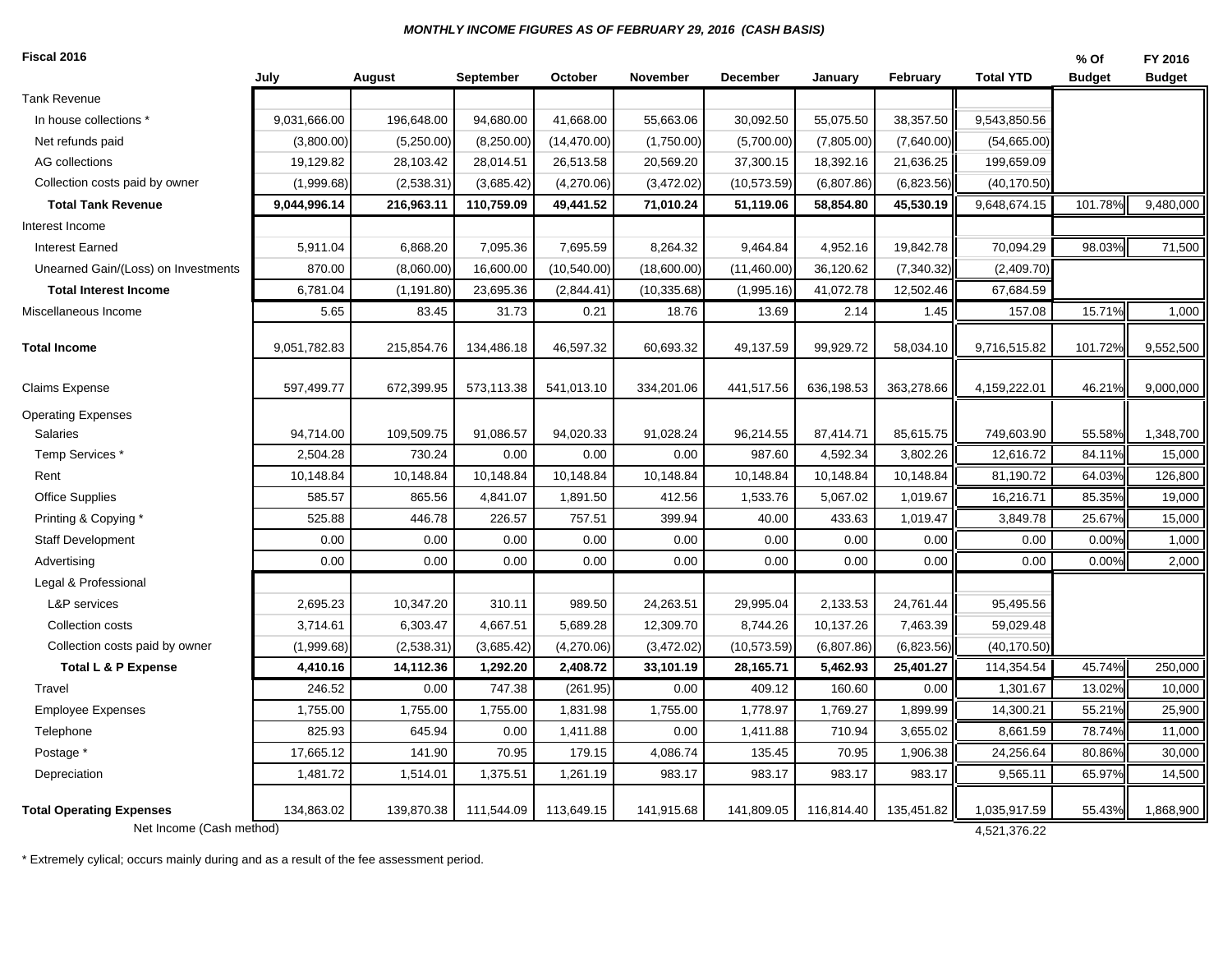## *Petroleum UST Release Compensation Board*  **Balance Sheet As of 02/29/2016**

| <b>Assets</b>                                                                                                                                                                                                                                                                                                                            |                                                                                                            |                              |  |
|------------------------------------------------------------------------------------------------------------------------------------------------------------------------------------------------------------------------------------------------------------------------------------------------------------------------------------------|------------------------------------------------------------------------------------------------------------|------------------------------|--|
| <b>Current Assets</b><br>108 State Cash Balance<br>112 Debt Service Fund<br>114 Treasury Notes<br>138 Unclaimed Monies Trust Account<br>140 Investments - Obligated<br>141 Reinvested Interest - Obligated<br>142 Investments - Unobligated<br>143 Reinvested Interest-Unobligated<br><b>Total Current Assets</b><br><b>Fixed Assets</b> | 171,271.98<br>0.00<br>12,051,168.39<br>19,737.18<br>4,776,949.66<br>8,350.11<br>12,374,005.89<br>20,476.30 | 29,421,959.51                |  |
| 160 Fixed Asset-Furniture<br>165 Fixed Asset-Data Processing<br>169 Accumulated Depreciation<br><b>Total Fixed Assets</b><br><b>Total Assets</b>                                                                                                                                                                                         | 106,928.12<br>830,705.40<br>(906, 094.31)                                                                  | 31,539.21<br>\$29,453,498.72 |  |
| <b>Liabilities</b>                                                                                                                                                                                                                                                                                                                       |                                                                                                            |                              |  |
| <b>Current Liabilities</b><br><b>Total Current Liabilities</b><br><b>Long Term Liabilities</b><br><b>Total Long Term Liabilities</b><br><b>Total Liabilities</b>                                                                                                                                                                         |                                                                                                            | 0.00<br>0.00<br>\$0.00       |  |
| <b>Equity</b>                                                                                                                                                                                                                                                                                                                            |                                                                                                            |                              |  |
| <b>Equity Accounts</b><br>283 Retained Earnings (Deficiency)<br>Current Year Income (Loss)                                                                                                                                                                                                                                               | 22,021,182.26<br>7,432,316.46                                                                              |                              |  |
| <b>Total Equity</b>                                                                                                                                                                                                                                                                                                                      |                                                                                                            | 29,453,498.72                |  |
| <b>Total Liabilities and Equity</b>                                                                                                                                                                                                                                                                                                      |                                                                                                            | \$29,453,498.72              |  |

Г

Г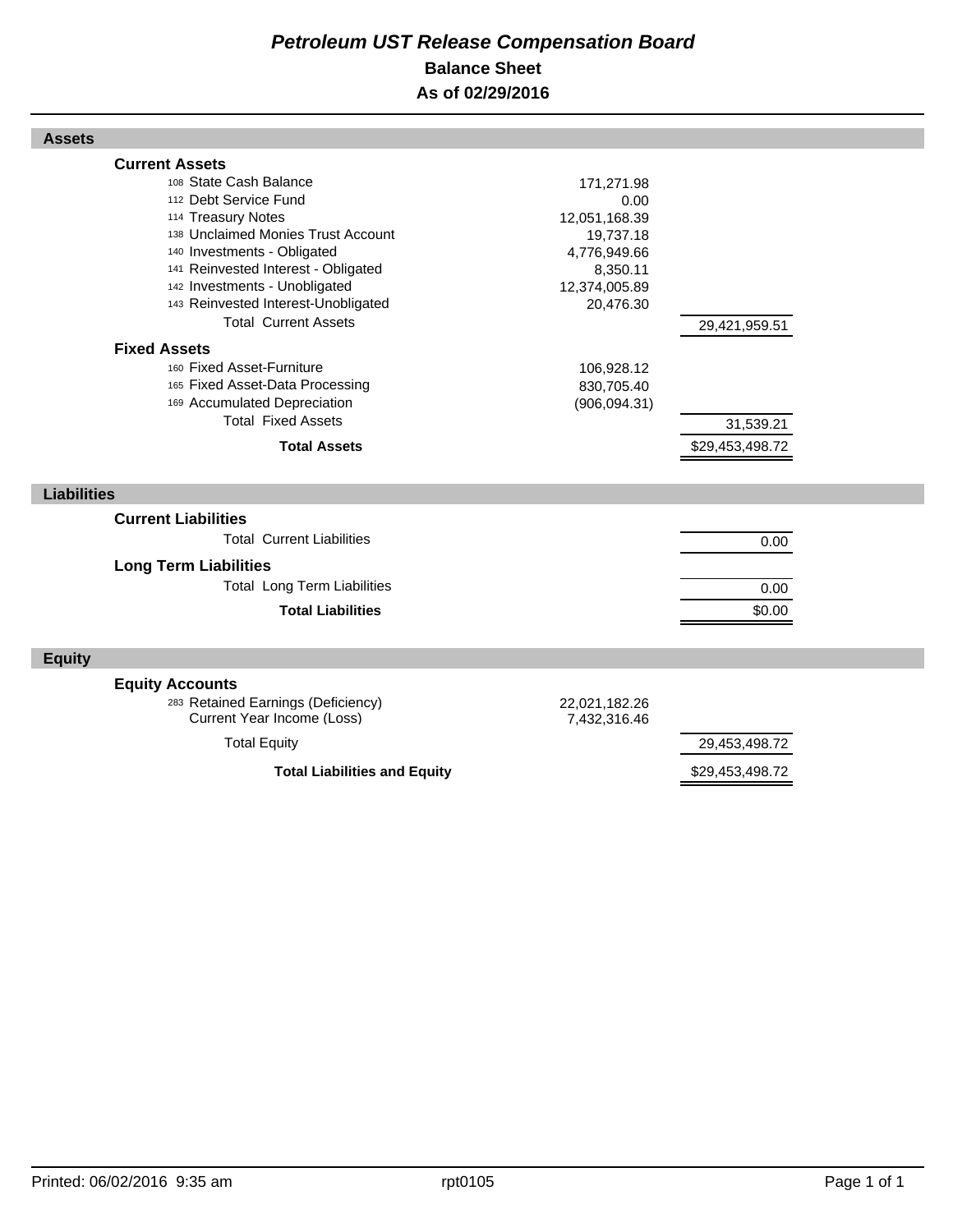## *Petroleum UST Release Compensation Board*  **Income Statement For the Month Ended 02/29/2016**

|                     | <b>Operating Income</b>              |                | <b>Year To Date</b> |
|---------------------|--------------------------------------|----------------|---------------------|
| 301                 | <b>Tank Fees</b>                     | 45,530.19      | 11,292,427.01       |
| 303                 | Investment Income                    | 12,502.46      | 67,684.59           |
|                     | <b>Total Operating Income</b>        | 58,032.65      | 11,360,111.60       |
|                     | <b>Operating Expenses</b>            |                |                     |
| 350                 | Claims Paid                          | 363,278.66     | 3,127,367.54        |
|                     | <b>Total Operating Expenses</b>      | 363,278.66     | 3,127,367.54        |
|                     | <b>Administrative Expenses</b>       |                |                     |
| 621                 | <b>Salaries</b>                      | 84,600.00      | 555,017.77          |
| 626                 | <b>Temporary Services</b>            | 3,802.26       | 11,271.16           |
| 634                 | Rent                                 | 10,148.84      | 81,190.72           |
| 638                 | <b>Office Supplies</b>               | 1,019.67       | 12,883.88           |
| 639                 | Printing & Copying                   | 1,019.47       | 3,642.10            |
| 668                 | Legal & Professional                 | 25,401.27      | 96,329.61           |
| 669                 | <b>Depreciation Expense</b>          | 983.17         | 9,565.11            |
| 672                 | Travel                               | 0.00           | 1,055.15            |
| 675                 | <b>Employee Expenses</b>             | 1,899.99       | 14,276.24           |
| 680                 | Telephone                            | 3,655.02       | 8,661.59            |
| 681                 | Postage                              | 1,906.38       | 6,691.35            |
|                     | <b>Total Administrative Expenses</b> | 134,436.07     | 800,584.68          |
| <b>Other Income</b> |                                      |                |                     |
| 701                 | Miscellaneous Income                 | 1.45           | 157.08              |
|                     | <b>Total Other Income</b>            | 1.45           | 157.08              |
| Net Income (Loss)   |                                      | (\$439,680.63) | \$7,432,316.46      |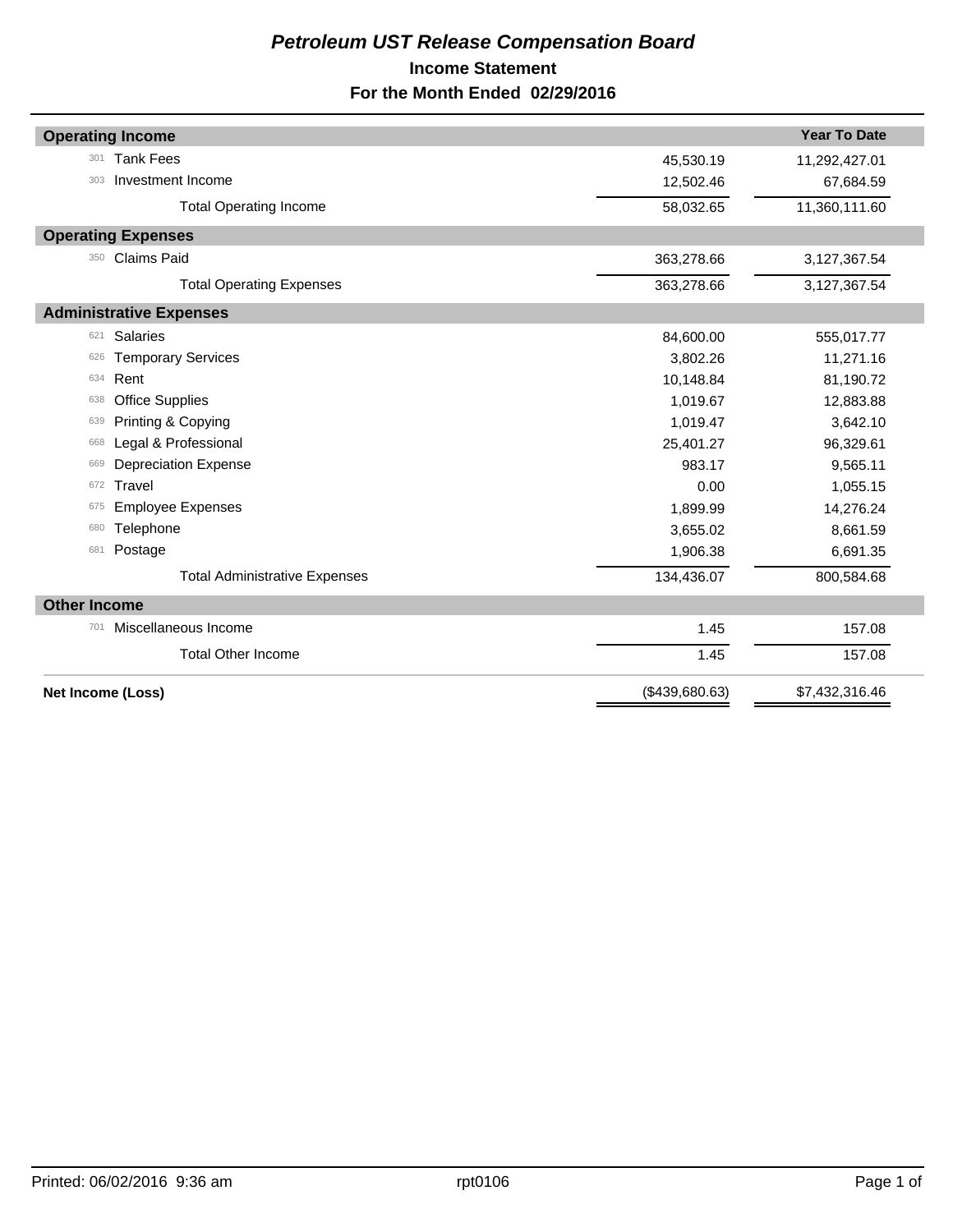## **Trial Balance** *Petroleum UST Release Compensation Board*  **Transaction Dates 02/01/2016 to 02/29/2016**

|     | Account Account                       | <b>Beginning Balance</b> | Transaction    | <b>Ending Balance</b> |
|-----|---------------------------------------|--------------------------|----------------|-----------------------|
| 108 | <b>State Cash Balance</b>             | 196,234.79               | (24, 962.81)   | 171,271.98            |
| 114 | <b>Treasury Notes</b>                 | 10,030,899.47            | 2,020,268.92   | 12,051,168.39         |
| 138 | <b>Unclaimed Monies Trust Account</b> | 19,730.91                | 6.27           | 19,737.18             |
| 140 | Investments - Obligated               | 5,196,689.88             | (419, 740.22)  | 4,776,949.66          |
| 141 | Reinvested Interest - Obligated       | 6,792.29                 | 1,557.82       | 8,350.11              |
| 142 | Investments - Unobligated             | 14,394,005.89            | (2,020,000.00) | 12,374,005.89         |
| 143 | Reinvested Interest-Unobligated       | 16,303.74                | 4,172.56       | 20,476.30             |
| 160 | <b>Fixed Asset-Furniture</b>          | 106,928.12               | 0.00           | 106,928.12            |
| 165 | <b>Fixed Asset-Data Processing</b>    | 830,705.40               | 0.00           | 830,705.40            |
| 169 | <b>Accumulated Depreciation</b>       | (905, 111.14)            | (983.17)       | (906, 094.31)         |
| 283 | <b>Retained Earnings (Deficiency)</b> | (22,021,182.26)          | 0.00           | (22,021,182.26)       |
| 301 | <b>Tank Fees</b>                      | (11, 246, 896.82)        | (45,530.19)    | (11, 292, 427.01)     |
| 303 | Investment Income                     | (55, 182.13)             | (12,502.46)    | (67, 684.59)          |
| 350 | <b>Claims Paid</b>                    | 2,764,088.88             | 363,278.66     | 3,127,367.54          |
| 621 | <b>Salaries</b>                       | 470,417.77               | 84,600.00      | 555,017.77            |
| 626 | <b>Temporary Services</b>             | 7,468.90                 | 3,802.26       | 11,271.16             |
| 634 | Rent                                  | 71,041.88                | 10,148.84      | 81,190.72             |
| 638 | <b>Office Supplies</b>                | 11,864.21                | 1,019.67       | 12,883.88             |
| 639 | Printing & Copying                    | 2,622.63                 | 1,019.47       | 3,642.10              |
| 668 | Legal & Professional                  | 70,928.34                | 25,401.27      | 96,329.61             |
| 669 | <b>Depreciation Expense</b>           | 8,581.94                 | 983.17         | 9,565.11              |
| 672 | Travel                                | 1,055.15                 | 0.00           | 1,055.15              |
| 675 | <b>Employee Expenses</b>              | 12,376.25                | 1,899.99       | 14,276.24             |
| 680 | Telephone                             | 5,006.57                 | 3,655.02       | 8,661.59              |
| 681 | Postage                               | 4,784.97                 | 1,906.38       | 6,691.35              |
| 701 | Miscellaneous Income                  | (155.63)                 | (1.45)         | (157.08)              |
|     |                                       | 0.00                     | 0.00           | 0.00                  |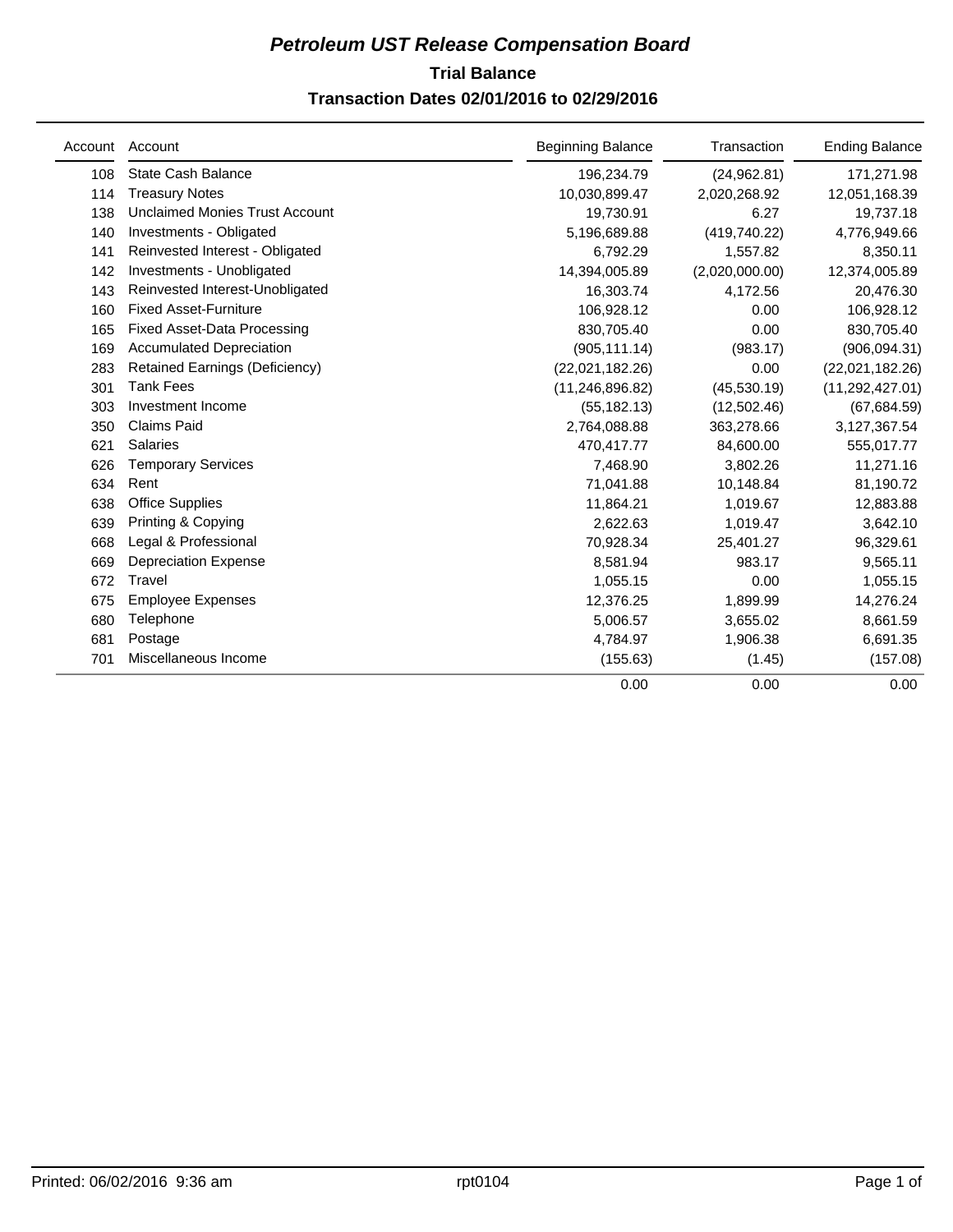## **Fiscal Year 2017 Proposed Operating Budget June 8, 2016 Petroleum UST Release Compensation Board**

|                                         | <b>Annualized</b><br>FY 2016-Actual | FY 2016<br><b>Budget</b> | <b>Variance Fav</b><br>or (Unfav) | % Variance<br>Fav or (Unfav) | <b>Proposed</b><br>FY 2017 Budget |
|-----------------------------------------|-------------------------------------|--------------------------|-----------------------------------|------------------------------|-----------------------------------|
| <b>Tank Revenue</b>                     | 9,877,369                           | 9,480,000                | 397,369                           | 4.19%                        | 9,410,000                         |
| Interest Income                         | 149,433                             | 71,500                   | 77,933                            | 109.00%                      | 195,800                           |
| Miscellaneous Income                    | 200                                 | 1,000                    | (800)                             | $-80.00\%$                   | 1,000                             |
| <b>Total Income</b>                     | 10,027,002                          | $\overline{9,552,500}$   | 474,502                           | 4.97%                        | 9,606,800                         |
| <b>Claims Expense</b>                   | 7,202,628                           | 9,000,000                | 1,797,372                         | 19.97%                       | 9,000,000                         |
| Operating Income                        | 2,824,374                           | 552,500                  | 2,271,874                         | 411.20%                      | 606,800                           |
| <b>Salaries</b>                         | 1,108,638                           | 1,348,700                | 240,062                           | 17.80%                       | 1,305,425                         |
| <b>Temp Services</b>                    | 38,021                              | 15,000                   | (23, 021)                         | $-153.47%$                   | 44,000                            |
| Rent                                    | 121,786                             | 126,800                  | 5,014                             | 3.95%                        | 126,800                           |
| <b>Office Supplies</b>                  | 20,115                              | 19,000                   | (1, 115)                          | $-5.87%$                     | 20,000                            |
| Printing & Copying                      | 8,054                               | 15,000                   | 6,946                             | 46.31%                       | 15,000                            |
| Advertising                             | 1,000                               | 2,000                    | 1,000                             | 50.00%                       | 2,000                             |
| Legal & Professional                    | 173,876                             | 250,000                  | 76,124                            | 30.45%                       | 230,000                           |
| Travel                                  | 2,143                               | 10,000                   | 7,857                             | 78.57%                       | 8,000                             |
| <b>Employee Expenses</b>                | 21,915                              | 25,900                   | 3,985                             | 15.39%                       | 27,900                            |
| <b>Staff Development &amp; Training</b> | 0                                   | 1,000                    | 1,000                             | 100.00%                      | 1,000                             |
| Telephone                               | 14,838                              | 11,000                   | (3,838)                           | $-34.89%$                    | 13,900                            |
| Postage                                 | 27,015                              | 30,000                   | 2,985                             | 9.95%                        | 30,000                            |
| Depreciation                            | 13,498                              | 14,500                   | 1,002                             | 6.91%                        | 12,000                            |
| <b>Total Expenses</b>                   | 1,550,899                           | 1,868,900                | 318,001                           | 17.02%                       | 1,836,025                         |
| Net Income (Cash Basis)                 | 1,273,475                           | (1,316,400)              | 2,589,875                         | $-196.74%$                   | (1,229,225)                       |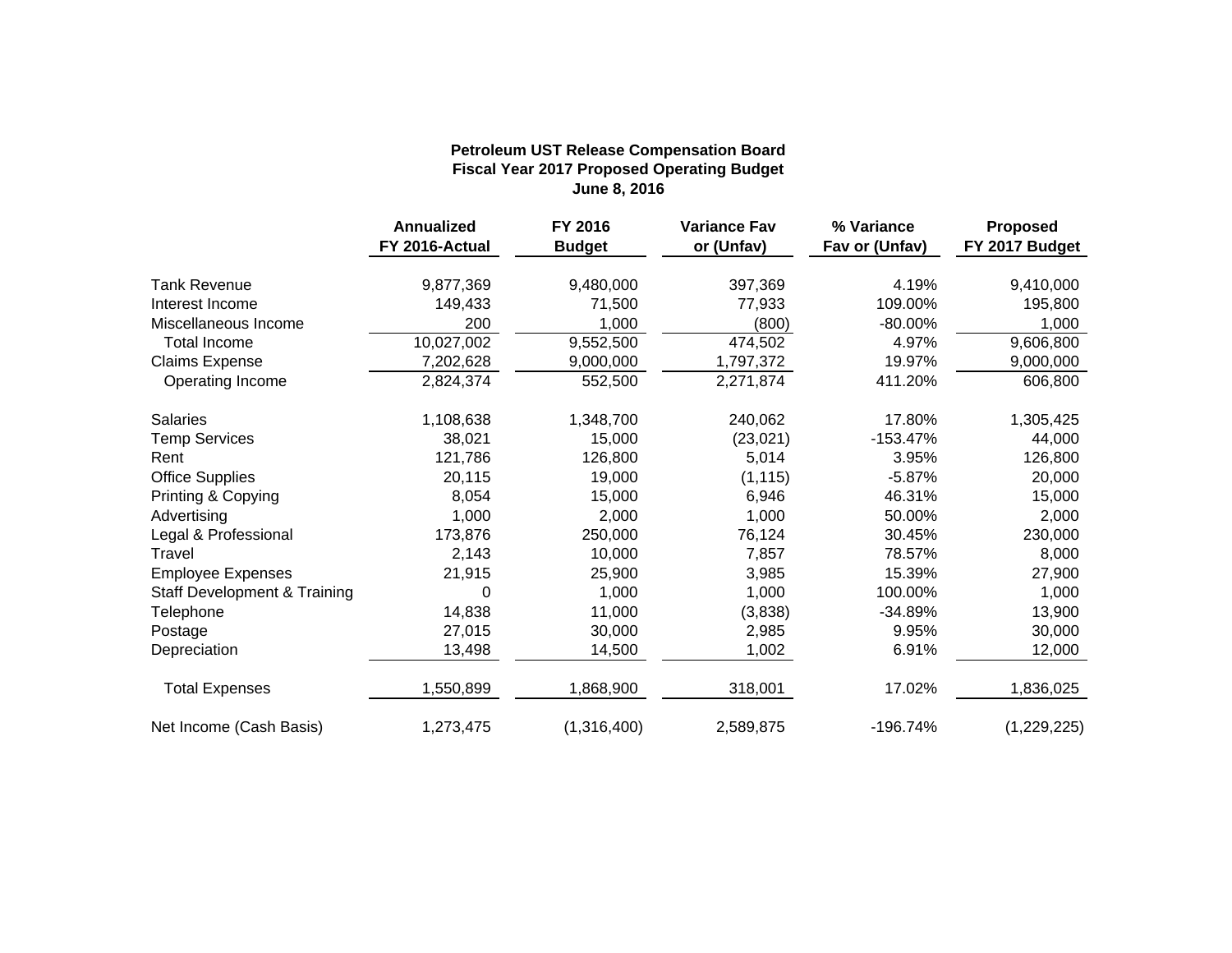## **Petroleum UST Release Compensation Board Fiscal Year 2017 Proposed Capital Budget June 8, 2016**

|                                | FY 2015 Actual          | FY 2016 Budget          | FY 2016<br>Annualized   | <b>Proposed</b><br>FY 2017 Budget |  |
|--------------------------------|-------------------------|-------------------------|-------------------------|-----------------------------------|--|
|                                | (July 2014 - June 2015) | (July 2015 - June 2016) | (July 2015 - June 2016) | (July 2016 - June 2017)           |  |
| <b>Asset Category</b>          |                         |                         |                         |                                   |  |
| Furniture & Equipment          | \$11,828                | \$5,000                 | \$2,227                 | $$5,000$ (a)                      |  |
| Data Processing & Electronics: | \$2,439                 | \$5,000                 | \$4,437                 | $$7,500$ (b)                      |  |
| <b>Total Capital Assets</b>    | \$14,267                | \$10,000                | \$6,664                 | \$12,500                          |  |

(a) Includes funds for the purchase of office furniture

(b) Includes funds for the purchase of software and replacement IT equipment as needed.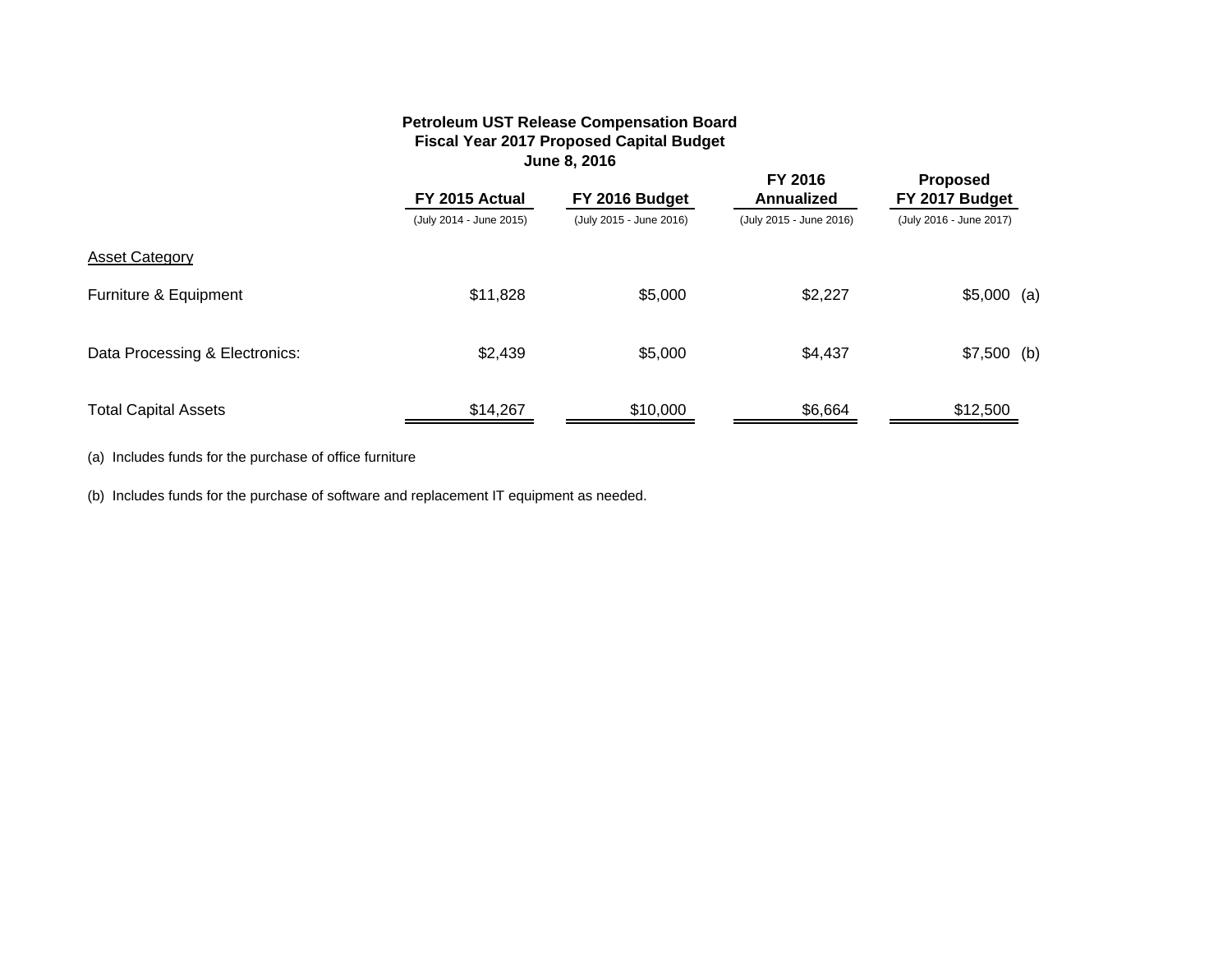## **PETROLEUM UST RELEASE COMPENSATION BOARDPROGRAM YEAR 2016 FEE STATEMENT STATISTICS AS OF JUNE 7, 2016**

|                                     | June 7, 2016<br>PY 2016 / FY 2017<br>$(7/1/2016 - 6/30/2017)$ |             |     | June 7, 2015<br>PY 2015 / FY 2016<br>$(7/1/2015 - 6/30/2016)$ | <b>Percent of</b><br>PY 2015 / FY 2016 | PY 2015 / FY 2016<br><b>Actual</b><br><b>To Date</b> |
|-------------------------------------|---------------------------------------------------------------|-------------|-----|---------------------------------------------------------------|----------------------------------------|------------------------------------------------------|
| <b>ACTUAL COLLECTIONS:</b>          | <b>Billed</b>                                                 | <b>Paid</b> |     |                                                               |                                        |                                                      |
|                                     |                                                               |             |     |                                                               |                                        |                                                      |
| Fees:                               |                                                               |             |     |                                                               |                                        |                                                      |
| <b>Current Year Fees</b>            | \$9,563,600                                                   | \$3,057,001 | 32% | \$3,191,900                                                   | 95.77%                                 | \$9,483,411                                          |
| Prior Year Fees (a)                 |                                                               | 0           |     | 0                                                             |                                        | 439,485 (b)                                          |
| <b>Total Fees Collected to Date</b> |                                                               | \$3,057,001 |     | \$3,191,900                                                   |                                        | \$9,922,896                                          |
| Number of Tanks:                    |                                                               |             |     |                                                               |                                        |                                                      |
| <b>Standard Deductible</b>          | 15,485                                                        | 4,089       | 26% | 4,484                                                         | 91.19%                                 | 14,912                                               |
| Reduced Deductible (c)              | 5,616                                                         | 2,399       | 43% | 2,308                                                         | 103.94%                                | 5,677                                                |
| <b>Total Tanks</b>                  | 21,101                                                        | 6,488       | 31% | 6,792                                                         | 95.52%                                 | 20,589                                               |
| Number of Owners:                   |                                                               |             |     |                                                               |                                        |                                                      |
| <b>Standard Deductible</b>          |                                                               | 447         |     | 500                                                           | 89.40%                                 | 1,101                                                |
| <b>Reduced Deductible</b>           |                                                               | 975         |     | 1,010                                                         | 96.53%                                 | 2,133                                                |
| <b>Total Owners</b>                 | 3,377                                                         | 1,422       | 42% | 1,510                                                         | 94.17%                                 | 3,234                                                |

|                                          | <b>PY 2016</b>                          |                              |                          |  |  |
|------------------------------------------|-----------------------------------------|------------------------------|--------------------------|--|--|
|                                          | <b>PY 2016</b><br><b>Actual To Date</b> | Recommended<br><b>Budget</b> | % Actual vs<br>Projected |  |  |
| PY 2016 ACTUAL VS PROJECTED COLLECTIONS: |                                         |                              |                          |  |  |
| Fee Revenue                              | \$3,057,001                             | \$9,410,000                  | 32.49%                   |  |  |
| Number of Paid Tanks                     | 6,488                                   | 20,200                       | 32.12%                   |  |  |

(a) Net of refunds paid

(b) As of June 7, 2016, net of refunds paid of \$97,290

(c) As of June 7, 2016, the number of tanks paid at the reduced deductible is 37% for PY 2016, and was 34% for the same period in PY 2015.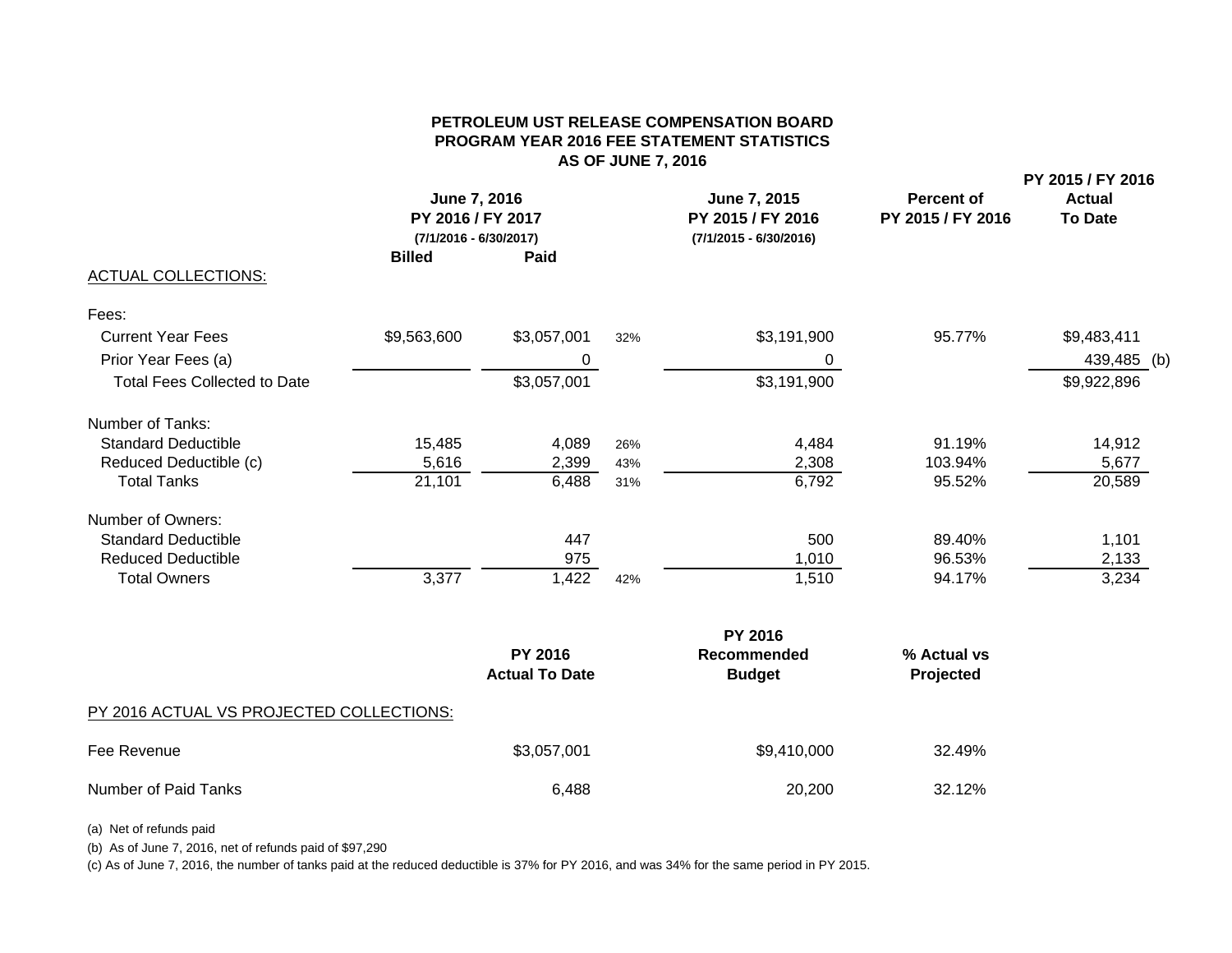## *Petroleum UST Release Compensation Board*

**Facility Certificate Listing**

**Program Year 2014 COC Eff Date: No COC Print Date: No Denial Status: DETERMINATION**

## **Date of Determination from 3/16/2016 to 6/7/16**

| <b>Owner/Fac</b>        |              | UST Cnt Own / Fac Name          | Own / Fac Address                    | <b>Eff Date</b> | <b>Print Date</b> | <b>Override Reason</b> | <b>Denial Status</b> |
|-------------------------|--------------|---------------------------------|--------------------------------------|-----------------|-------------------|------------------------|----------------------|
|                         |              |                                 |                                      |                 |                   |                        |                      |
| 8377-0030               |              | Pilot Flying J #700             | 26415 Warns Road, Perrysburg OH      |                 |                   | N/A                    | Determination        |
| 8377-0032               |              | Pilot Flying J #695             | 420 E. Main Street, Beaverdam OH     |                 |                   | N/A                    | Determination        |
| 10994-0005              |              | University of Toledo - FSB      | 1135 East Medical Loop, Toledo OH    |                 |                   | N/A                    | Determination        |
| 10994-0007              |              | University of Toledo - SRC      | 2800 East Rocket Drive, Toledo OH    |                 |                   | N/A                    | Determination        |
| 10994-0008              |              | University of Toledo - McMaster | 2825 West Bancroft Street. Toledo OH |                 |                   | N/A                    | Determination        |
| 10994-0009              |              | University of Toledo - Savage   | 2025 Douglas Road, Toledo OH         |                 |                   | N/A                    | Determination        |
|                         |              |                                 |                                      |                 |                   |                        |                      |
| <b>Total Owners</b>     | $\mathbf{2}$ |                                 |                                      |                 |                   |                        |                      |
| <b>Total Facilities</b> | 6            |                                 |                                      |                 |                   |                        |                      |

| <b>Total Facilities</b>     | հ |
|-----------------------------|---|
| <b>Total USTs</b>           | 6 |
| <b>Total Determinations</b> | 6 |

Printed: 06/07/2016 11:30 am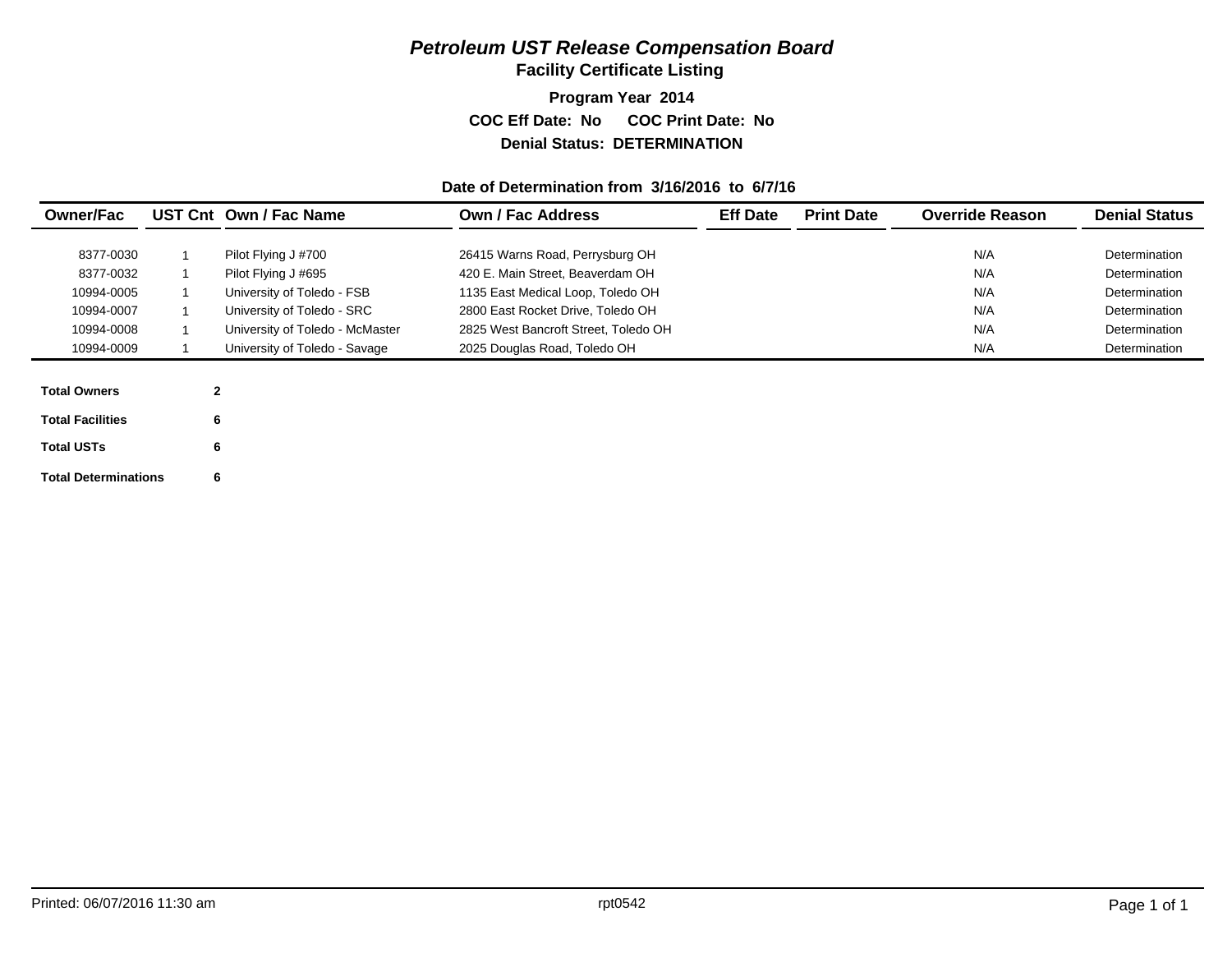#### **PETROLEUM UST RELEASE COMPENSATION BOARD PROGRAM YEAR 2015 COMPLIANCE / FEE ASSESSMENT REPORT AS OF MAY 31, 2016**

|                                                        | <b>PY 2015</b><br>As of 5/31/2016 | PY 2015<br>As of 2/29/2016 | <b>Increase from</b><br><b>March Meeting</b> | <b>PY 2014</b><br>$(7/1/14 - 6/30/15)$ | PY 2013<br>$(7/1/13 - 6/30/14)$ | <b>PY 2012</b><br>$(7/1/12 - 6/30/13)$ | <b>PY 2011</b><br>$(7/1/11 - 6/30/12)$ | <b>Percent of</b><br>PY 2015/PY 2014 |
|--------------------------------------------------------|-----------------------------------|----------------------------|----------------------------------------------|----------------------------------------|---------------------------------|----------------------------------------|----------------------------------------|--------------------------------------|
| <b>Refunds</b>                                         |                                   |                            |                                              |                                        |                                 |                                        |                                        |                                      |
| Amount of Refunds Paid                                 | $$88,765$ (a)                     | \$55,950                   | \$32,815                                     | $$158,794$ (a)                         | $$212,530$ (a)                  | $$273,165$ (a)                         | \$387,524                              | 56%                                  |
| Number of Refunds Paid                                 | 220                               | 126                        | 94                                           | 419                                    | 437                             | 636                                    | 525                                    | 53%                                  |
| Number of Owners Paid Refunds                          | 86                                | 69                         | 17                                           | 156                                    | 146                             | 220                                    | 226                                    | 55%                                  |
| Number of Pending Refunds<br>Amount of Pending Refunds | 2,845<br>\$1,345,639              | 2,938<br>\$1,379,134       | (93)<br>( \$33,495)                          |                                        |                                 |                                        |                                        |                                      |
| <b>Collections</b>                                     |                                   |                            |                                              |                                        |                                 |                                        |                                        |                                      |
| Amount of Refunds Used to Offset Outstanding Fees      | $$56,600$ (a)                     | $$36,165$ (a)              | \$20,435                                     | \$61,355                               | \$120,635                       | \$51,194                               | \$68,517                               | 92%                                  |
| Amount Collected by Attorney General/Special Counsel   | \$338,263                         | \$199,659                  | \$138,604                                    | \$200,352                              | \$307,108                       | \$384,008                              | \$448,231                              | 169%                                 |
| <b>Collection Costs</b>                                | \$81,373                          | \$59,209                   | \$22,164                                     | \$38,727                               | \$80,498                        | \$115,310                              | \$142,714                              |                                      |
| Amount Collected by AG/SC, Less Collection Costs       | \$256,890                         | \$140,450                  | \$116,440                                    | \$161,625                              | \$226,610                       | \$268,698                              | \$305,517                              |                                      |
| Number of Accounts Certified to the AG's office        | 321                               | 321                        |                                              | 340                                    | 272                             | 604                                    | 687                                    | 94%                                  |
| Number of Owners Certified to the AG's office          | 174                               | 174                        |                                              | 196                                    | 179                             | 226                                    | 250                                    | 89%                                  |
| Amount Certified to the AG's office                    | \$1,124,050                       | \$1,124,050                | \$0                                          | \$1,086,440                            | \$1,154,822                     | \$1,939,685                            | \$1,687,168                            | 103%                                 |
| <b>Appeals</b>                                         |                                   |                            |                                              |                                        |                                 |                                        |                                        |                                      |
| Orders Pursuant to Law                                 | 4*                                |                            | *Current: 4 under review                     |                                        |                                 |                                        |                                        |                                      |
| Determination to Deny a Certificate of Coverage        | $1***$                            |                            | **Current: 1 under review                    |                                        |                                 |                                        |                                        |                                      |
| <b>Ability to Pay Applications</b>                     |                                   |                            |                                              |                                        |                                 |                                        |                                        |                                      |
| Ability to Pay Applications Pending Review             | 3                                 |                            |                                              |                                        |                                 |                                        |                                        |                                      |
| COC Applications (As of 5/31/16)                       |                                   |                            |                                              |                                        |                                 |                                        |                                        |                                      |
| COC Application/Fee Statements Sent - annual mailing   | 3,377                             |                            |                                              | 3,439                                  | 3,538                           | 3,595                                  | 3,674                                  | 98%                                  |
| # of Owners Issued COC                                 | 3,104                             | 2,923                      | 181                                          | 3,190                                  | 3,243                           | 3,254                                  | 3,258                                  | 97%                                  |
| # of Owners w/COCs In-Process                          | 155                               | 282                        | (127)                                        | n/a                                    | n/a                             | n/a                                    | n/a                                    |                                      |
| # of Owners w/Unresolved Pending Denials of COC        | 37                                | 28                         | 9                                            | 5                                      | 3                               | 2                                      | 2                                      |                                      |
| # of Owners w/Unresolved Determinations Denying COC    | 62                                | $\bf{0}$                   | 62                                           | 154                                    | 164                             | 207                                    | 241                                    |                                      |
| <b>Unclaimed Monies/Refunds Pending</b>                |                                   |                            |                                              |                                        |                                 |                                        |                                        |                                      |
| Owners on Unclaimed Monies List (Uncashed Checks)      | 44                                |                            |                                              |                                        |                                 |                                        |                                        |                                      |
| Amount of Unclaimed Monies (Uncashed Checks)           | \$32,897                          |                            |                                              |                                        |                                 |                                        |                                        |                                      |
| Owners with Refunds Pending - More Info Requested      | 32                                |                            |                                              |                                        |                                 |                                        |                                        |                                      |
| Amount of Refunds Pending with More Info Requested     | \$34,775                          |                            |                                              |                                        |                                 |                                        |                                        |                                      |

(a) PY 2015 goal - \$225,000. PY 2015 refund/offsets as of 5/31/16: \$145,365 (65%). PY 2014 refund/offsets: \$220,149 (98% of goal). PY 2013 refund/offsets: \$333,165. PY 2012 refund/offsets: \$346,359.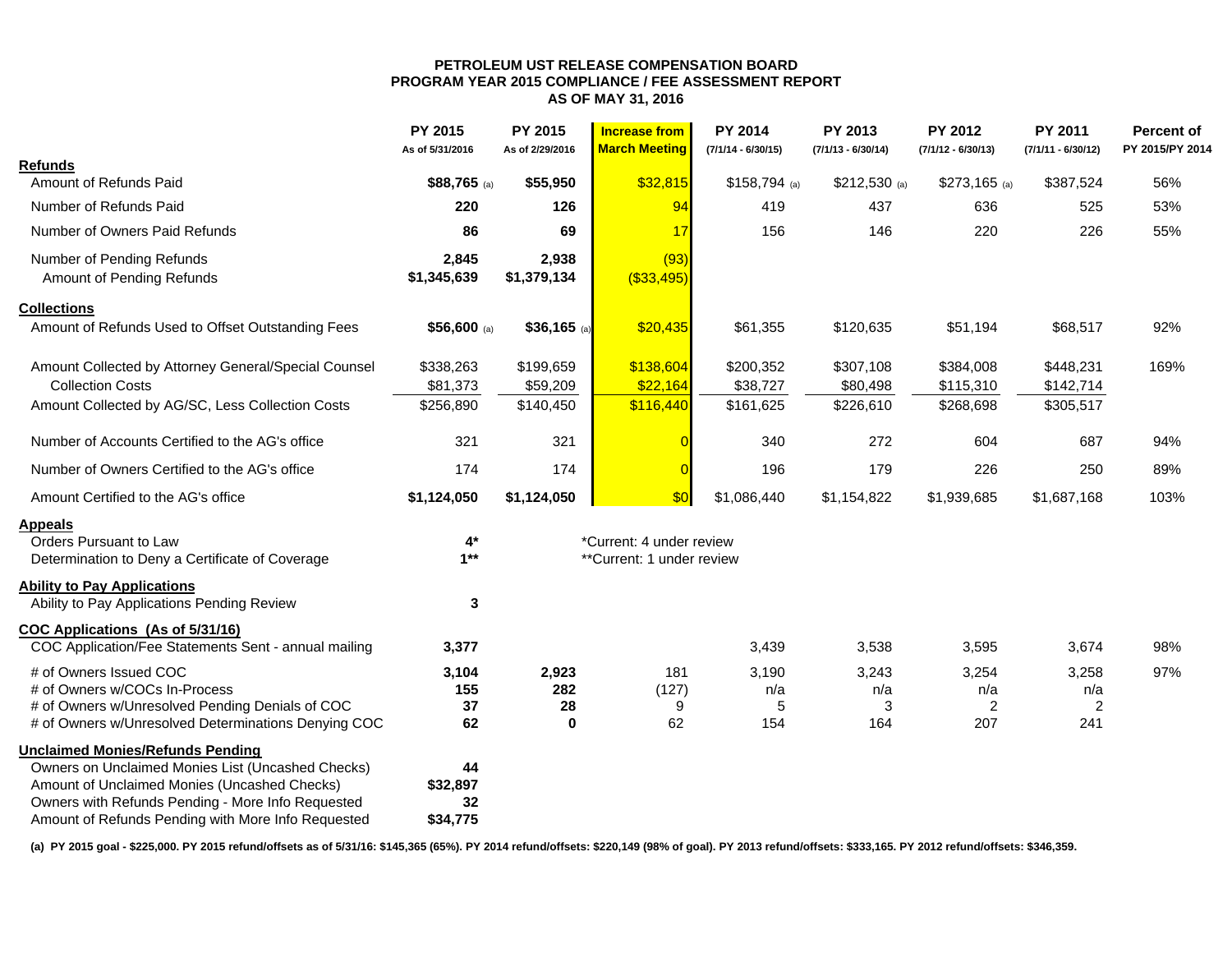## CLAIMS STATISTICS REPORT June 1, 2016

| <b>Total Number of all Sites</b>                   | 3,054           |
|----------------------------------------------------|-----------------|
| Face Value of all Claims                           | \$458,831,912   |
| Total Deductible Used for Settled Claims           | (\$99,310,352)  |
| Deductible Remaining for Open Claims               | (\$7,431,266)   |
| <b>Net Value</b>                                   | \$352,090,293   |
| <b>Total Disallowed Costs</b>                      | (\$83,506,558)  |
| <b>Total Payments &amp; Installments</b>           | (\$239,495,661) |
| <b>Maximum Liability of Unpaid Claims</b>          | \$29,088,074    |
| Total Average Gross Value per Closed Site          | \$131,782       |
| Total Average Net Value per Closed Site            | \$98,301        |
| Total Average Payout per Closed Site (2,371 sites) | \$71,586        |

Costs for Sites Cleaned Up Exclusively Under BUSTR's 1999, 2005 and/or 2012 Corrective Action Rule

| Above the Deductible (232 sites):           |           |
|---------------------------------------------|-----------|
| Average clean-up costs per site:            | \$116,921 |
| Average claim payout per site:              | \$46,117  |
| Above and Below the Deductible (456 sites): |           |
| Average clean-up costs per site:            | \$73,015  |
| Average claim payout per site:              | \$23,463  |

## Breakdown of all claim packages

| <b>Work in Progress: Open Claims</b>               |       |        |
|----------------------------------------------------|-------|--------|
| Number of Claims with More Information Requested   | 6     |        |
| Number of Claims with More Information Received    | 12    |        |
| Number of Pending Reviewable Claims                | 1,535 |        |
| <b>Total Open Claims</b>                           |       | 1.553  |
| <b>Settled/Closed Claims</b>                       |       |        |
| Number of Settled Claims                           | 5,219 |        |
| Number of Closed Claims                            | 9,805 |        |
| Below Deductible/NFA closed without review/Revoked | 768   |        |
| Number of Claims on Waiting List                   | 99    |        |
| <b>Total Settled Claims</b>                        |       | 15,891 |
| <b>Held Claims</b>                                 |       |        |
| Number of Claims with Appeals Outstanding          | 14    |        |
| Number of Claims Below the Deductible              | 246   |        |
|                                                    |       |        |
| <b>Total Held Claims</b>                           |       | 260    |
| <b>Total Number of Claims</b>                      |       | 17.704 |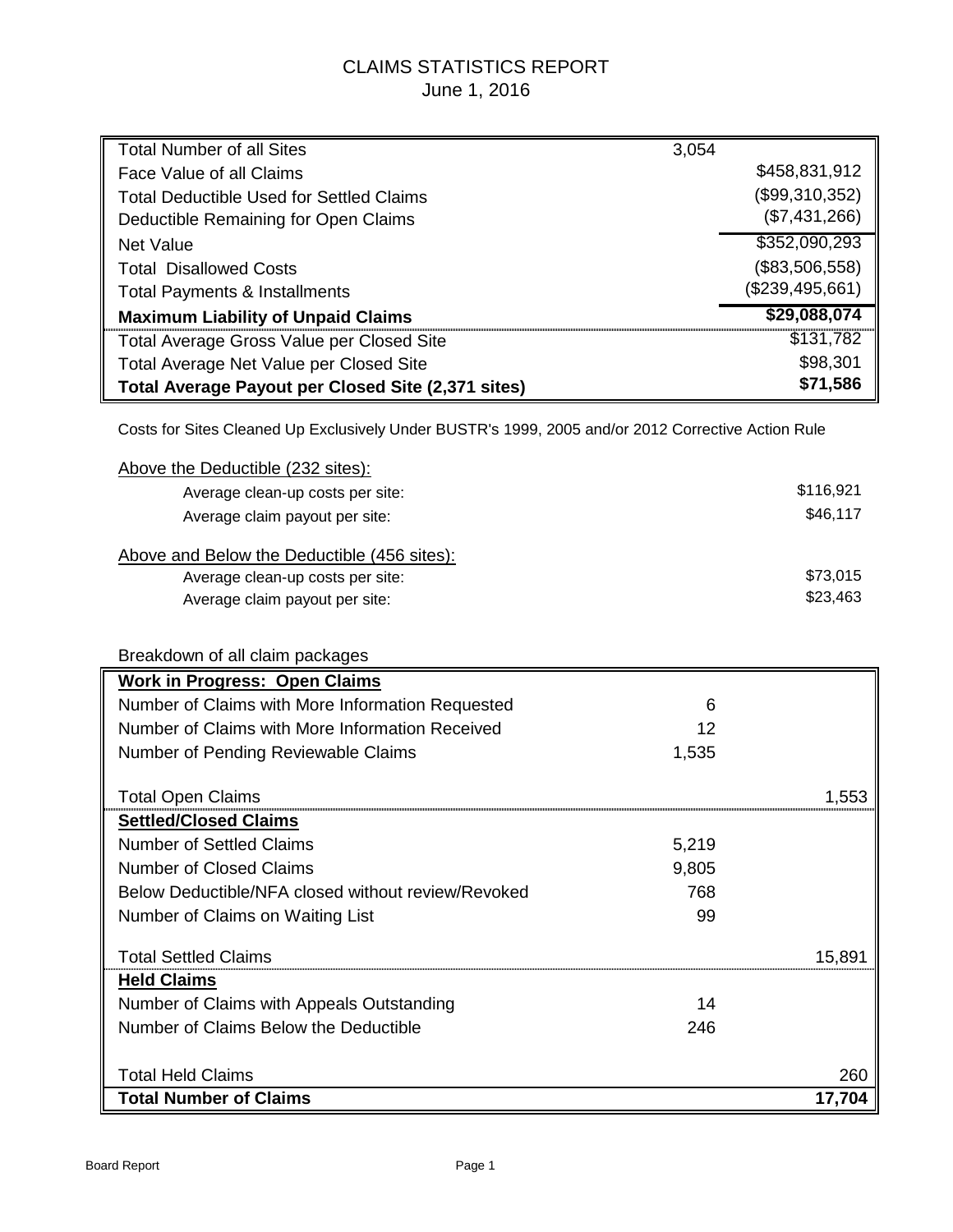#### **CLAIM SETTLEMENT SUMMARY**

|                    | <b>CLAIMS REC'D</b> | <b>SETTLED</b> | RVK/BD-NFA+ | <b>FACE VALUE</b> | <b>DISALLOWED</b> | DEDUCTIBLE USED                 | <b>SETTLEMENT</b>            |  |
|--------------------|---------------------|----------------|-------------|-------------------|-------------------|---------------------------------|------------------------------|--|
| 2009               | 799 (\$11.078 M)    | 723            | 38          | \$14,606,030      | \$3,847,769       | \$3,082,306                     | \$<br>7,675,956 <sup>G</sup> |  |
| <b>AVG/MONTH</b>   | $67 (\$0.923 M)$    | 63             |             |                   |                   | <b>AVERAGE PAYOUT PER CLAIM</b> | \$<br>10,617                 |  |
| <b>PERCENTAGES</b> |                     |                |             |                   | 26.3%             |                                 | 66.6%                        |  |
| 2010               | 808 (\$11.406 M)    | 705            | 52          | \$12,639,804      | \$3,001,516       | \$2,583,509                     | \$<br>7,054,779              |  |
| <b>AVG/MONTH</b>   | 67 (\$0.951 M)      | 63             |             |                   |                   | <b>AVERAGE PAYOUT PER CLAIM</b> | \$<br>10,007                 |  |
| <b>PERCENTAGES</b> |                     |                |             |                   | 23.7%             |                                 | 70.2%                        |  |
| 2011               | 794 (\$10.536 M)    | 725            | 94          | \$13,320,431      | \$2,753,772       | \$3,537,439                     | \$<br>7,029,220              |  |
| <b>AVG/MONTH</b>   | 66 (\$0.878 M)      | 68             |             |                   |                   | <b>AVERAGE PAYOUT PER CLAIM</b> | \$<br>9,695                  |  |
| <b>PERCENTAGES</b> |                     |                |             |                   | 20.7%             |                                 | 71.9%                        |  |
| 2012               | 731 (\$10.055 M)    | 697            | 53          | \$11,779,357      | \$2,405,669       | \$2,374,716                     | \$<br>6,740,405              |  |
| <b>AVG/MONTH</b>   | 61 (\$0.84M)        | 63             |             |                   |                   | <b>AVERAGE PAYOUT PER CLAIM</b> | \$<br>9,671                  |  |
| <b>PERCENTAGES</b> |                     |                |             |                   | 20.4%             |                                 | 71.7%                        |  |
| 2013               | 928 (\$12.120 M)    | 891            | 55          | \$12,513,139      | \$2,334,057       | \$2,874,260                     | \$<br>7,304,822              |  |
| <b>AVG/MONTH</b>   | 77 (\$1.010 M)      | 79             |             |                   |                   | <b>AVERAGE PAYOUT PER CLAIM</b> | \$<br>8,198                  |  |
| <b>PERCENTAGES</b> |                     |                |             |                   | 18.7%             |                                 | 75.8%                        |  |
| 2014               | 764 (\$10.541 M)    | 898            | 58          | \$13,546,097      | \$2,466,260       | \$3,040,313                     | \$<br>8,039,525              |  |
| <b>AVG/MONTH</b>   | 64 (\$0.878 M)      | 80             |             |                   |                   | <b>AVERAGE PAYOUT PER CLAIM</b> | \$<br>8,953                  |  |
| <b>PERCENTAGES</b> |                     |                |             |                   | 18.2%             |                                 | 76.5%                        |  |

#### **PROGRAM YEAR 2015**

| <b>MONTH</b>       | <b>CLAIMS REC'D</b>             | <b>SETTLED</b> | RVK/BD-NFA+      | <b>FACE VALUE</b> | <b>DISALLOWED</b> | <b>DEDUCTIBLE USED</b> | <b>SETTLEMENT</b> |
|--------------------|---------------------------------|----------------|------------------|-------------------|-------------------|------------------------|-------------------|
| $Jul-15$           | 72 (\$0.833 M)                  | 103            | $\boldsymbol{0}$ | \$1,226,888       | \$380,019         | \$167,121              | \$679,748         |
| Aug- $15$          | 83 (\$1.551 M)                  | 77             | 23               | \$985,062         | \$95,516          | \$379,286              | \$510,260         |
| $Sep-15$           | 66 (\$0.786 M)                  | 61             | $\mathbf{0}$     | \$925,604         | \$84,764          | \$212,941              | \$627,899         |
| $Oct-15$           | 69 (\$1.256 M)                  | 49             | $\boldsymbol{0}$ | \$748,525         | \$137,161         | \$118,394              | \$492,971         |
| $Nov-15$           | 58 (\$0.571 M)                  | 57             | $\boldsymbol{0}$ | \$981,128         | \$301,071         | \$76,557               | \$603,500         |
| $Dec-15$           | 59 (\$0.625 M)                  | 63             | $\tau$           | \$1,133,397       | \$188,880         | \$392,548              | \$551,969         |
| $Jan-16$           | 39 (\$0.470 M)                  | 64             | $\boldsymbol{0}$ | \$1,282,610       | \$392,940         | \$112,329              | \$777,341         |
| $Feb-16$           | 70 (\$1.356 M)                  | 63             | $\boldsymbol{0}$ | \$791,139         | \$95,682          | \$104,052              | \$591,405         |
| Mar- $16$          | 87 (\$1.089 M)                  | 63             | $\boldsymbol{0}$ | \$1,119,128       | \$164,571         | \$155,720              | \$798,837         |
| Apr-16             | 71 (\$1.136 M)                  | 57             | $\theta$         | \$1,055,927       | \$325,232         | \$195,842              | \$534,854         |
| May-16             | 48 (\$0.526 M)                  | 64             | $\boldsymbol{0}$ | \$1,160,543       | \$209,654         | \$57,436               | \$893,453         |
| $Jun-16$           |                                 |                |                  |                   |                   |                        |                   |
| <b>TOTAL</b>       | 722 (\$10.201 M)                | 721            | 30               | \$11,409,951      | \$2,375,489       | \$1,972,225            | \$7,062,237       |
| <b>AVG/MONTH</b>   | 66 (\$0.927 M)                  | 68             |                  |                   |                   |                        |                   |
|                    | <b>AVERAGE PAYOUT PER CLAIM</b> |                |                  |                   |                   |                        | \$9,795           |
| <b>PERCENTAGES</b> |                                 |                |                  |                   | 20.8%             |                        | 74.8%             |

 $<sup>G</sup>$ Includes a settlement agreement in PY 2009 with a major oil company for 96 claims for \$1,215,000 (a payout percentage of 46.9%)</sup>

**†**Eligibility revoked and/or Below Deductible claims with an NFA are not included in the claims payout statistics.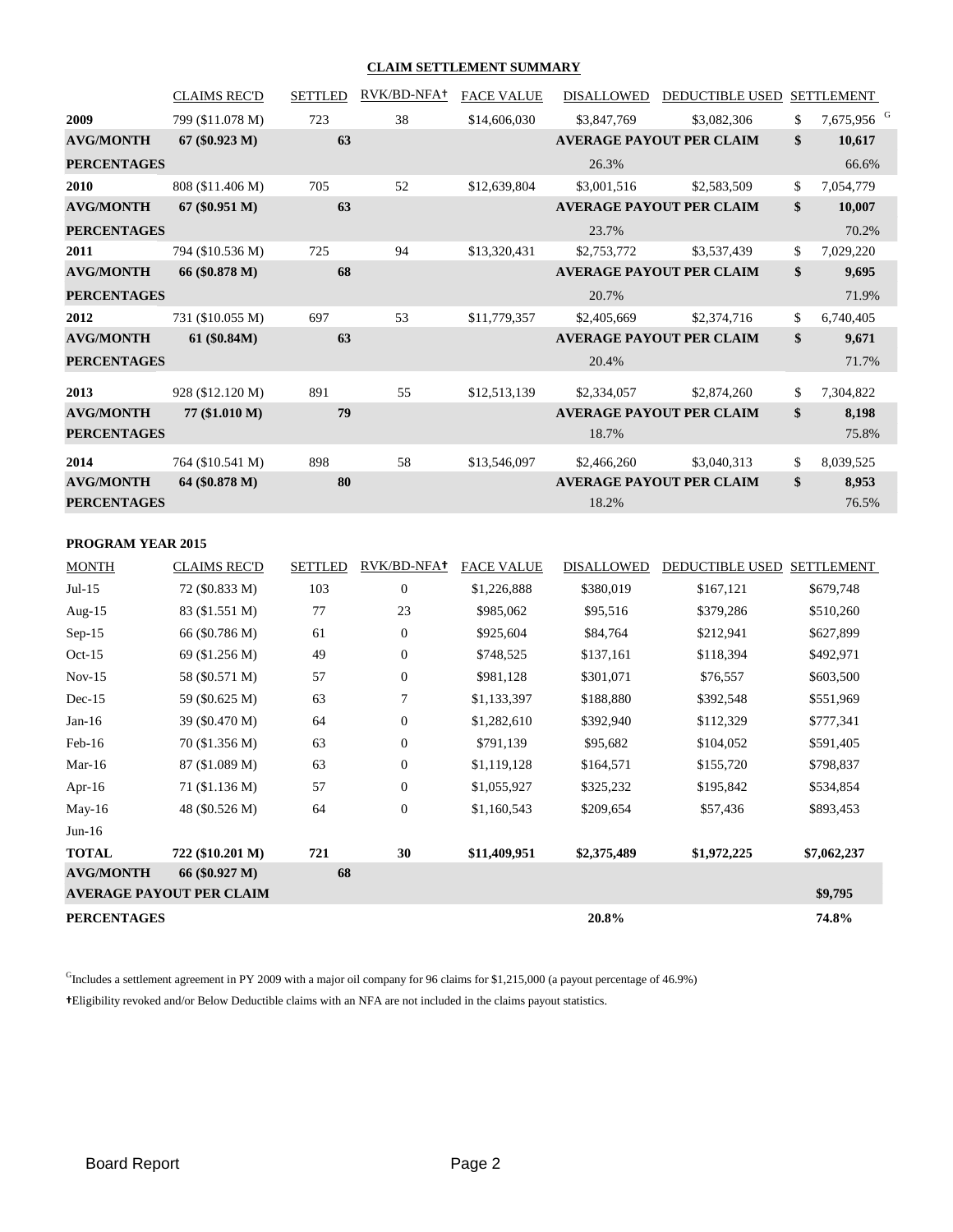#### **ELIGIBILITY STATISTICS REPORT**

June 1, 2016

### **Breakdown of Applications**

| More Info Requested            | C. |
|--------------------------------|----|
| In Review                      | 21 |
| <b>Total Open Applications</b> | 26 |

*Eligibility Determinations Under Appeal 4*

|                | <b>REC'D</b>            | <b>APP'D</b> | <b>DENIED</b> |
|----------------|-------------------------|--------------|---------------|
| <b>PY 2004</b> | 72                      | 81           | 47            |
| Average/mo.    | 6                       |              | 11            |
| <b>PY 2005</b> | 97                      | 72           | 33            |
| Average/mo.    | 8                       |              | 9             |
| <b>PY 2006</b> | 109                     | 73           | 32            |
| Average/mo.    | 9                       |              | 9             |
| <b>PY 2007</b> | 108                     | 74           | 28            |
| Average/mo.    | 9                       |              | 9             |
| <b>PY 2008</b> | 99                      | 68           | 26            |
| Average/mo.    | 8                       |              | 8             |
| <b>PY 2009</b> | 95                      | 84           | 19            |
| Average/mo.    | 8                       |              | 9             |
| <b>PY 2010</b> | 48                      | 51           | 16            |
| Average/mo.    | $\overline{\mathbf{4}}$ |              | 6             |
| <b>PY 2011</b> | 67                      | 47           | 15            |
| Average/mo.    | 6                       |              | 5             |
| <b>PY 2012</b> | 87                      | 54           | 17            |
| Average/mo.    | 7                       |              | 6             |
| <b>PY 2013</b> | 53                      | 65           | 7             |
| Average/mo.    | $\overline{\mathbf{4}}$ |              | 6             |
| <b>PY 2014</b> | 80                      | 64           | 15            |
| Average/mo.    | 7                       |              | 7             |

| Average/mo.    | 8   | 9  |    |
|----------------|-----|----|----|
| <b>PY 2006</b> | 109 | 73 | 32 |
| Average/mo.    | 9   | 9  |    |
| <b>PY 2007</b> | 108 | 74 | 28 |
| Average/mo.    | 9   | 9  |    |
| <b>PY 2008</b> | 99  | 68 | 26 |
| Average/mo.    | 8   | 8  |    |
| <b>PY 2009</b> | 95  | 84 | 19 |
| Average/mo.    | 8   | 9  |    |
| <b>PY 2010</b> | 48  | 51 | 16 |
| Average/mo.    | 4   | 6  |    |
| <b>PY 2011</b> | 67  | 47 | 15 |
| Average/mo.    | 6   | 5  |    |

#### **Program Year 2015**

|              | <b>REC'D</b> | <b>APP'D</b> | <b>DENIED</b> | <b>Denial Reasons PY 2015</b> |
|--------------|--------------|--------------|---------------|-------------------------------|
| $Jul-15$     | 3            | 6            | 2             | No Release<br>5               |
| Aug- $15$    | 14           |              |               | Late Filing                   |
| $Sep-15$     | 3            | 8            | 0             | No Valid COC<br>2             |
| $Oct-15$     |              | 8            |               | Abandoned/OOC Tank<br>3       |
| $Nov-15$     | 15           | 3            |               | No CA Required<br>15          |
| $Dec-15$     | 8            | 4            |               | <b>Pre-Fund Release</b>       |
| $Jan-16$     | 6            |              | 4             | Incomplete App                |
| $Feb-16$     | 3            | 2            |               | <b>Untimely Fees</b>          |
| Mar-16       | 11           | 0            |               | No Fee Payment                |
| Apr-16       | 5            |              |               | No Response                   |
| May-16       | 4            |              | 4             | Other                         |
| $Jun-16$     |              |              |               | <b>Total</b><br>27            |
| <b>TOTAL</b> | 73           | 38           | 27            |                               |
| Average/mo.  | 7            |              | 6             |                               |

| <b>Denial Reasons PY 2015</b> |    |
|-------------------------------|----|
| No Release                    | 5  |
| Late Filing                   |    |
| No Valid COC                  | 2  |
| Abandoned/OOC Tank            | 3  |
| No CA Required                | 15 |
| Pre-Fund Release              |    |
| Incomplete App                |    |
| <b>Untimely Fees</b>          |    |
| No Fee Payment                |    |
| No Response                   |    |
| <b>Other</b>                  |    |
|                               |    |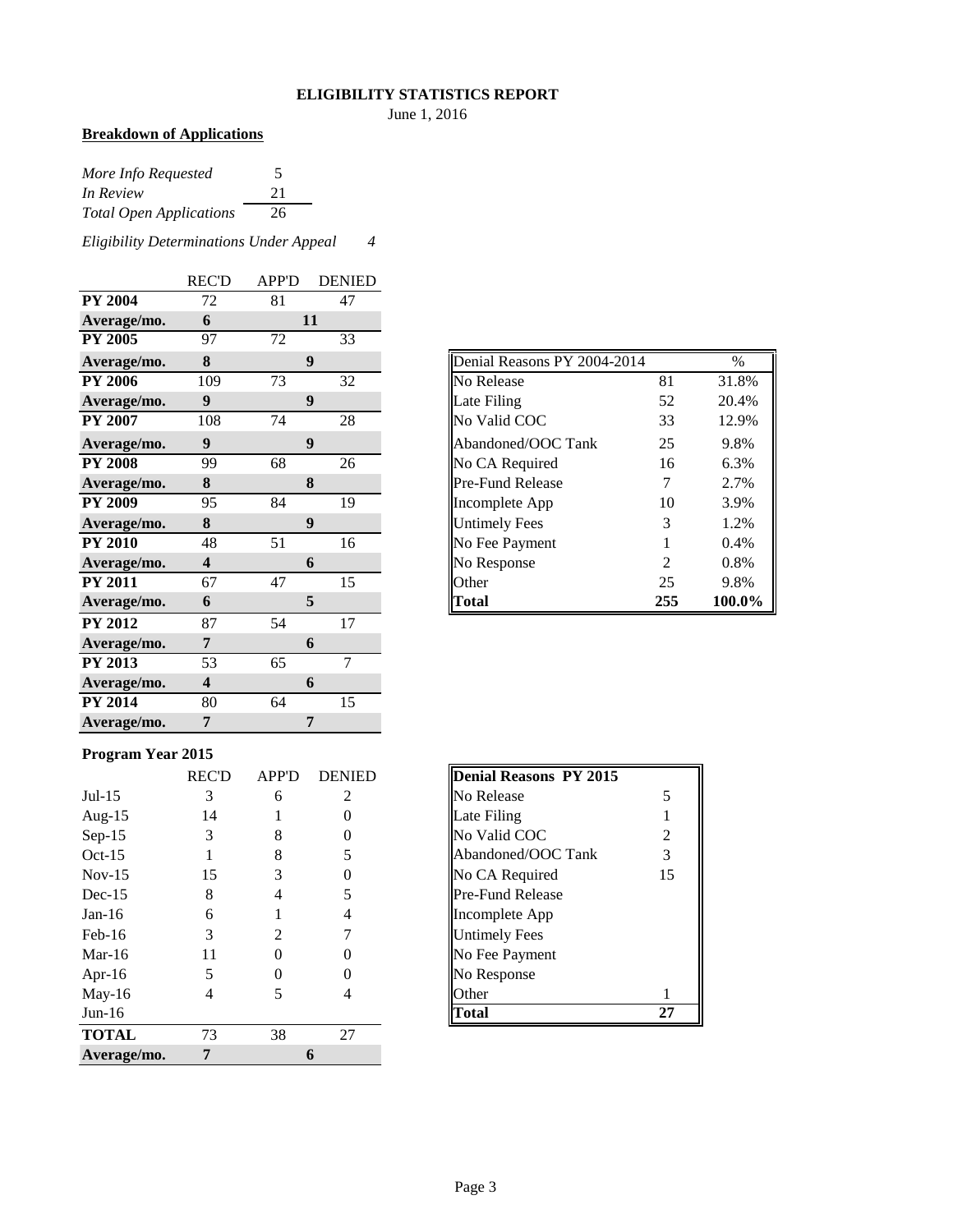## **COST PRE-APPROVAL STATISTICS REPORT**

June 1, 2016

## **Mandatory Cost Pre-Approvals Voluntary Pre-Approvals**

| Number Annual RAPs in Review                 |  |
|----------------------------------------------|--|
| Number Annual FPR in Review                  |  |
| All Other Mandatory Open Cost Pre-Approvals: |  |
| Total Open Mandatory Cost Pre-Approvals      |  |

**Number in Review 2 0 0 0 10 Number in Review 2 0 10 Number in Review 2 0 10 Number in Review 2 0 10 Number in Review 2 0 10 Number in Review 2 0 10 Number in Review 2 0 10 Number in Review 2 0 10 Number in Review 2 0 10 N** 

|                |              | <b>New RAPs</b> |       | <b>Annual RAP</b><br><b>Cost Pre-</b><br><b>Approvals</b> |       | <b>Annual FPR</b><br><b>Cost Pre-</b><br><b>Approvals</b> | <b>Mandatory</b>   | <b>IRA</b> |                    | Tier 3 | Monitoring/ | Calibration<br>Plan | <b>Notification of</b><br>Cost<br><b>Exeedance</b> |                | <b>Voluntary</b> | <b>TOTALS</b> |       |
|----------------|--------------|-----------------|-------|-----------------------------------------------------------|-------|-----------------------------------------------------------|--------------------|------------|--------------------|--------|-------------|---------------------|----------------------------------------------------|----------------|------------------|---------------|-------|
|                | <b>REC'D</b> | <b>DET'D</b>    | REC'D | <b>DET'D</b>                                              | REC'D |                                                           | <b>DET'D REC'D</b> |            | <b>DET'D</b> REC'D |        | DET'D REC'D | DET'D I             | REC'D                                              | DET'D REC'D    | <b>DET'D</b>     | <b>REC'D</b>  | DET'D |
| <b>PY 2010</b> | 22           | 22              | 21    | 24                                                        | 52    | 66                                                        |                    |            | n n                | 28     | 34          | 38                  | Primarily                                          | 31             | 30               | 191           | 217   |
| PY 2011        | 36           | 30              | 18    | 17                                                        | 56    | 55                                                        |                    |            | ററ                 | 17     | 45          | 43                  | included in                                        | 41             | 46               | 223           | 210   |
| PY 2012        | 26           | 39              | 18    | 18                                                        | 57    | 68                                                        |                    | 10         |                    | 23     | 30          | 41                  | <b>Annual RAP</b>                                  | 35             | 35               | 186           | 234   |
| PY 2013        | 30           | 29              | 36    | 38                                                        | 51    | 54                                                        |                    |            |                    | 16     | 20          | 21                  | Cost Pre-                                          | 18             | 22               | 174           | 184   |
| PY 2014        | 32           | 35              | 31    | 33                                                        | 30    | 33                                                        |                    |            |                    |        | 22          | 20                  | Approval column                                    | $\mathcal{D}1$ | 20               | 155           | 155   |

|                |                |                 |                | <b>Annual RAP</b><br><b>Cost Pre-</b> |                  | <b>Annual FPR</b><br><b>Cost Pre-</b> |              | <b>Mandatory</b> |                |                | Monitoring/    | <b>Calibration</b> |                | Notification of<br>Cost |              |                  |               |              |
|----------------|----------------|-----------------|----------------|---------------------------------------|------------------|---------------------------------------|--------------|------------------|----------------|----------------|----------------|--------------------|----------------|-------------------------|--------------|------------------|---------------|--------------|
| <b>PY 2015</b> |                | <b>New RAPs</b> |                | Approvals                             | <b>Approvals</b> |                                       |              | <b>IRA</b>       |                | Tier 3         |                | <b>Plan</b>        |                | <b>Exeedance</b>        |              | <b>Voluntary</b> | <b>TOTALS</b> |              |
|                | <b>REC'D</b>   | <b>DET'D</b>    | <b>REC'D</b>   | <b>DET'D</b>                          | <b>REC'D</b>     | <b>DET'D</b>                          | <b>REC'D</b> | DET'D            | <b>REC'D</b>   | <b>DET'D</b>   | REC'D          | <b>DET'D</b>       | <b>REC'D</b>   | <b>DET'D</b>            | <b>REC'D</b> | <b>DET'D</b>     | <b>REC'D</b>  | <b>DET'D</b> |
| $Jul-15$       | 0              | 2               | $\overline{2}$ | $\theta$                              | 5                | 4                                     |              |                  | $\Omega$       | 2              | $\overline{2}$ |                    | 2              |                         | 3            | 2                | 15            | 13           |
| Aug- $15$      |                |                 | 0              | $\overline{2}$                        | 5                | 3                                     |              |                  | $\Omega$       | $\mathbf{0}$   | 2              |                    | $\Omega$       |                         |              | 2                | 10            | 11           |
| Sep-15         | 2              | 3               |                |                                       | 3                | 6                                     | $\Omega$     | 2                | $\Omega$       | $\Omega$       | 2              | 3                  |                |                         | $\Omega$     |                  | 9             | 17           |
| $Oct-15$       | $\overline{2}$ | 2               | $\overline{0}$ |                                       | 3                | 2                                     | $\Omega$     |                  | 3              | $\mathbf{0}$   | $\overline{0}$ |                    | 2              |                         | $\Omega$     | $\Omega$         | 10            | 8            |
| $Nov-15$       | $\overline{2}$ | 4               |                | $\overline{0}$                        |                  | 3                                     |              | $\Omega$         |                | 3              | $\overline{4}$ |                    | 2              | $\overline{2}$          | 3            | $\Omega$         | 15            | 13           |
| $Dec-15$       | 5              | 2               | 3              |                                       | 4                |                                       | $\theta$     |                  |                |                |                | 4                  |                |                         |              | 4                | 16            | 15           |
| $Jan-16$       | 2              |                 | 4              | 3                                     | 2                | 3                                     | $\Omega$     | $\Omega$         | $\Omega$       | $\Omega$       | $\overline{2}$ | 2                  |                | $\overline{2}$          |              |                  | 12            | 12           |
| Feb-16         |                | 2               | $\overline{2}$ | 3                                     | 5.               | $\overline{\mathbf{5}}$               |              | $\Omega$         | $\Omega$       | 2              |                | 0                  | $\overline{2}$ | 3                       |              |                  | 13            | 16           |
| $Mar-16$       | 3              | 3               | 6              | 3                                     | 3                | 4                                     |              | 2                | $\overline{2}$ | $\Omega$       | 2              | 2                  | 8              | 7                       |              | $\overline{2}$   | 26            | 23           |
| Apr-16         | 3              | 7               |                | $\overline{2}$                        | 3                | 4                                     | 2            | $\Omega$         | 3              | $\overline{4}$ | $\overline{2}$ |                    | 2              | $\Omega$                |              |                  | 17            | 19           |
| $May-16$       | 2              | 3               | $\theta$       | 2                                     | 0                |                                       | $\Omega$     | $\theta$         | $\Omega$       |                | $\Omega$       | 0                  | 2              | 5                       |              |                  | 5             | 13           |
| $Jun-16$       |                |                 |                |                                       |                  |                                       |              |                  |                |                |                |                    |                |                         |              |                  |               |              |
| <b>TOTALS</b>  | 23             | 30              | 20             | 18                                    | 34               | 36                                    |              | 8                | 10             | 13             | 18             | 16                 | 23             | 24                      | 13           | 15               | 148           | 160          |
| Avg./Mo        |                |                 |                |                                       |                  |                                       |              |                  |                |                |                |                    |                |                         |              |                  | 13            | 15           |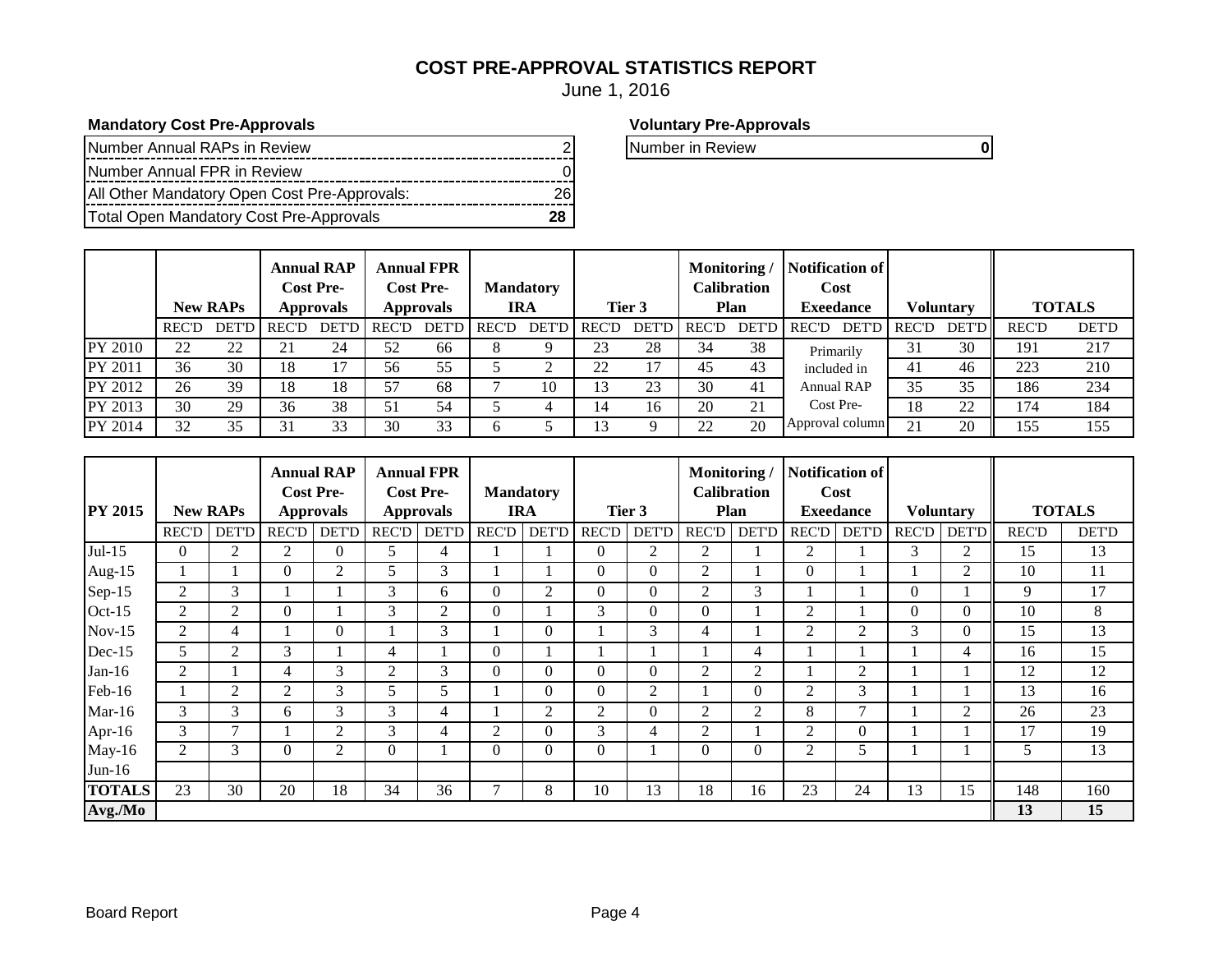## *Petroleum UST Release Compensation Board*

**Facility Certificate Listing**

**Program Year 2014**

**COC Eff Date: Yes COC Print Date: Yes** 

#### **Printed from 3/16/2016 to 6/8/2016**

| <b>Owner/Fac</b>            |             | UST Cnt Own / Fac Name            | <b>Own / Fac Address</b>       | <b>Eff Date</b> | <b>Print Date</b> | <b>Override Reason</b>          | <b>Denial Status</b> |  |
|-----------------------------|-------------|-----------------------------------|--------------------------------|-----------------|-------------------|---------------------------------|----------------------|--|
| 8955-0012                   | 2           | Mansfield Hospital                | 335 Glessner Ave, Mansfield OH | 07/01/2014      | 05/27/2016        | Not Required: Post 11-30-09 Pay | N/A                  |  |
| 8955-0013                   |             | <b>MedCentral Shelby Hosptial</b> | 199 W. Main Street, Shelby OH  | 07/01/2014      | 05/27/2016        | Not Required: Post 11-30-09 Pay | N/A                  |  |
| <b>Total Owners</b>         |             |                                   |                                |                 |                   |                                 |                      |  |
| <b>Total Facilities</b>     | $\mathbf 2$ |                                   |                                |                 |                   |                                 |                      |  |
| <b>Total USTs</b>           | 3           |                                   |                                |                 |                   |                                 |                      |  |
| <b>Total Determinations</b> | $\mathbf 0$ |                                   |                                |                 |                   |                                 |                      |  |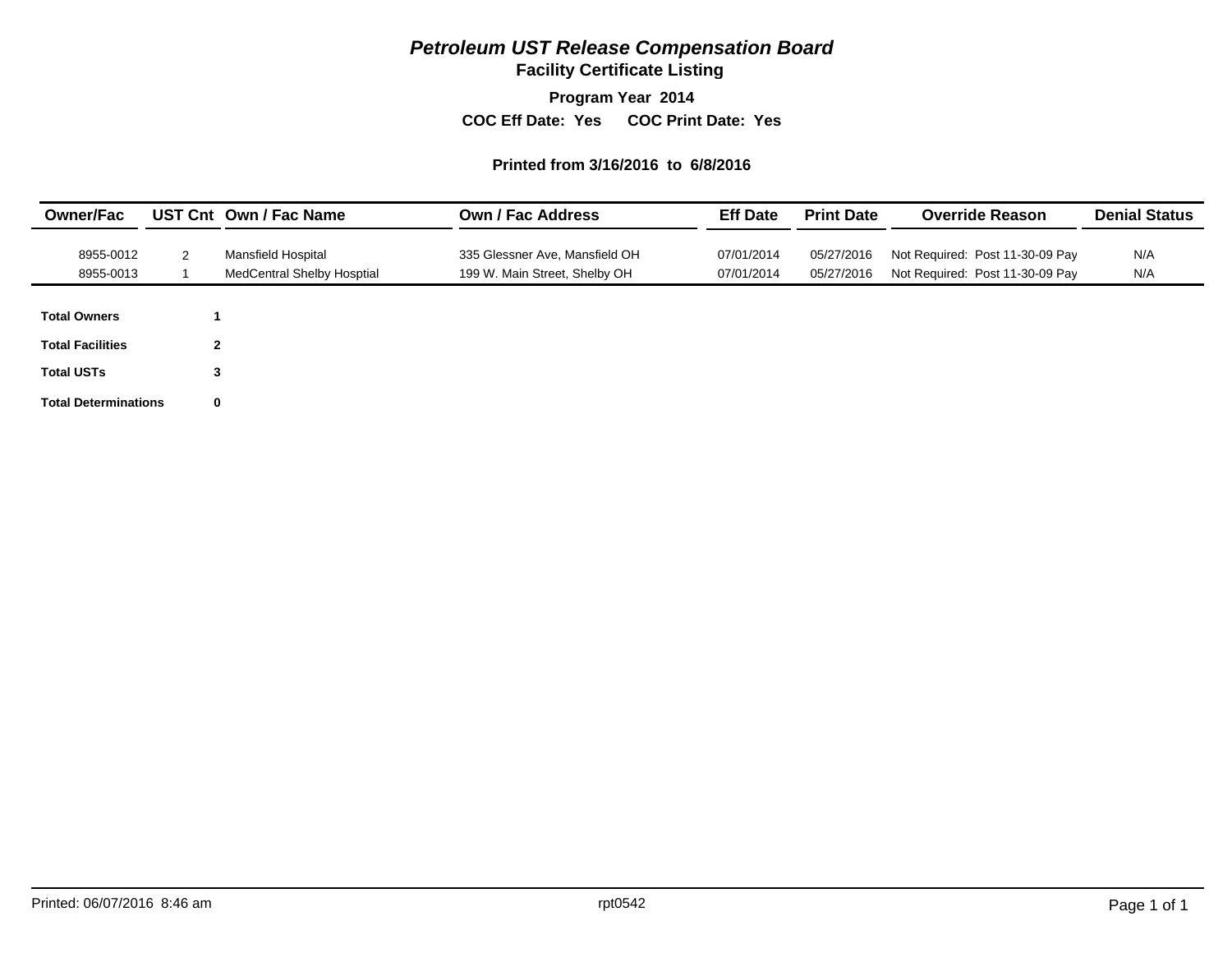## *Petroleum UST Release Compensation Board*  **Facility Certificate Listing**

**Program Year 2015 COC Eff Date: No COC Print Date: No Denial Status: DETERMINATION**

### **Date of Determination from 3/6/2016 to 6/8/16**

| <b>Owner/Fac</b> |                | UST Cnt Own / Fac Name                   | Own / Fac Address                       | <b>Eff Date</b> | <b>Print Date</b> | <b>Override Reason</b> | <b>Denial Status</b> |
|------------------|----------------|------------------------------------------|-----------------------------------------|-----------------|-------------------|------------------------|----------------------|
|                  |                |                                          |                                         |                 |                   |                        |                      |
| 2025-0001        | $\overline{2}$ | East Cleveland Police Dept               | 1824 Marloes Street, East Cleveland OH  |                 |                   | N/A                    | Determination        |
| 2025-0002        | $\mathbf{1}$   | East Cleveland Service Department        | 1610 Eddy Road, East Cleveland OH       |                 |                   | N/A                    | Determination        |
| 2025-0003        | $\mathbf{1}$   | East Cleveland Fire Sta 2                | 14801 Shaw Avenue, East Cleveland OH    |                 |                   | N/A                    | Determination        |
| 2025-0004        | $\mathbf{1}$   | City of East Cleveland Service Garage    | 1626 Eddy Road, East Cleveland OH       |                 |                   | N/A                    | Determination        |
| 5926-0001        | 5              | Gas And Oil                              | 1475 Massillon Road, Akron OH           |                 |                   | N/A                    | Determination        |
| 5926-0005        | 4              | Gas And Oil                              | 455 W. Turkeyfoot Lake Road, Akron OH   |                 |                   | N/A                    | Determination        |
| 5926-0011        | 5              | Gas And Oil                              | 13182 Shank Road, Doylestown OH         |                 |                   | N/A                    | Determination        |
| 5926-0013        | 5              | Joe Moneskey Facility                    | 1980 S. Arlington Road, Akron OH        |                 |                   | N/A                    | Determination        |
| 6702-0001        | 1              | <b>Reiters Garage</b>                    | 205 E. Main Street, Deshler OH          |                 |                   | N/A                    | Determination        |
| 8802-0002        | $\mathbf{1}$   | Caruso Oil Company Inc.                  | 176 Walden Avenue, Tiltonsville OH      |                 |                   | N/A                    | Determination        |
| 9153-0001        | 2              | <b>Bus Garage</b>                        | 9968 Lucasburg Rd, Byesville OH         |                 |                   | N/A                    | Determination        |
| 9605-0001        | 2              | Shady Hollow Country Club                | 4865 Wales Rd NW, Massillon OH          |                 |                   | N/A                    | Determination        |
| 10994-0008       | $\mathbf{1}$   | University of Toledo - McMaster          | 2825 West Bancroft Street, Toledo OH    |                 |                   | N/A                    | Determination        |
| 12260-0004       | $\mathbf{1}$   | Central Transport Inc                    | 5400 Enterprise Boulevard, Toledo OH    |                 |                   | N/A                    | Determination        |
| 12260-0021       | $\mathbf{1}$   | Crown Enterprises Inc                    | 1850 Bailey Road, North Jackson OH      |                 |                   | N/A                    | Determination        |
| 12856-0001       | $\mathbf{1}$   | The Bait Store                           | 249 Beechwood Road, Wilmington OH       |                 |                   | N/A                    | Determination        |
| 15346-0001       | 3              | Ketchum's Store                          | 20 Orange Street, Hockingport OH        |                 |                   | N/A                    | Determination        |
| 17884-0001       | $\overline{2}$ | Pro Gas 1                                | 544 Richland Avenue, Athens OH          |                 |                   | N/A                    | Determination        |
| 18713-0001       | 3              | Schneider's Marathon                     | 1649 State Route 125, Hamersville OH    |                 |                   | N/A                    | Determination        |
| 18990-0001       | 3              | <b>Beach City Convenience Store</b>      | 110 3rd Avenue NW, Beach City OH        |                 |                   | N/A                    | Determination        |
| 19415-0002       | $\overline{2}$ | A & K Gas                                | 693 E. Fifth Avenue, Columbus OH        |                 |                   | N/A                    | Determination        |
| 19837-0001       | 4              | <b>Forward Air</b>                       | 6800 Port Rd., Groveport OH             |                 |                   | N/A                    | Determination        |
| 19857-0001       | 6              | AJ's Carry Out                           | 805 W. Main Street, Leipsic OH          |                 |                   | N/A                    | Determination        |
| 20006-0001       | 2              | Marathon                                 | 4194 E. Broad Street, Columbus OH       |                 |                   | N/A                    | Determination        |
| 20024-0001       | 2              | Tri-State Service Station Maintenance, I | 6830 Chrisman Lane, Middletown OH       |                 |                   | N/A                    | Determination        |
| 20281-0001       | 5              | Citgo                                    | 7608 Superior Avenue, Cleveland OH      |                 |                   | N/A                    | Determination        |
| 20499-0001       | 6              | Penn Ohio Plaza                          | 10650 Market Street, North Lima OH      |                 |                   | N/A                    | Determination        |
| 20564-0001       | $\overline{2}$ | Krista Hedrick Grocery                   | 140 Main Street, Wilkesville OH         |                 |                   | N/A                    | Determination        |
| 21286-0001       | 3              | Bloomville Investors, LLC                | 19 N. Marion Street, Bloomville OH      |                 |                   | N/A                    | Determination        |
| 21328-0001       | 3              | <b>Shell Service Station</b>             | 501 N. Abbe Road, Elyria OH             |                 |                   | N/A                    | Determination        |
| 21450-0001       | 2              | Defiance BP                              | 1910 E. 2nd Street, Defiance OH         |                 |                   | N/A                    | Determination        |
| 21586-0001       | 3              | <b>LA Drive Thru Mart</b>                | 4140 Roseville Road, Zanesville OH      |                 |                   | N/A                    | Determination        |
| 21599-0001       | 2              | <b>Assad Tayeh Facility</b>              | 1930 E. 79th Street, Cleveland OH       |                 |                   | N/A                    | Determination        |
| 21616-0003       | $\overline{4}$ | PAP Oil Company, LLC                     | 6901 Franklin Lebanon Road, Franklin OH |                 |                   | N/A                    | Determination        |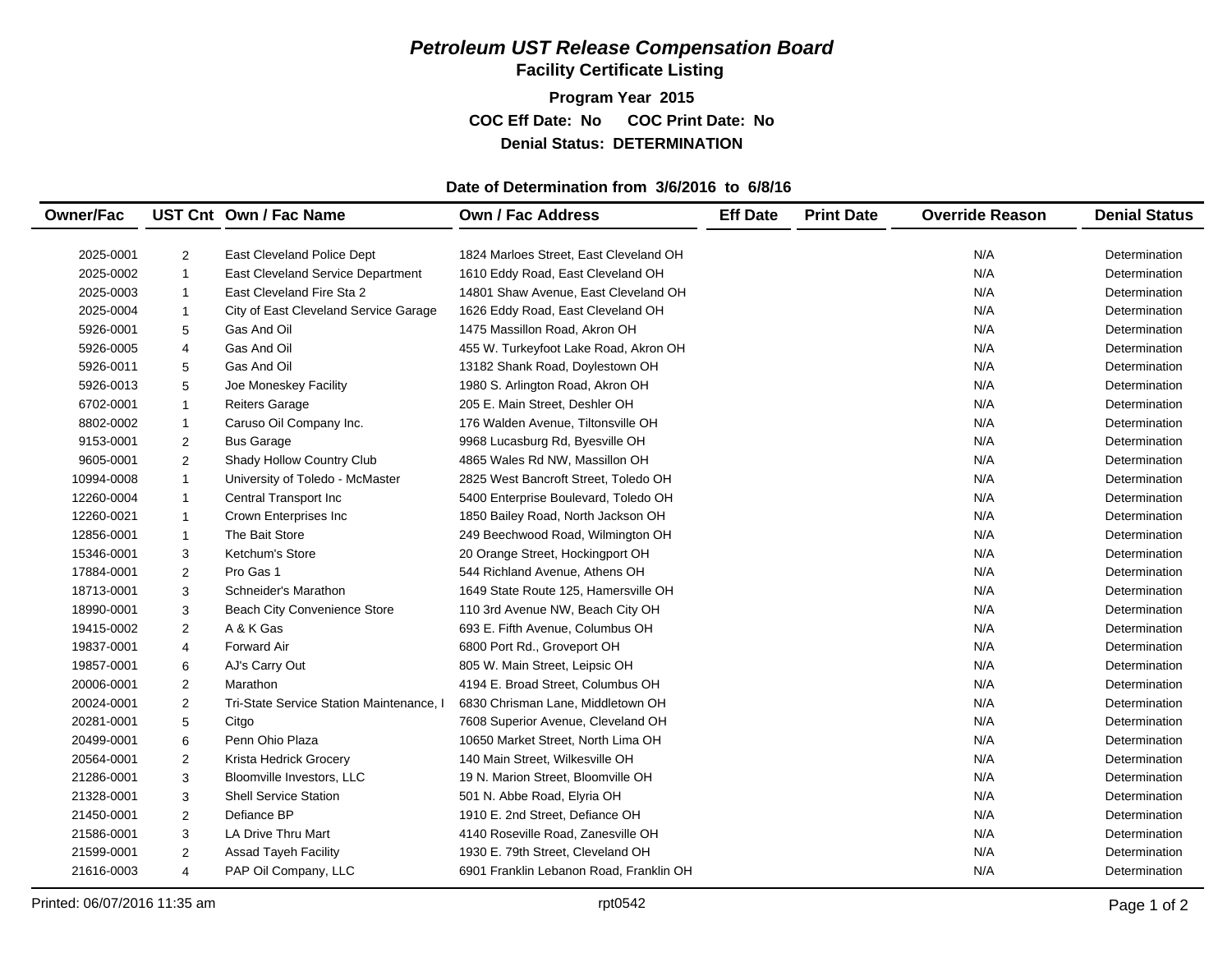| <b>Owner/Fac</b>    |                | UST Cnt Own / Fac Name                  | <b>Own / Fac Address</b>                    | <b>Eff Date</b> | <b>Print Date</b> | <b>Override Reason</b> | <b>Denial Status</b> |
|---------------------|----------------|-----------------------------------------|---------------------------------------------|-----------------|-------------------|------------------------|----------------------|
|                     |                |                                         |                                             |                 |                   |                        |                      |
| 21965-0001          | $\mathbf{1}$   | Cincinnati Mall                         | 100 Cincinnati Mills Drive, Cincinnati OH   |                 |                   | N/A                    | Determination        |
| 22007-0002          | 2              | Findlay Ventura Oil, LLC                | 1090 Millville Avenue, Hamilton OH          |                 |                   | N/A                    | Determination        |
| 22007-0002          | $\mathbf{1}$   | Findlay Ventura Oil, LLC                | 1090 Millville Avenue, Hamilton OH          |                 |                   | N/A                    | Determination        |
| 22255-0001          | 2              | Z. M. & F., Inc.                        | 3245 E. Broad Street, Columbus OH           |                 |                   | N/A                    | Determination        |
| 22416-0001          | 3              | GG II Investments L.C.                  | 2021 W. State Street, Alliance OH           |                 |                   | N/A                    | Determination        |
| 22544-0001          | $\overline{2}$ | Akshy, LLC                              | 1020 Kauffman Avenue, Fairborn OH           |                 |                   | N/A                    | Determination        |
| 22676-0001          | 3              | Expressway 1                            | 1940 Fairgrove Avenue, Hamilton OH          |                 |                   | N/A                    | Determination        |
| 22684-0001          | $\overline{2}$ | Loretta L. Leedom Property              | 144 State Route 772, Bainbridge OH          |                 |                   | N/A                    | Determination        |
| 22715-0001          | 2              | Punjab Properties, LLC                  | 674 US Route 250 S., Norwalk OH             |                 |                   | N/A                    | Determination        |
| 22829-0001          | 3              | <b>Express Food Mart</b>                | 1201 Neubrecht Road, Lima OH                |                 |                   | N/A                    | Determination        |
| 22839-0001          | 5              | <b>Ashley Station</b>                   | 21 S. Franklin Street/US Route 42, Ashley ( |                 |                   | N/A                    | Determination        |
| 22973-0001          | 1              | Island Productions, LLC                 | 1233 Fox Road, Middle Bass Island OH        |                 |                   | N/A                    | Determination        |
| 23004-0001          | 4              | MEHG Management, LLC                    | 18740 State Route 62, Beloit OH             |                 |                   | N/A                    | Determination        |
| 23067-0001          | 3              | <b>Brandt Petroleum LLC</b>             | 4412 Linden Avenue, Riverside OH            |                 |                   | N/A                    | Determination        |
| 23070-0001          | 3              | Dayton Huber Investments LLC            | 5983 Old Troy Pike, Huber Heights OH        |                 |                   | N/A                    | Determination        |
| 23171-0001          | 3              | Sidon LLC                               | 50 W. Mitchell Avenue, Cincinnati OH        |                 |                   | N/A                    | Determination        |
| 23299-0001          | 4              | American Mini Mart                      | 323 Main Street, College Corner OH          |                 |                   | N/A                    | Determination        |
| 23369-0001          | 1              | S&B Manufacturing, Inc.                 | 10221 W. Locust Point Road, Oak Harbor C    |                 |                   | N/A                    | Determination        |
| 23393-0001          | 3              | Pak Gas                                 | 1949 Schrock Road, Columbus OH              |                 |                   | N/A                    | Determination        |
| 23405-0001          | 3              | Bassel M. Lahoud                        | 3870 Pearl Road, Cleveland OH               |                 |                   | N/A                    | Determination        |
| 23433-0001          | 3              | Gill Ohio Inc.                          | 631 Pyramid Hill Boulevard, Hamilton OH     |                 |                   | N/A                    | Determination        |
| 23447-0001          | 2              | Sarahsville Market & Deli               | 113 Monroe Street, Sarahsville OH           |                 |                   | N/A                    | Determination        |
| 23534-0001          | $\overline{2}$ | Richard Lindsey and Patricia Anne Linds | 53 E. Market Street, Marshallville OH       |                 |                   | N/A                    | Determination        |
| 23591-0001          | 3              | Darren Mault                            | 249 Second Street, Portsmouth OH            |                 |                   | N/A                    | Determination        |
| 23791-0001          | 4              | <b>PL Express</b>                       | 455 W. Turkeyfoot Lake Road, Akron OH       |                 |                   | N/A                    | Determination        |
| 23812-0001          | 3              | <b>Sunoco Service Station</b>           | 522 Dover Road, Sugarcreek OH               |                 |                   | N/A                    | Determination        |
| 23814-0001          | 2              | 7730 BOND LLC                           | 7730 Bond Street, Glenwillow OH             |                 |                   | N/A                    | Determination        |
| <b>Total Owners</b> | 53.            |                                         |                                             |                 |                   |                        |                      |

| <b>Total Owners</b>         | 53  |
|-----------------------------|-----|
| <b>Total Facilities</b>     | 60  |
| <b>Total USTs</b>           | 161 |
| <b>Total Determinations</b> | 61  |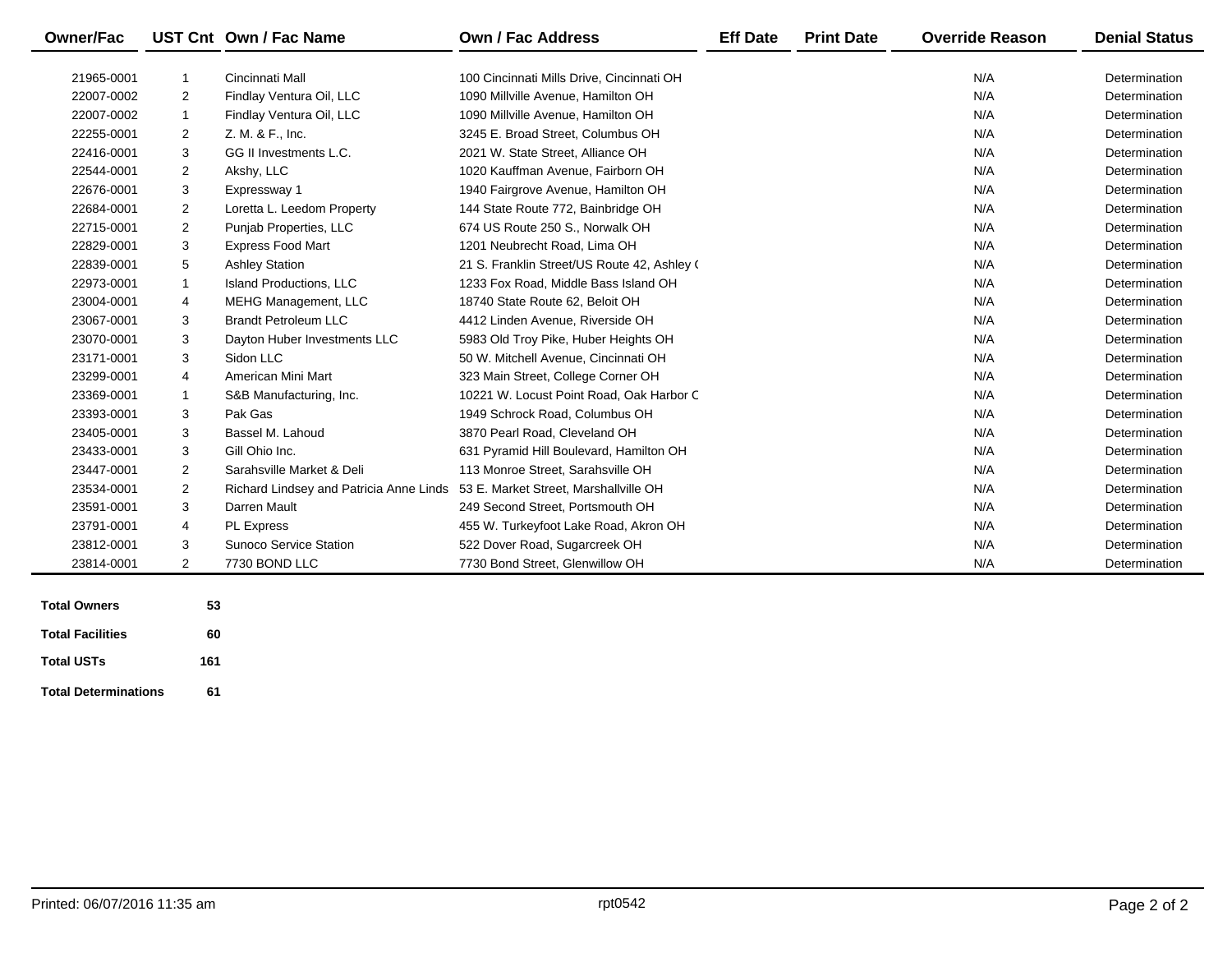## *Petroleum UST Release Compensation Board*

**Facility Certificate Listing**

**Program Year 2015**

**COC Eff Date: Yes COC Print Date: Yes** 

#### **Printed from 3/16/2016 to 6/8/2016**

| <b>Owner/Fac</b> |                | UST Cnt Own / Fac Name                | <b>Own / Fac Address</b>                  | <b>Eff Date</b> | <b>Print Date</b> | <b>Override Reason</b>          | <b>Denial Status</b> |
|------------------|----------------|---------------------------------------|-------------------------------------------|-----------------|-------------------|---------------------------------|----------------------|
| 945-0001         | 5              | Attica Hy-Miler Shell                 | Route 4, Attica OH                        | 07/01/2015      | 03/18/2016        | Not Required: Post 11-30-09 Pay | N/A                  |
| 1532-0133        | 6              | Findlay Bellstores #145               | 1215 West Main Cross Street, Findlay OH   | 03/07/2016      | 03/18/2016        | Not Required: Post 11-30-09 Pay | N/A                  |
| 1532-0136        |                | Dorsey's County Pride                 | 7397 Canton Rd, Malvern OH                | 03/30/2016      | 04/19/2016        | Not Required: Post 11-30-09 Pay | N/A                  |
|                  | 4              |                                       |                                           |                 |                   |                                 | N/A                  |
| 2052-0001        | $\mathbf{1}$   | City of Kettering                     | 3600 Shroyer Road, Kettering OH           | 07/01/2015      | 03/18/2016        | Not Required: Post 11-30-09 Pay | N/A                  |
| 2052-0002        | 3              | City of Kettering                     | 1015 E. Dorothy Lane, Kettering OH        | 07/01/2015      | 03/18/2016        | Not Required: Post 11-30-09 Pay |                      |
| 2410-0001        | $\mathbf{1}$   | Anthem Blue Cross and Blue Shield     | 1351 William Howard Taft Road, Cincinnati | 03/10/2016      | 04/01/2016        | PD Response Accepted            | Accepted             |
| 3269-0048        | $\overline{7}$ | Fat Daddy's Road Dog, LLC             | 2901 Main Street, Moraine OH              | 04/29/2016      | 05/27/2016        | Not Required: Post 11-30-09 Pay | N/A                  |
| 3423-0001        | $\overline{2}$ | Edgewater Yacht Club Inc              | 6700 Memorial Shoreway, Cleveland OH      | 04/01/2016      | 04/19/2016        | PD Response Accepted            | Accepted             |
| 6197-0001        | 3              | <b>Kokosing Construction Company</b>  | 17531 Waterford Road, Fredericktown OH    | 07/01/2015      | 03/18/2016        | PD Response Accepted            | Accepted             |
| 6197-0005        | $\overline{2}$ | Kokosing Construction Company Inc     | 13700 McCracken Road, Cleveland OH        | 07/01/2015      | 03/18/2016        | PD Response Accepted            | Accepted             |
| 6197-0007        | 3              | Corna Kokosing                        | 6211 Westerville Road, Columbus OH        | 07/01/2015      | 03/18/2016        | PD Response Accepted            | Accepted             |
| 7941-0001        | $\overline{2}$ | Ohio Packaging                        | 777 3rd Street NW, Massillon OH           | 04/01/2016      | 04/29/2016        | Not Required: Post 11-30-09 Pay | N/A                  |
| 7966-0002        | $\mathbf{1}$   | <b>University Garage</b>              | 100 Factory St, Athens OH                 | 04/27/2016      | 04/29/2016        | Not Required: Post 11-30-09 Pay | N/A                  |
| 8955-0012        | $\overline{2}$ | <b>Mansfield Hospital</b>             | 335 Glessner Ave, Mansfield OH            | 07/01/2015      | 05/27/2016        | Not Required: Post 11-30-09 Pay | N/A                  |
| 8955-0013        | $\mathbf{1}$   | <b>MedCentral Shelby Hosptial</b>     | 199 W. Main Street, Shelby OH             | 07/01/2015      | 05/27/2016        | Not Required: Post 11-30-09 Pay | N/A                  |
| 9251-0001        | $\overline{4}$ | R and R Gas and Oil                   | 318 Center Street, Jewett OH              | 05/02/2016      | 05/27/2016        | PD Response Accepted            | Accepted             |
| 9803-0001        | 3              | Solon Bus Facility                    | 33600 Inwood Drive, Solon OH              | 02/22/2016      | 03/18/2016        | PD Response Accepted            | Accepted             |
| 10816-0001       | 2              | <b>Truck World Inc</b>                | 6985 Truck World Blvd, Hubbard OH         | 05/11/2016      | 05/27/2016        | Not Required: Post 11-30-09 Pay | N/A                  |
| 12346-0004       | 3              | City Of Lakewood City Hall            | 12650 Detroit Ave. Lakewood OH            | 07/01/2015      | 03/18/2016        | Not Required: Post 11-30-09 Pay | N/A                  |
| 12346-0006       | $\mathbf{1}$   | Lakewood Wastewater Treat             | Metro Park Dr Metro Pks, Lakewood OH      | 07/01/2015      | 03/18/2016        | Not Required: Post 11-30-09 Pay | N/A                  |
| 12346-0007       | $\mathbf{1}$   | Lakewood Incinerator                  | 12920 Berea Rd, Lakewood OH               | 07/01/2015      | 03/18/2016        | Not Required: Post 11-30-09 Pay | N/A                  |
| 12346-0008       | 2              | Fire Station 1                        | 14601 Madison Avenue, Lakewood OH         | 07/01/2015      | 03/18/2016        | Not Required: Post 11-30-09 Pay | N/A                  |
| 12451-0002       | 2              | Con-Way Freight XCN                   | 5289 Duff Drive, West Chester OH          | 08/19/2015      | 05/27/2016        | Not Required: Post 11-30-09 Pay | N/A                  |
| 12555-0001       | 5              | <b>Transporation Center</b>           | 4290 N James H Mc Gee Blvd, Dayton OH     | 02/22/2016      | 03/18/2016        | PD Response Accepted            | Accepted             |
| 13171-0001       | $\mathbf{1}$   | <b>Kettering Tower</b>                | 40 N. Main Street, Dayton OH              | 02/04/2016      | 03/18/2016        | PD Response Accepted            | Accepted             |
| 17243-0002       | $\mathbf{1}$   | TRM Aviation - City of Galion Airport | 8240 State Route 309, Galion OH           | 02/18/2016      | 03/18/2016        | PD Response Accepted            | Accepted             |
| 17933-0001       | 3              | <b>Plevris Auto Service</b>           | 3902 Copley Road, Copley OH               | 02/25/2016      | 03/18/2016        | PD Response Accepted            | Accepted             |
| 17970-0001       | $\mathbf{1}$   | Village Grocery                       | 315 Columbia Street, Higginsport OH       | 03/24/2016      | 04/01/2016        | Not Required: Post 11-30-09 Pay | N/A                  |
| 18406-0001       | $\mathbf{1}$   | Permatex                              | 6875 Parkland Blvd, Solon OH              | 07/01/2015      | 04/01/2016        | Not Required: Post 11-30-09 Pay | N/A                  |
| 18682-0001       | 3              | 3935 Gas Inc.                         | 3935 W. 130th Street, Cleveland OH        | 09/02/2015      | 03/18/2016        | Not Required: Post 11-30-09 Pay | N/A                  |
| 18826-0002       | $\overline{2}$ | One Stop #2                           | 3070 Airport Highway, Toledo OH           | 07/13/2015      | 03/18/2016        | PD Response Accepted            | Accepted             |
| 18877-0255       | 3              | True North Location #377              | 3131 Medina Road, Medina OH               | 03/07/2016      | 03/18/2016        | Not Required: Post 11-30-09 Pay | N/A                  |
| 19292-0001       | $\mathbf{1}$   | <b>Catholic Charities Services</b>    | 6753 State Road, Parma OH                 | 02/12/2016      | 04/19/2016        | PD Response Accepted            | Accepted             |
| 19469-0232       | 3              | <b>Circle K #5704</b>                 | 9204 Reading Road, Reading OH             | 03/10/2016      | 03/18/2016        | Not Required: Post 11-30-09 Pay | N/A                  |
|                  |                |                                       |                                           |                 |                   |                                 |                      |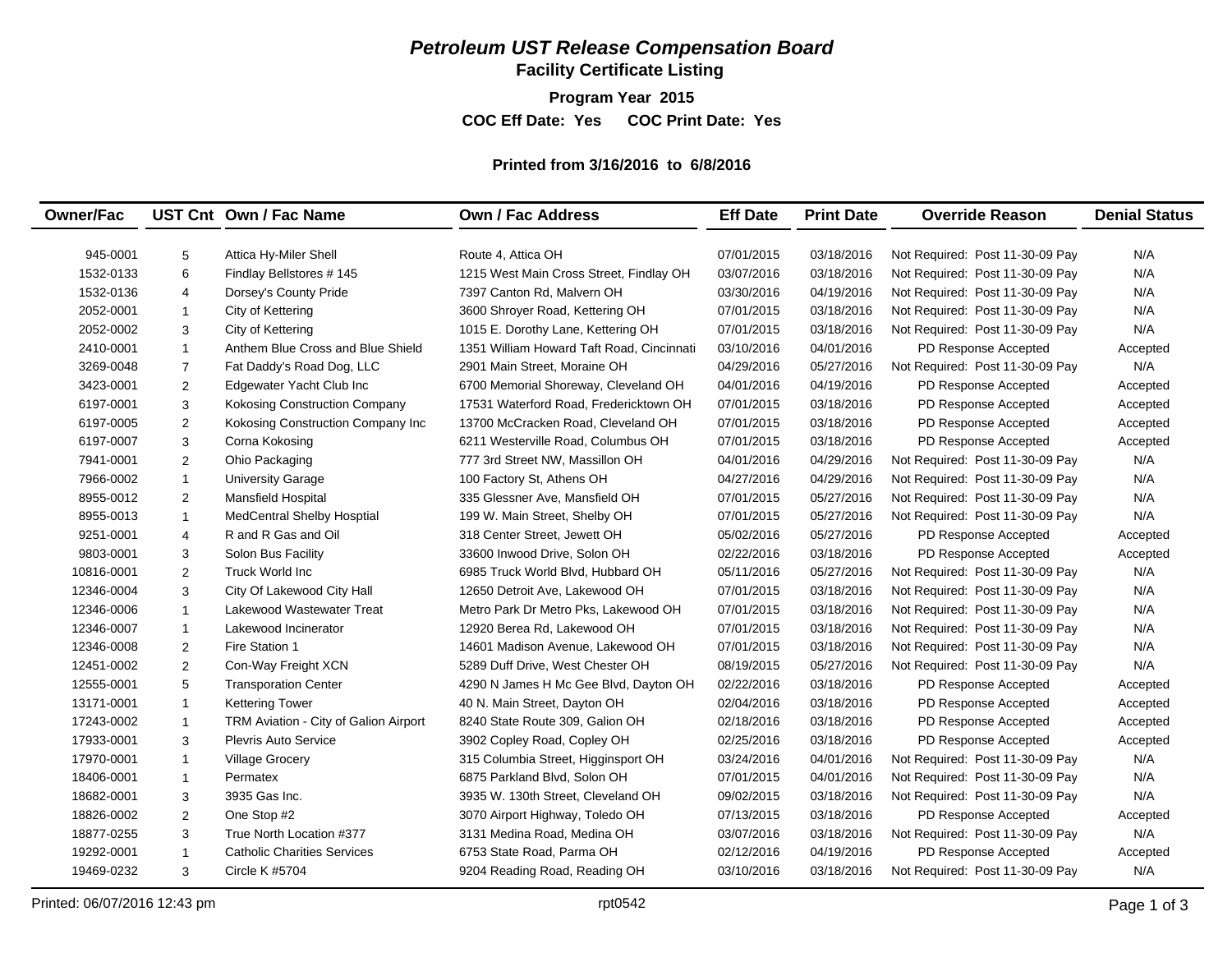| Owner/Fac  |                | UST Cnt Own / Fac Name                 | <b>Own / Fac Address</b>                | <b>Eff Date</b> | <b>Print Date</b> | <b>Override Reason</b>          | <b>Denial Status</b> |
|------------|----------------|----------------------------------------|-----------------------------------------|-----------------|-------------------|---------------------------------|----------------------|
| 19469-0234 | 3              | Circle K #5702                         | 3520 S. Arlington Road, Green OH        | 04/25/2016      | 04/29/2016        | Not Required: Post 11-30-09 Pay | N/A                  |
| 19695-0001 | $\overline{2}$ | Tantash Inc.                           | 818 E. 200th Street, Cleveland OH       | 05/19/2016      | 05/27/2016        | PD Response Accepted            | Accepted             |
| 19994-0001 | $\overline{2}$ | Linde Gas North America LLC            | 2045 Aurora Road, Twinsburg OH          | 03/28/2016      | 04/01/2016        | PD Response Accepted            | Accepted             |
| 20155-0001 | 4              | North Ridge Marathon                   | 5411 Pearl Road, Lorain OH              | 04/19/2016      | 04/29/2016        | PD Response Accepted            | Accepted             |
| 20247-0001 | $\mathbf{1}$   | University Healthcare Center           | 2186 Ambleside Dr., Cleveland OH        | 09/28/2015      | 03/18/2016        | PD Response Accepted            | Accepted             |
| 20613-0001 | $\overline{2}$ | Frank's Gas                            | 1976 Hubbard Road, Madison OH           | 04/22/2016      | 04/29/2016        | Not Required: Post 11-30-09 Pay | N/A                  |
| 20673-0001 | 3              | <b>Convenient Food Mart</b>            | 7413 N. Center Street, Mentor OH        | 07/01/2015      | 03/18/2016        | Not Required: Post 11-30-09 Pay | Accepted             |
| 20998-0001 | 4              | Glenmoor Marathon                      | 46638 Y and O Road, East Liverpool OH   | 04/15/2016      | 05/27/2016        | Not Required: Post 11-30-09 Pay | N/A                  |
| 21100-0002 | 2              | <b>Gratis Express Food Mart</b>        | 2 E. Franklin Street, Gratis OH         | 04/05/2016      | 04/19/2016        | PD Response Accepted            | Accepted             |
| 21100-0004 | 4              | Kwik N Kold #21                        | 85 E. Dayton Street, West Alexandria OH | 04/05/2016      | 04/19/2016        | PD Response Accepted            | Accepted             |
| 21100-0005 | 3              | Shell Stop                             | 101 N. Quarry Street, Bainbridge OH     | 04/05/2016      | 04/19/2016        | PD Response Accepted            | Accepted             |
| 21441-0001 | 3              | High Octane Jones, LLC                 | 410 Sycamore Street, New Richmond OH    | 04/14/2016      | 04/19/2016        | PD Response Accepted            | Accepted             |
| 21936-0001 | 3              | Michael Safadi Property                | 4460 Lewis Avenue, Toledo OH            | 04/20/2016      | 05/27/2016        | Not Required: Post 11-30-09 Pay | N/A                  |
| 22002-0001 | $\overline{2}$ | JK & RK Investments, LLC               | 6004 N. Dixie Drive, Dayton OH          | 07/01/2015      | 05/27/2016        | Not Required: Post 11-30-09 Pay | N/A                  |
| 22195-0001 | 3              | Berea Sunoco                           | 640 Prospect Road, Berea OH             | 03/24/2016      | 04/19/2016        | PD Response Accepted            | Accepted             |
| 22644-0001 | 4              | Sahib Petroleum, LLC                   | 2455 Compton Road, Cincinnati OH        | 03/18/2016      | 04/01/2016        | PD Response Accepted            | Accepted             |
| 22725-0002 | 3              | Friends Food Mart Facility #2          | 1605 West Fourth Street, Mansfield OH   | 04/18/2016      | 04/19/2016        | Not Required: Post 11-30-09 Pay | N/A                  |
| 23003-0001 | 1              | Dorothy Lane Property, LLC             | 3151 E. Dorothy Lane, Kettering OH      | 05/09/2016      | 05/27/2016        | Not Required: Post 11-30-09 Pay | N/A                  |
| 23052-0001 | 3              | DW Realty, Ltd                         | 46502 Marietta Road, Caldwell OH        | 03/21/2016      | 04/01/2016        | PD Response Accepted            | Accepted             |
| 23089-0001 | $\overline{2}$ | Ohio Veterans Home                     | 3416 South Columbus Avenue, Sandusky C  | 04/18/2016      | 04/19/2016        | Not Required: Post 11-30-09 Pay | N/A                  |
| 23115-0001 | $\mathbf{1}$   | Waverly Travelers Center, LLC          | 14161 US Highway 23 North, Waverly OH   | 03/25/2016      | 04/01/2016        | Not Required: Post 11-30-09 Pay | N/A                  |
| 23115-0001 | $\overline{2}$ | Waverly Travelers Center, LLC          | 14161 US Highway 23 North, Waverly OH   | 08/03/2015      | 04/01/2016        | Not Required: Post 11-30-09 Pay | N/A                  |
| 23124-0002 | $\mathbf{1}$   | Nash Finch Company                     | 1100 Prosperity Road, Lima OH           | 08/03/2015      | 03/18/2016        | PD Response Accepted            | Accepted             |
| 23395-0001 | $\mathbf{1}$   | Hannibal Development, LLC              | 43840 State Route 7, Hannibal OH        | 04/18/2016      | 04/19/2016        | Not Required: Post 11-30-09 Pay | N/A                  |
| 23431-0001 | 2              | <b>Bradley M. Gossard Facility</b>     | 311 N. Washington Street, Lafayette OH  | 01/19/2016      | 03/18/2016        | Not Required: Post 11-30-09 Pay | N/A                  |
| 23443-0001 | $\mathbf{1}$   | <b>Mentor Lumber</b>                   | 7180 N. Center Street, Mentor OH        | 04/12/2016      | 04/19/2016        | PD Response Accepted            | Accepted             |
| 23455-0001 | $\mathbf{1}$   | <b>Community Bus Service</b>           | 1415 Gibson Street, Youngstown OH       | 11/02/2015      | 04/01/2016        | Not Required: Post 11-30-09 Pay | N/A                  |
| 23455-0001 | $\mathbf{1}$   | <b>Community Bus Service</b>           | 1415 Gibson Street, Youngstown OH       | 09/29/2015      | 04/01/2016        | Not Required: Post 11-30-09 Pay | N/A                  |
| 23576-0001 | 3              | B & D Foods LLC, dba Petro Mart        | 4144 Main Street, Hilliard OH           | 04/05/2016      | 04/19/2016        | PD Response Accepted            | Accepted             |
| 23594-0001 | 1              | Greenville Industrial Warehousing, LLC | 501 Gray Avenue, Greenville OH          | 12/17/2015      | 03/18/2016        | Not Required: Post 11-30-09 Pay | N/A                  |
| 23660-0001 | 2              | East Side Mini-Mart                    | 1314 E. Main Street, Troy OH            | 11/25/2015      | 04/29/2016        | Not Required: Post 11-30-09 Pay | N/A                  |
| 23788-0001 | 4              | PawPaw's Country Mart                  | 4235 Middlebranch Avenue NE, Canton O   | 03/11/2016      | 03/18/2016        | <b>Registration Complete</b>    | N/A                  |
| 23801-0001 | 3              | Sunoco Hop-In                          | 24200 Lakeshore Boulevard, Euclid OH    | 04/27/2016      | 04/29/2016        | Not Required: Post 11-30-09 Pay | N/A                  |
| 23816-0001 | 3              | Sunoco                                 | 201 W Bridge St, Dublin OH              | 04/04/2016      | 04/19/2016        | Not Required: Post 11-30-09 Pay | N/A                  |
| 23817-0001 | $\mathbf{1}$   | Mary Guy                               | 110 Jefferson Street, Dexter City OH    | 03/16/2016      | 04/29/2016        | Not Required: Post 11-30-09 Pay | N/A                  |
| 23818-0001 | 1              | Sandusky Harbor Marina                 | One Huron Street, Sandusky OH           | 04/04/2016      | 04/19/2016        | Not Required: Post 11-30-09 Pay | N/A                  |
| 23819-0001 | 6              | <b>Hicksville Shell</b>                | 200 W. High St., Hicksville OH          | 03/01/2016      | 04/01/2016        | Not Required: Post 11-30-09 Pay | N/A                  |
| 23820-0001 | $\overline{2}$ | Woods Market, LLC                      | 15 Commerce Street, Lockbourne OH       | 03/16/2016      | 04/19/2016        | Not Required: Post 11-30-09 Pay | N/A                  |
| 23822-0001 | 3              | Bilaal Inc.                            | 20045 Lake Road, Rocky River OH         | 04/27/2016      | 05/27/2016        | PD Response Accepted            | Accepted             |
| 23823-0001 | 4              | West Milton Sunoco                     | 1046 S. Miami Street, West Milton OH    | 05/02/2016      | 05/27/2016        | Not Required: Post 11-30-09 Pay | N/A                  |
| 23826-0001 | 3              | <b>Blanchester Mini Mart</b>           | 310 W. Main Street, Blanchester OH      | 04/15/2016      | 04/29/2016        | Not Required: Post 11-30-09 Pay | N/A                  |
| 23845-0001 | 4              | SDS of Ohio LLC                        | 4358 Sunset Boulevard, Steubenville OH  | 04/29/2016      | 05/27/2016        | Not Required: Post 11-30-09 Pay | N/A                  |
|            |                |                                        |                                         |                 |                   |                                 |                      |